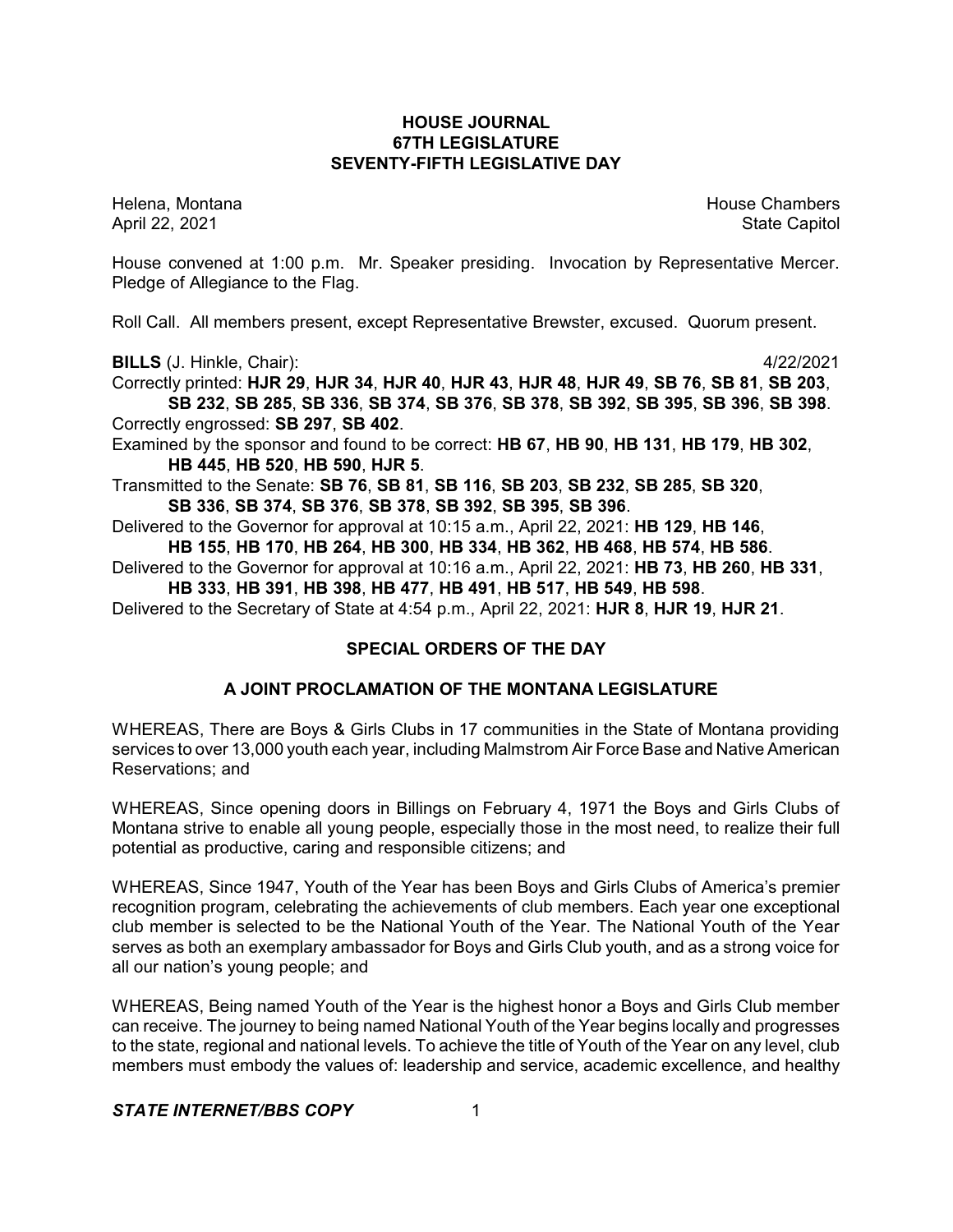lifestyles. They should exemplify the critical impact that Boys and Girls Clubs have on the lives of young people.

WHEREAS, It is fitting that our outstanding young people and the organizations that support them are recognized for making Montana a better place, so in this year of 2021, we honor the following young persons who have made an indelible impression on their communities. Our Montana Youths of the Year are:

# **Kasey Reed, Boys & Girls Clubs of Yellowstone County Victoria Rinehart, Malmstrom AFB Youth Program Patricia Morsette, HELP Committee and Boys & Girls Club of the Hi-Line Lillian Leininger, Boys & Girls Clubs of Southwest Montana**

THEREFORE, be it resolved that the Legislature of the State of Montana recognizes and commends the Boys and Girls Clubs of Montana and congratulates the young people who have been named Youth of the Year. We thank all the people involved who have contributed selflessly to their communities, served as role models, and committed themselves to doing more for our state. We extend to the awardees our best wishes for success and hope the Boys and Girls Clubs continue their fine work shaping the lives of Montanans.

| Mark Blasdel                   | E. Wylie Galt                |
|--------------------------------|------------------------------|
| <b>President of the Senate</b> | Speaker of the House         |
| Cary Smith                     | Sue Vinton                   |
| Senate Majority Leader         | <b>House Majority Leader</b> |
| Jill Cohenour                  | Kim Abbott                   |

Senate Minority Leader **House Minority Leader** House Minority Leader

#### <<<>>>

## **REPORTS OF STANDING COMMITTEES**

| <b>BUSINESS AND LABOR (Noland, Chair):</b><br><b>HJR 49, do pass. Report adopted.</b>                    | 4/22/2021 |
|----------------------------------------------------------------------------------------------------------|-----------|
| <b>ENERGY, TECHNOLOGY AND FEDERAL RELATIONS (Skees, Chair):</b><br><b>SB 297, be amended as follows:</b> | 4/21/2021 |
| $\overline{4}$ Title line $\overline{7}$                                                                 |           |

1. Title, line 7. **Following**: "DEFINITIONS;" **Insert**: "AMENDING SECTION 2-17-603, MCA;"

2. Page 1, line 17. **Following**: "or"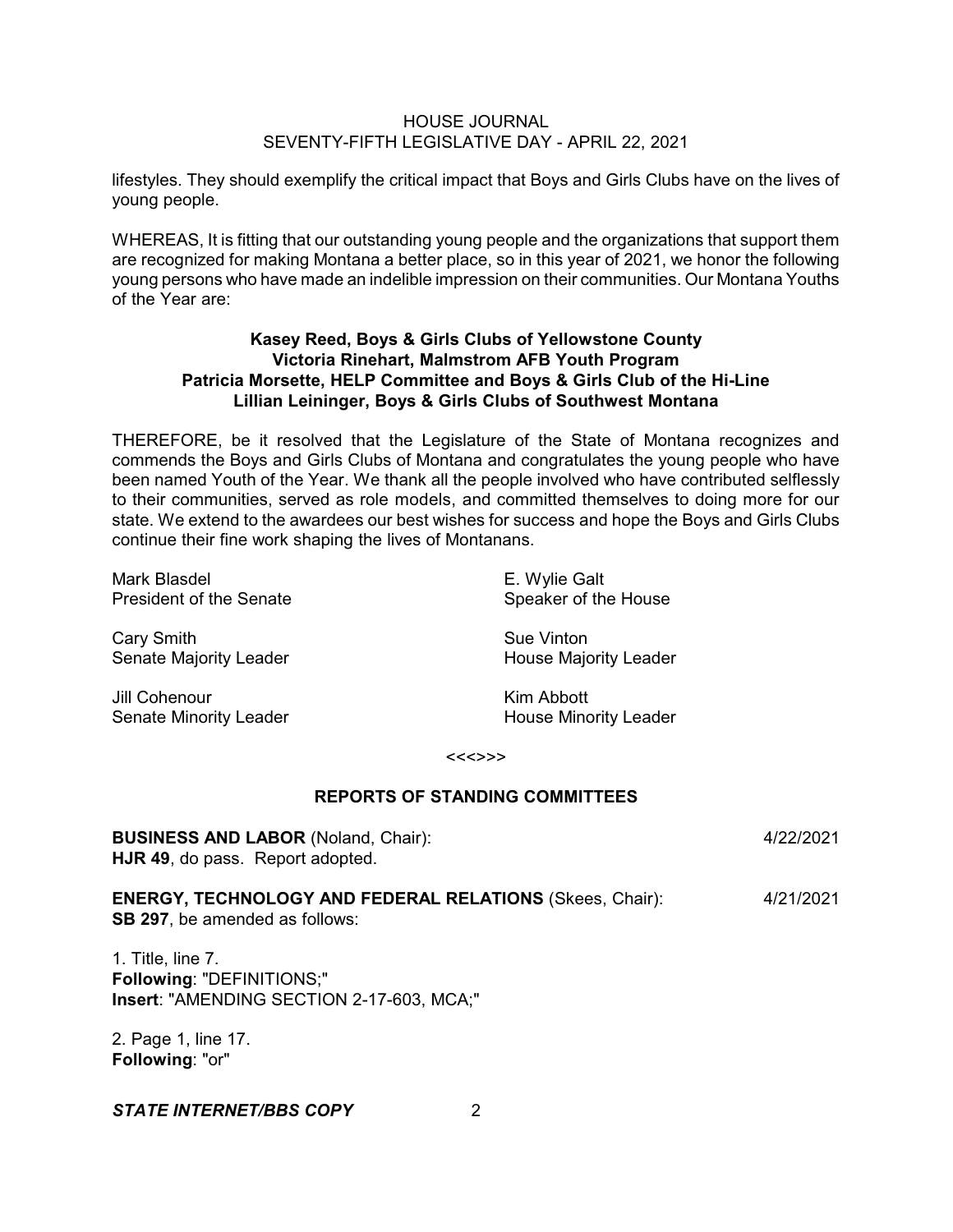**Strike**: "fixed" **Following**: the first "technology" **Insert**: ", not including satellite technology,"

3. Page 1, line 19. **Following**: "upstream" **Insert**: "at low latency"

4. Page 1, line 21. **Following**: "residential" **Insert**: ", business, and government"

5. Page 1. **Following**: line 28 **Insert**: "(6) "Low latency" means latency that is sufficiently low to allow real-time interactive applications." **Renumber:** subsequent subsections

6. Page 2, line 3. **Following**: "unserved" **Insert**: "or underserved"

7. Page 2, line 9. **Strike**: "broadband service with" **Insert**: "the internet at"

8. Page 2. **Following**: line 10 **Insert**: "(11) "Underserved area" means a project area without access to broadband service."

9. Page 2, line 17. **Following**: "department" **Insert**: ", or federal broadband stimulus funds appropriated by congress and allocated to the state for funding of broadband communications projects"

10. Page 2, line 20. **Following**: "unserved" **Insert**: "or underserved"

11. Page 2. **Following**: line 27

**Insert**: "(4) In advance of opening the submission window pursuant to [section 6], the department may issue requests for proposals to solicit applications for specific eligible projects, which would be submitted as applications pursuant to this act."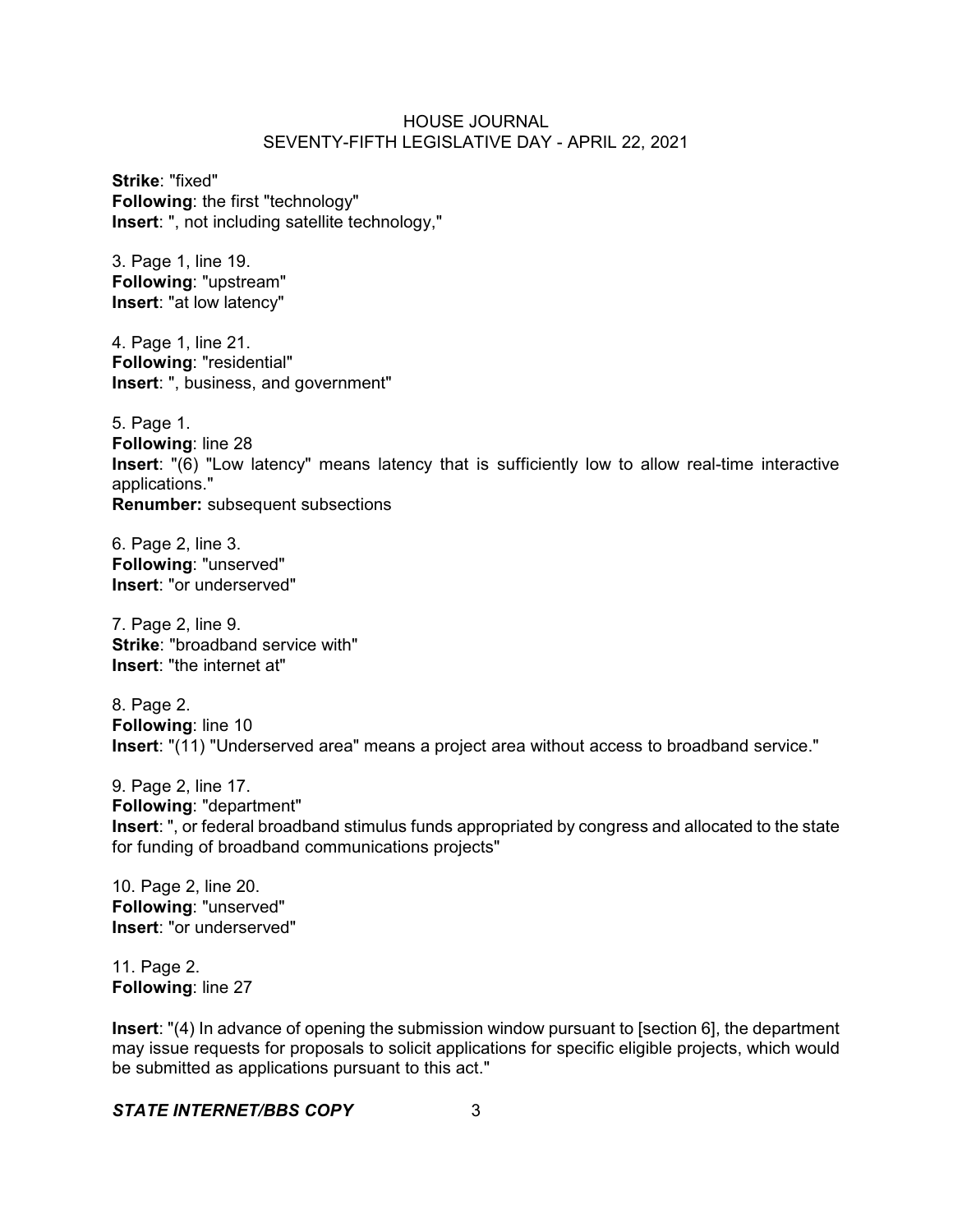12. Page 3, line 5. **Following**: "(c)" **Insert**: "(i)"

13. Page 3.

**Following**: line 7 **Insert**: "(ii) Political subdivisions and tribal governments, in partnership with an applicant, may provide funding for broadband infrastructure projects consistent with the provisions of [sections 1 through 10], except that the funds may not be counted toward the minimum 20% matching amount from an applicant."

14. Page 3, line 23. **Following**: "unserved" **Insert**: "or underserved"

15. Page 3, line 28. **Following**: "contribute" **Insert**: ", the amount of funds that local or tribal governments propose to contribute,"

16. Page 4, line 7. **Following**: line 6 **Insert**: "shapefile information depicting the"

17. Page 4, line 13. **Following**: "provides" **Insert**: "broadband" **Following**: "within" **Strike**: "or directly adjacent to"

18. Page 4, line 17. **Following**: line 16 **Insert**: "or underserved"

19. Page 5, line 1 through line 8. **Following**: "(5)" on line 1 **Strike:** remainder of line 1 through line 8 in their entirety

**Insert**: "A broadband service provider that is an eligible applicant and that provides service directly adjacent to a proposed project area may submit, within 25 days of the release of the applications, a responsive application. A responsive application must meet the criteria in [section 6] and must be considered an application under [section 1 through 10]. The description of a project area in a responsive application pursuant to [section 6(2)(b)] need not be an exact match for the application to which it is responding. Five business days following the closing of the submission window for responsive applications, the department shall make the responsive applications available forreview in a publicly available electronic file, subject to the confidentiality provisions of [section 6(3)]. Written challenges to responsive applications may be submitted within 15 days of the release of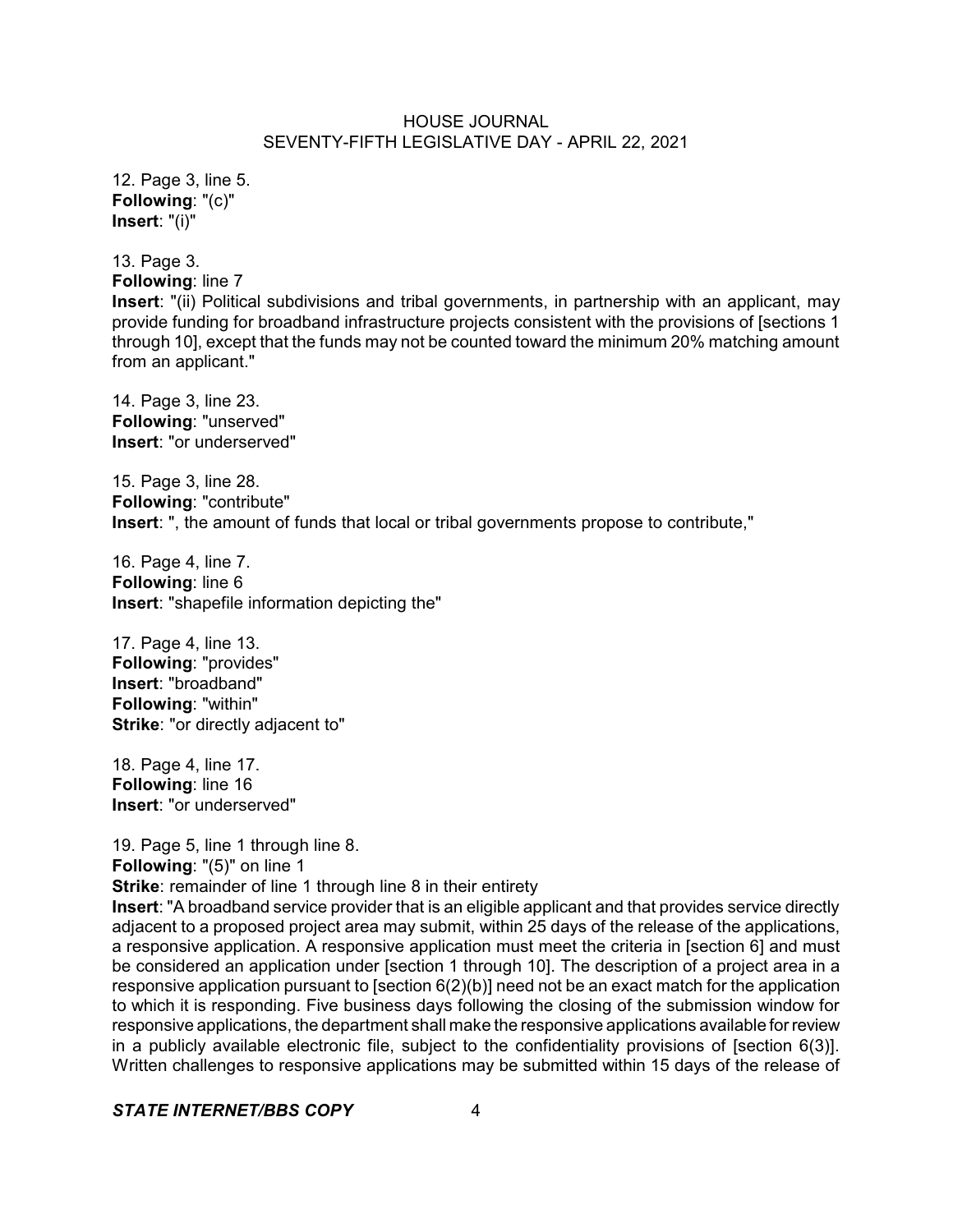the responsive applications and otherwise on the same terms as other challenges pursuant to subsections (2) through (4)."

20. Page 5, line 9. **Following**: "applications" **Insert**: ", responsive applications,"

21. Page 5, line 11.

**Following**: "unserved"

**Insert**: "or underserved"

**Following**: "areas."

**Insert**: "The department may require an applicant or challenging provider to submit additional information consistent with [sections 1 through 10] to enable the department to properly assess the application or challenge."

22. Page 5, line 13.

**Following**: "unserved"

**Insert**: "or underserved"

**Following**: "area."

**Insert**: "The department may request an applicant or responsive applicant modify an application based on current broadband access in the proposed project area or based on a responsive application before awarding funding."

23. Page 5.

**Following**: line 17

- **Insert**: "(a) the service speed thresholds proposed in the application and the scalability of the broadband service infrastructure proposed to be deployed to speeds higher than 100 megabits a second downstream and 100 megabits a second upstream, with higher speed thresholds receiving greater weight;
- (b) the applicant's ability to leverage its own nearby or adjacent broadband service infrastructure to facilitate the cost-effective deployment of broadband service infrastructure in the proposed project area;

(c) whether the proposed project area is unserved rather than underserved;"

**Renumber:** subsequent subsections

24. Page 5, line 27 through page 6, line 3. **Strike**: subsections (g) through (h) in their entirety **Renumber**: subsequent subsections

25. Page 7, line 15.

**Following**: "10]"

**Insert**: ", including by [House Bill No. 632] or subsequent federal broadband stimulus funds appropriated by congress"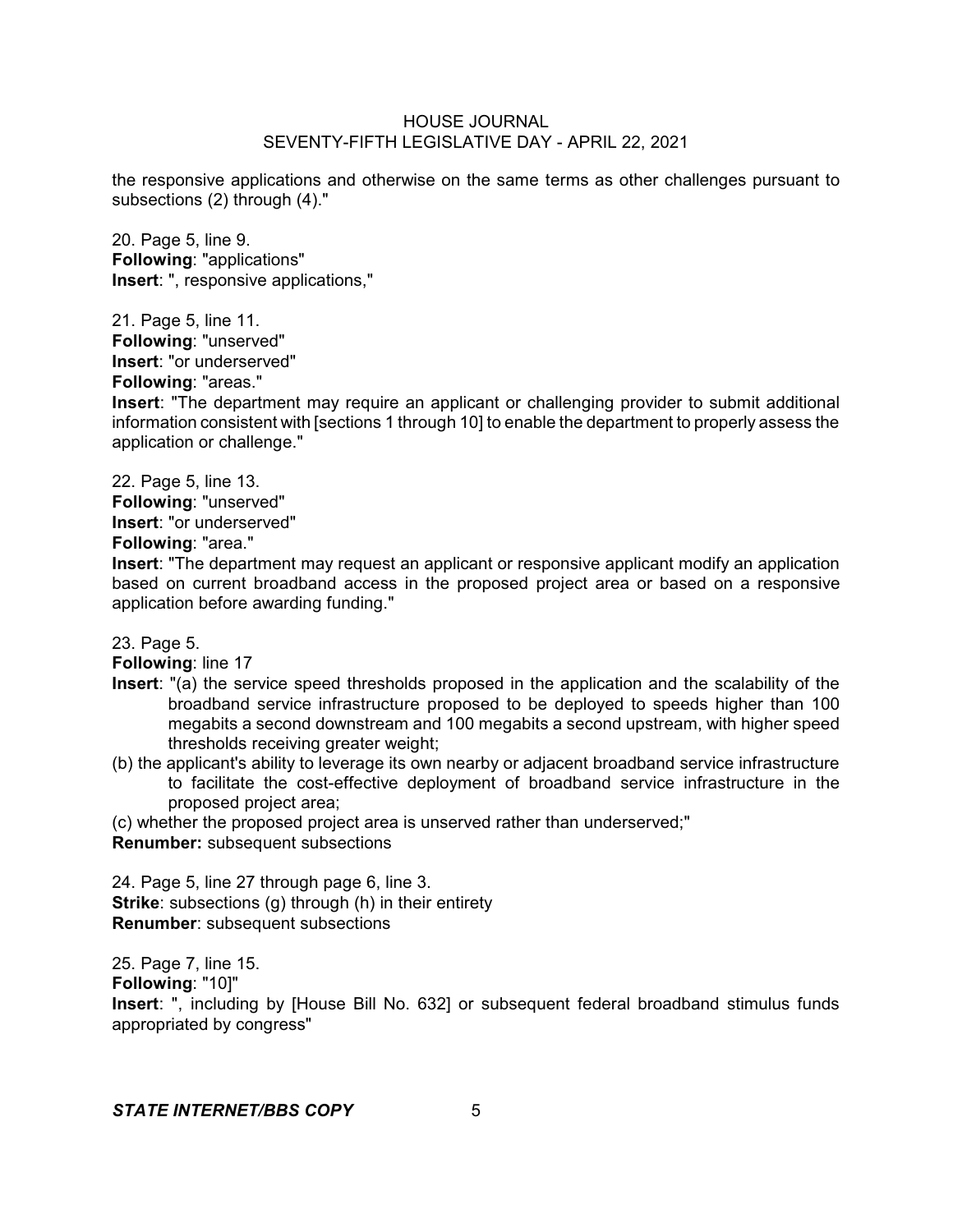26. Page 7.

**Following**: line 22

**Insert**: "**Section 11.** Section 2-17-603, MCA, is amended to read:

"**2-17-603. Government competition with private internet services providers prohibited -- exceptions.** (1) Except as provided in subsection (2)(a) or (2)(b), an agency or political subdivision of the state may not directly or through another agency or political subdivision be an internet services provider.

(2) (a) An agency or political subdivision may act as an internet services provider if:

(i) no private internet services provider is available within the jurisdiction served by the agency or political subdivision; or

(ii) the agency or political subdivision provided services prior to July 1, 2001.

(b) An agency or political subdivision may act as an internet services provider when providing advanced services that are not otherwise available from a private internet services provider within the jurisdiction served by the agency or political subdivision.

(c) If a private internet services provider elects to provide internet services in a jurisdiction where an agency or political subdivision is providing internet services, the private internet services provider shall inform the agency or the political subdivision in writing at least 30 days in advance of offering internet services.

(3) Upon receiving notice pursuant to subsection (2)(c), the agency or political subdivision shall notify its subscribers within 30 days of the intent of the private internet services provider to begin providing internet services and may choose to discontinue providing internet services within 180 days of the notice.

(4) Nothing in this section may be construed to prohibit an agency or political subdivision from:

(a) offering electronic government services to the general public; or

(b) acquiring access to the internet from a private internet services provider in order to offer electronic government services to the general public; or

(c) providing funding for broadband service infrastructure projects consistent with the provisions of [section 1 through 10]." "

**Renumber**: subsequent sections

And, as amended, be concurred in. Report adopted.

**HUMAN SERVICES** (Lenz, Chair): 4/21/2021

**HJR 35**, do pass. Report adopted. **HJR 39**, do pass. Report adopted. **HJR 44**, do pass. Report adopted. **HJR 45**, do pass. Report adopted. **SJR 14, be concurred in. Report adopted.** 

**JUDICIARY** (Usher, Chair): 4/22/2021 **HJR 48**, do pass. Report adopted.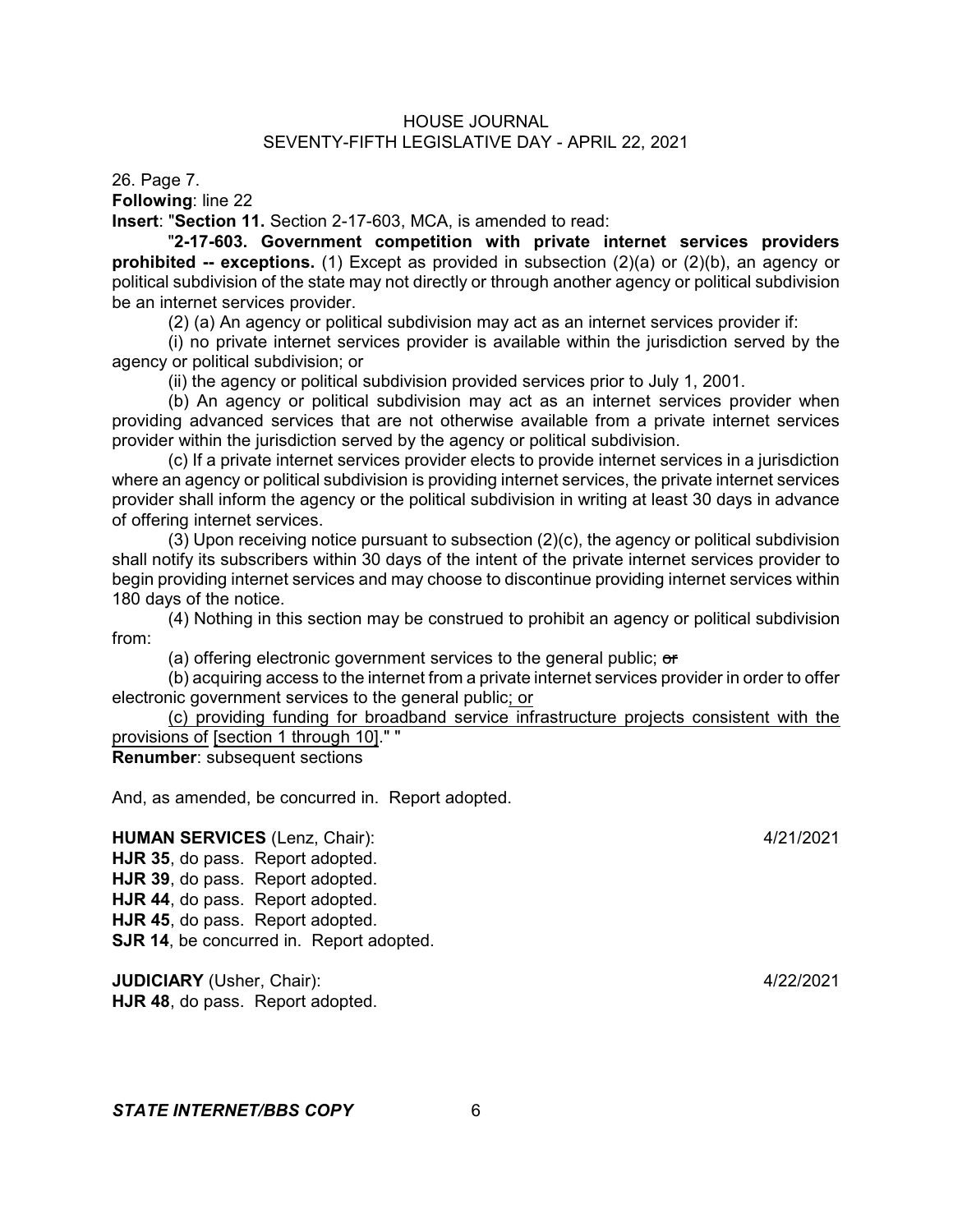**SB 402**, be amended as follows:

1. Title, line 5. **Following**: line 4 **Insert**: "PROVIDING THAT JUDGES MAY NOT PRESIDE IN CERTAIN SITUATIONS;"

#### 2. Page 1.

**Following**: line 10

**Insert**: "NEW SECTION. **Section 1. Restrictions on judicial officers presiding over matters in which they have previously asserted position.** (1) This section applies to all judicial officers, as defined in 1-1-202.

(2) Judicial officers may not participate in any action or proceeding:

(a) when the judicial officer has appeared before the Montana legislature or otherwise contacted a legislator or another governmental entity in support or opposition of a bill involving the same or a similar policy matter that later comes before the court in which the judicial officer presides;

(b) when the judicial officer has served on the legislative committee of the Montana judges association and the Montana judges association expressed support or opposition on the issue or bill during the judge's service on the legislative committee and a case involving the same or a similar policy matter later comes before the court in which the judicial officer presides; or

(c) when the judicial officer has publicly supported or opposed an issue or bill at the request of the Montana judges association or another entity and a case involving the same or a similar policy matter later comes before the court in which the judicial officer presides." Renumber: subsequent sections

3. Page 4.

**Following**: line 4

**Insert**: "NEW SECTION. **Section 4. Codification instruction**. [Section 1] is intended to be codified as an integral part of Title 3, chapter 1, part 6, and the provisions of Title 3, chapter 1, part 6, apply to [section 1]."

**Insert**: "NEW SECTION. **Section 5.** {standard} **Severability**. If a part of [this act] is invalid, all valid parts that are severable from the invalid part remain in effect. If a part of [this act] is invalid in one or more of its applications, the part remains in effect in all valid applications that are severable from the invalid applications."

**Renumber**: subsequent section

4. Page 4, line 7. **Strike**: "[Section 1]" **Insert**: "[Section 2]"

And, as amended, be concurred in. Report adopted.

**STATE ADMINISTRATION** (McKamey, Chair): 4/22/2021 **SJR 23**, be concurred in. Report adopted.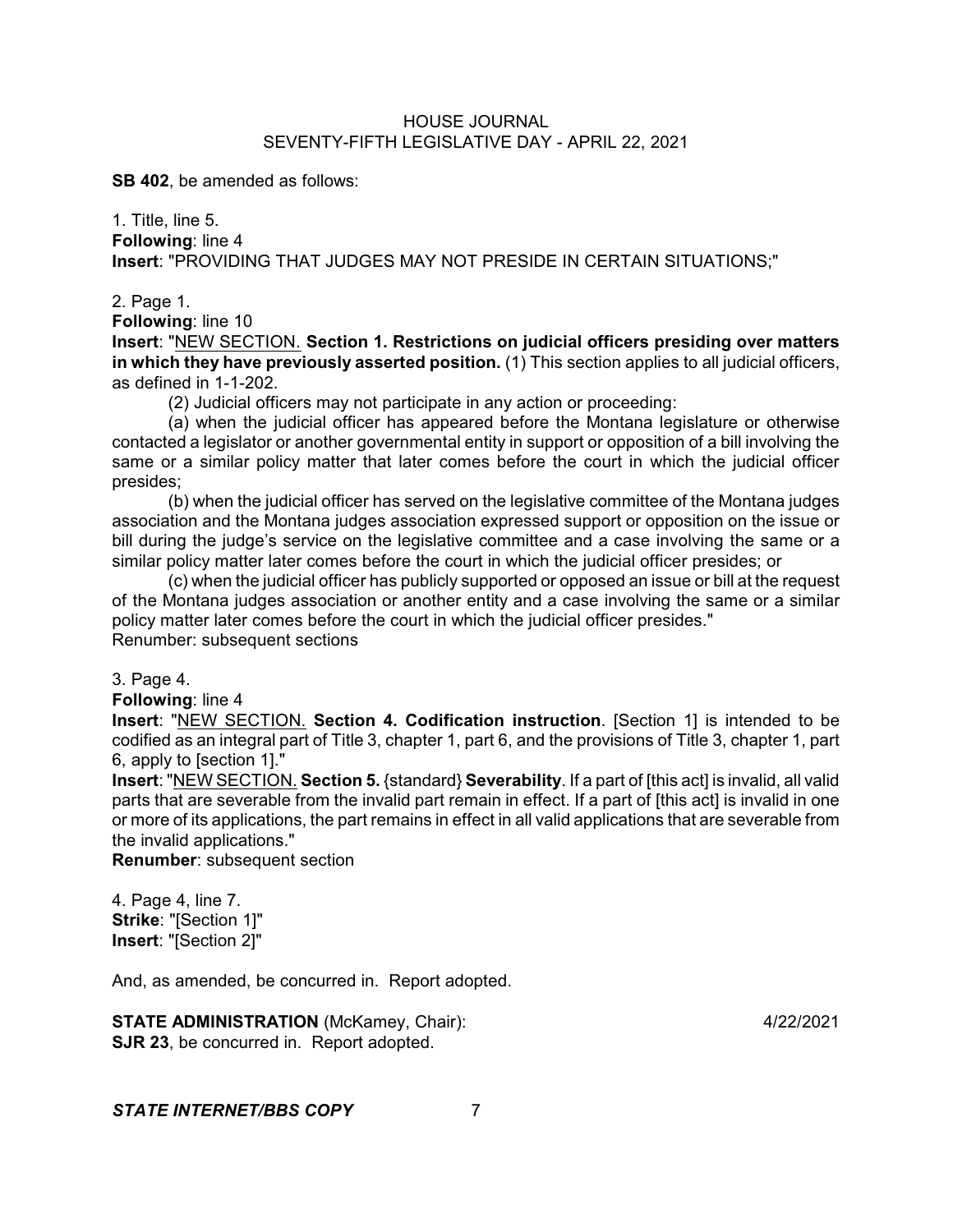**TRANSPORTATION** (Loge, Chair): 4/21/2021

**HJR 42**, do pass. Report adopted.

# **REPORTS OF SELECT COMMITTEES**

CONFERENCE COMMITTEE on House Amendments to **Senate Bill 306** Report No. 001, April 21, 2021

Mr. President and Mr. Speaker:

We, your Conference Committee met and considered House amendments to **Senate Bill 306** (reference copy -- salmon) and recommend this Conference Committee report be adopted.

And, recommend that **Senate Bill 306** (reference copy -- salmon) be amended as follows:

1. Page 2, line 15. **Strike:** "TWO" **Insert:** "three"

For the Senate: For the House:

**MESSAGES FROM THE SENATE**

**HB 276** - The Senate acceded to the request of the House and authorized the President to appoint the following Conference Committee to meet with a like committee from the House to confer on Senate amendments to **HB 276:**

4/21/2021

Senator McGillvray, Chair Senator Glimm Senator Gross

**HB 502** - The Senate acceded to the request of the House and authorized the President to appoint the following **Free** Conference Committee to meet with a like committee from the House to confer on **HB 502:**

4/21/2021

Senator Hoven, Chair Senator Gross Senator McGillvray

*STATE INTERNET/BBS COPY* 8

Lang, Chair C. Knudsen, Vice Chair Flowers Farris-Olsen Hinebauch Phalen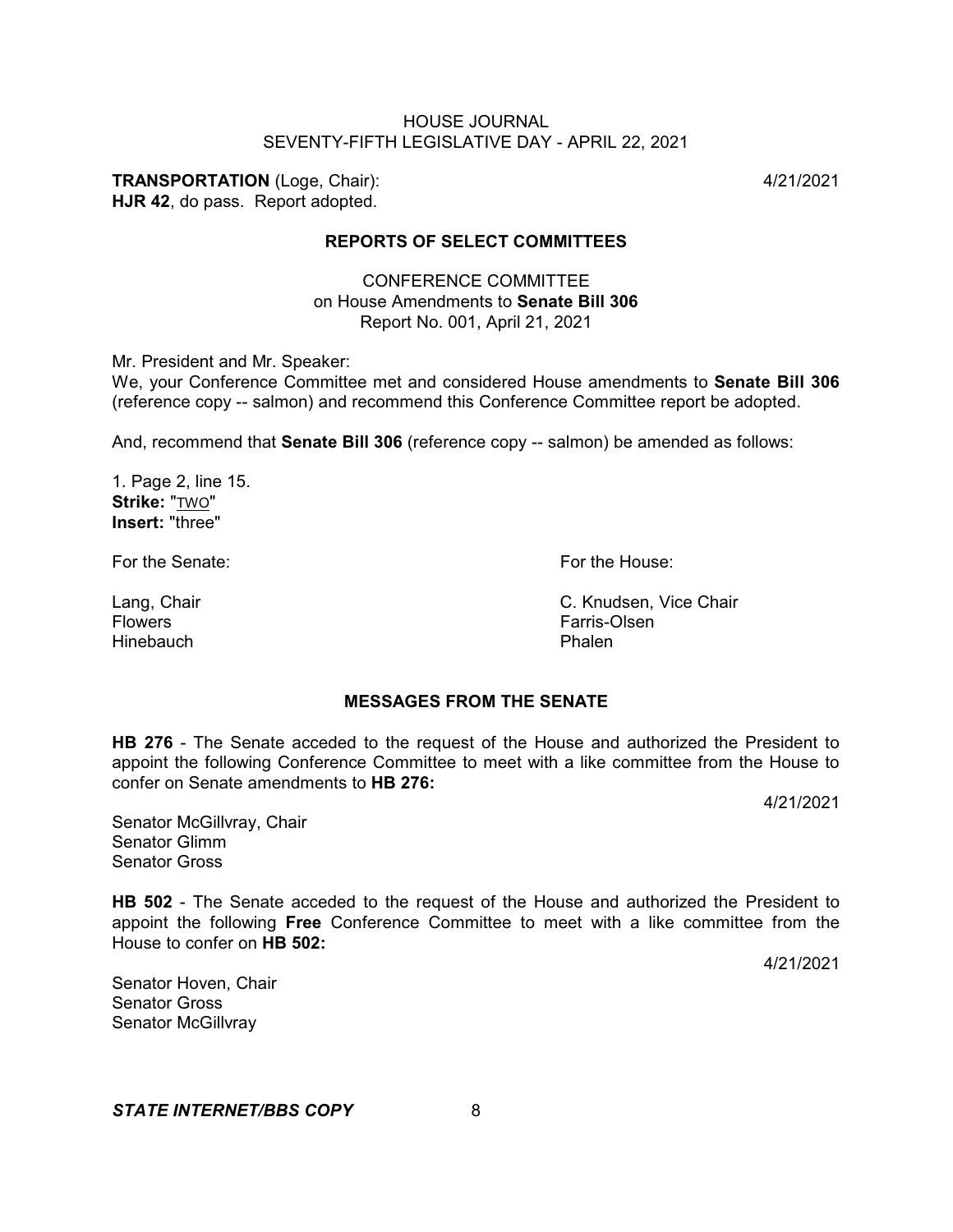**HB 525** - The Senate acceded to the request of the House and authorized the President to appoint the following **Free** Conference Committee to meet with a like committee from the House to confer on Senate amendments to **HB 525:**

Senator Fitzpatrick, Chair Senator Jacobson Senator Small

**SB 40** - The Senate failed to concur in House amendments to **SB 40,** authorized the President to appoint the following Conference Committee, and requested that the House appoint a like committee to confer on House amendments to **SB 40:**

Senator Welborn, Chair Senator Cuffe Senator Ellis

**SB 231** - The Senate failed to concur in House amendments to **SB 231,** authorized the President to appoint the following **Free** Conference Committee, and requested that the House appoint a like committee to confer on **SB 231:**

4/21/2021

Senator Blasdel, Chair Senator Boldman Senator Fitzpatrick

**SB 278** - The Senate failed to concur in House amendments to **SB 278,** authorized the President to appoint the following **Free** Conference Committee, and requested that the House appoint a like committee to confer on **SB 278:**

4/21/2021

Senator Hertz, Chair Senator Boland Senator Fitzpatrick

# **FIRST READING AND COMMITMENT OF BILLS**

The following House joint resolutions were introduced, read first time, and referred to committees:

**HJR 50**, introduced by A. Olsen, referred to Human Services. **HJR 52**, introduced by A. Olsen, referred to Agriculture. **HJR 53**, introduced by A. Olsen, referred to Business and Labor. **HJR 54**, introduced by R. Whiteman Pena, M. Dunwell, D. Fern, T. France, D. Hawk, M. Marler, T. Running Wolf, F. Smith, E. Stafman, S. Stewart Peregoy, K. Whitman, J. Windy Boy, S. Webber, referred to Transportation.

## **STATE INTERNET/BBS COPY** 9

4/21/2021

4/21/2021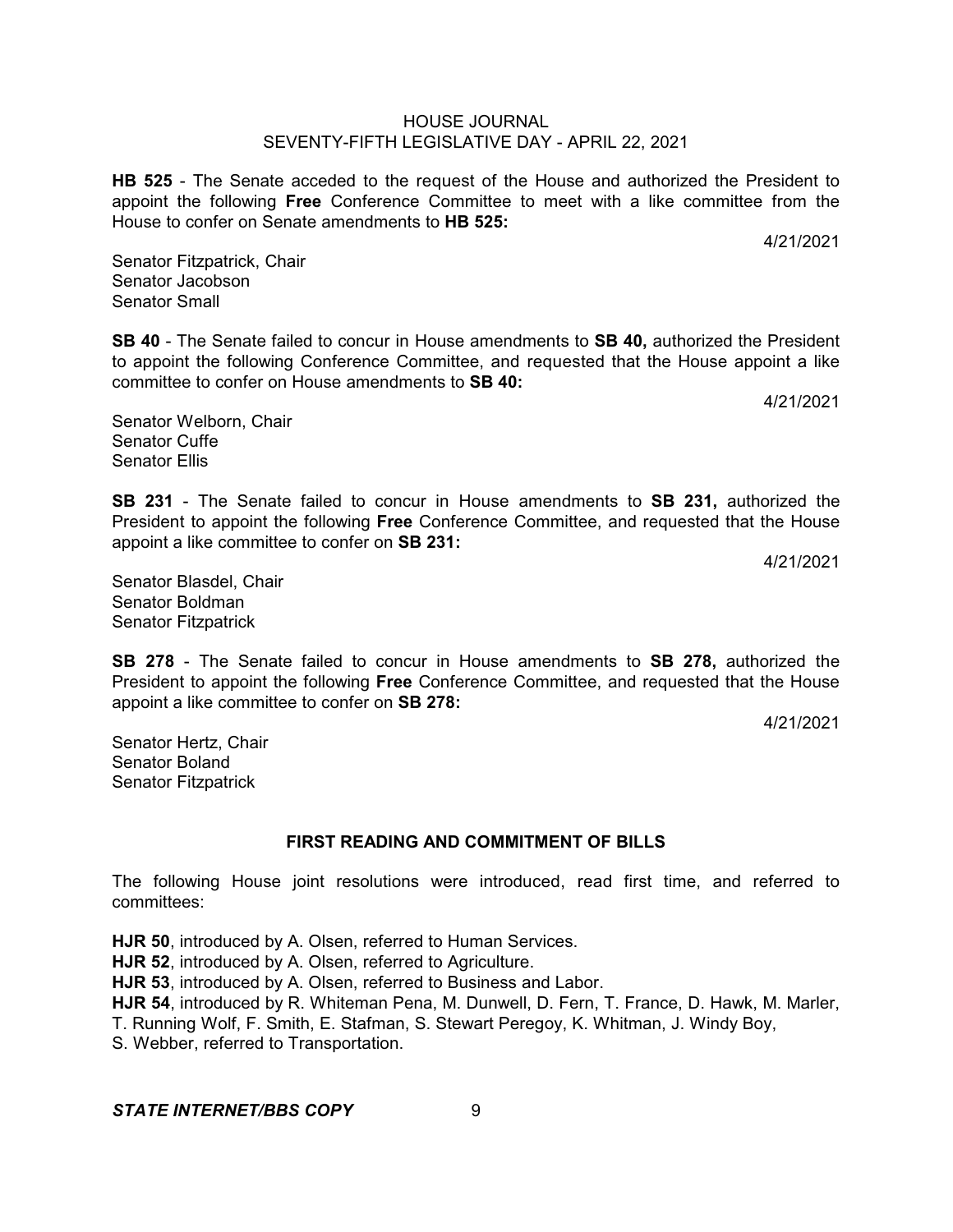# **SECOND READING OF BILLS (COMMITTEE OF THE WHOLE)**

Majority Leader Vinton moved the House resolve itself into a Committee of the Whole for consideration of business on second reading. Motion carried. Representative Ler in the chair.

Mr. Speaker: We, your Committee of the Whole, having had under consideration business on second reading, recommend as follows:

**SB 385** - Majority Leader Vinton moved consideration of **SB 385** be passed for the day. Without objection, so ordered.

**HB 230** - **Senate Amendments** - Representative A. Regier moved Senate amendments to **HB 230** be **not** concurred in. Motion carried as follows:

Yeas: Abbott, Anderson, Bartel, Beard, Bedey, Berglee, Bertoglio, Binkley, Bishop, Buckley, Buttrey, Caferro, Carlson, Custer, Dooling, Duram, Farris-Olsen, Fern, Fielder, Fitzgerald, Fleming, France, Frazer, Fuller, Funk, Galloway, Garner, Gillette, Gist, Greef, Gunderson, Hamilton, Harvey, Hawk, Hill, Hinkle C, Hinkle J, Holmlund, Hopkins, Jones, Kassmier, Keane, Kelker, Keogh, Kerns, Kerr-Carpenter, Knudsen C, Knudsen R, Kortum, Lenz, Ler, Loge, Malone, Marler, Marshall, McKamey, Mercer, Mitchell, Moore, Nave, Noland, Novak, Patelis, Phalen, Putnam, Read, Regier A, Regier M, Reksten, Ricci, Schillinger, Seekins-Crowe, Sheldon-Galloway, Skees, Smith, Stafman, Stromswold, Sullivan, Tenenbaum, Thane, Trebas, Tschida, Usher, Vinton, Walsh, Welch, Whitman, Zolnikov, Mr. Speaker. Total 89

Nays: Curdy, Dunwell, Hayman, Karjala, Olsen, Running Wolf, Stewart Peregoy, Weatherwax, Whiteman Pena, Windy Boy. Total 10

Voted absentee: None.

Excused: Brewster. Total 1

Absent or not voting: None. Total 0

**HB 20** - **Conference Committee Report No. 2** - Representative Beard moved the Conference Committee report to **HB 20** be adopted. Motion carried as follows:

Yeas: Abbott, Anderson, Bartel, Beard, Bedey, Berglee, Bertoglio, Binkley, Bishop, Brewster, Buckley, Buttrey, Carlson, Curdy, Custer, Dooling, Duram, Farris-Olsen, Fern, Fielder, Fitzgerald, Fleming, France, Frazer, Fuller, Funk, Galloway, Garner, Gillette, Gist, Greef,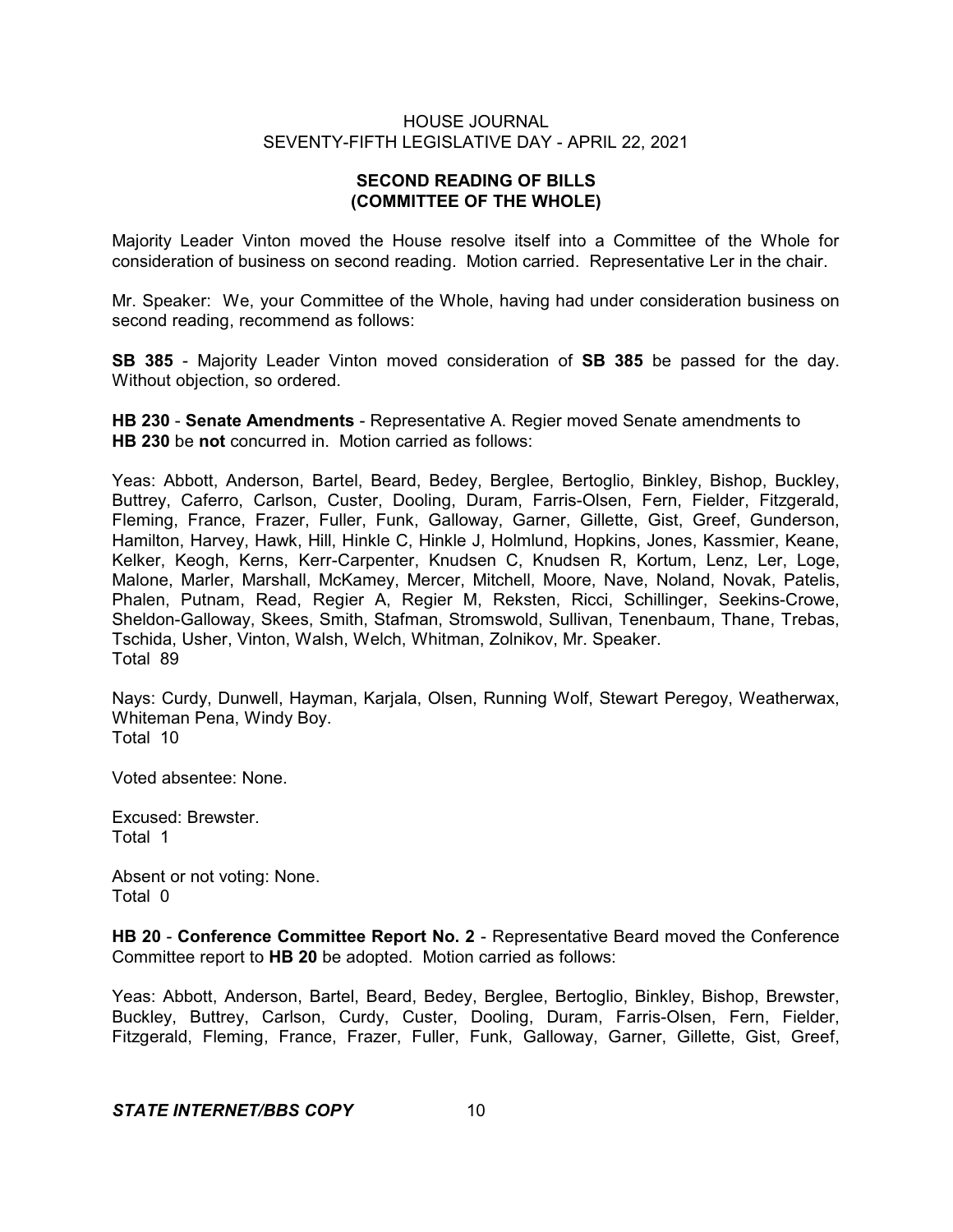Gunderson, Hamilton, Harvey, Hawk, Hayman, Hill, Hinkle C, Hinkle J, Holmlund, Hopkins, Jones, Karjala, Kassmier, Keane, Kelker, Keogh, Kerns, Kerr-Carpenter, Knudsen C, Knudsen R, Kortum, Lenz, Ler, Loge, Malone, Marler, Marshall, McKamey, Mercer, Mitchell, Moore, Nave, Noland, Novak, Patelis, Phalen, Putnam, Read, Regier A, Regier M, Reksten, Ricci, Running Wolf, Schillinger, Seekins-Crowe, Sheldon-Galloway, Skees, Smith, Stafman, Stewart Peregoy, Stromswold, Sullivan, Thane, Trebas, Tschida, Usher, Walsh, Weatherwax, Welch, Whiteman Pena, Whitman, Windy Boy, Zolnikov, Mr. Speaker. Total 95

Nays: Caferro, Dunwell, Olsen, Tenenbaum. Total 4

Voted absentee: Brewster, Aye.

Excused: Brewster. Total 1

Absent or not voting: Vinton. Total 1

**HB 92** - **Senate Amendments** - Representative Kelker moved Senate amendments to **HB 92** be concurred in. Motion carried as follows:

Yeas: Abbott, Bishop, Brewster, Buckley, Buttrey, Caferro, Carlson, Curdy, Custer, Dooling, Dunwell, Farris-Olsen, Fern, Fitzgerald, Fleming, France, Frazer, Funk, Garner, Gist, Greef, Hamilton, Harvey, Hawk, Hayman, Hinkle C, Hinkle J, Hopkins, Jones, Karjala, Kassmier, Keane, Kelker, Keogh, Kerns, Kerr-Carpenter, Knudsen C, Knudsen R, Kortum, Ler, Loge, Marler, Marshall, McKamey, Noland, Novak, Olsen, Patelis, Phalen, Putnam, Regier A, Reksten, Running Wolf, Schillinger, Seekins-Crowe, Sheldon-Galloway, Skees, Smith, Stafman, Stewart Peregoy, Stromswold, Sullivan, Tenenbaum, Thane, Trebas, Usher, Walsh, Weatherwax, Welch, Whiteman Pena, Windy Boy, Zolnikov, Mr. Speaker. Total 73

Nays: Anderson, Bartel, Beard, Bedey, Berglee, Bertoglio, Binkley, Duram, Fielder, Fuller, Galloway, Gillette, Gunderson, Hill, Holmlund, Lenz, Malone, Mercer, Mitchell, Moore, Nave, Read, Regier M, Ricci, Tschida, Vinton, Whitman. Total 27

Voted absentee: Brewster, Aye.

Excused: Brewster. Total 1

Absent or not voting: None. Total 0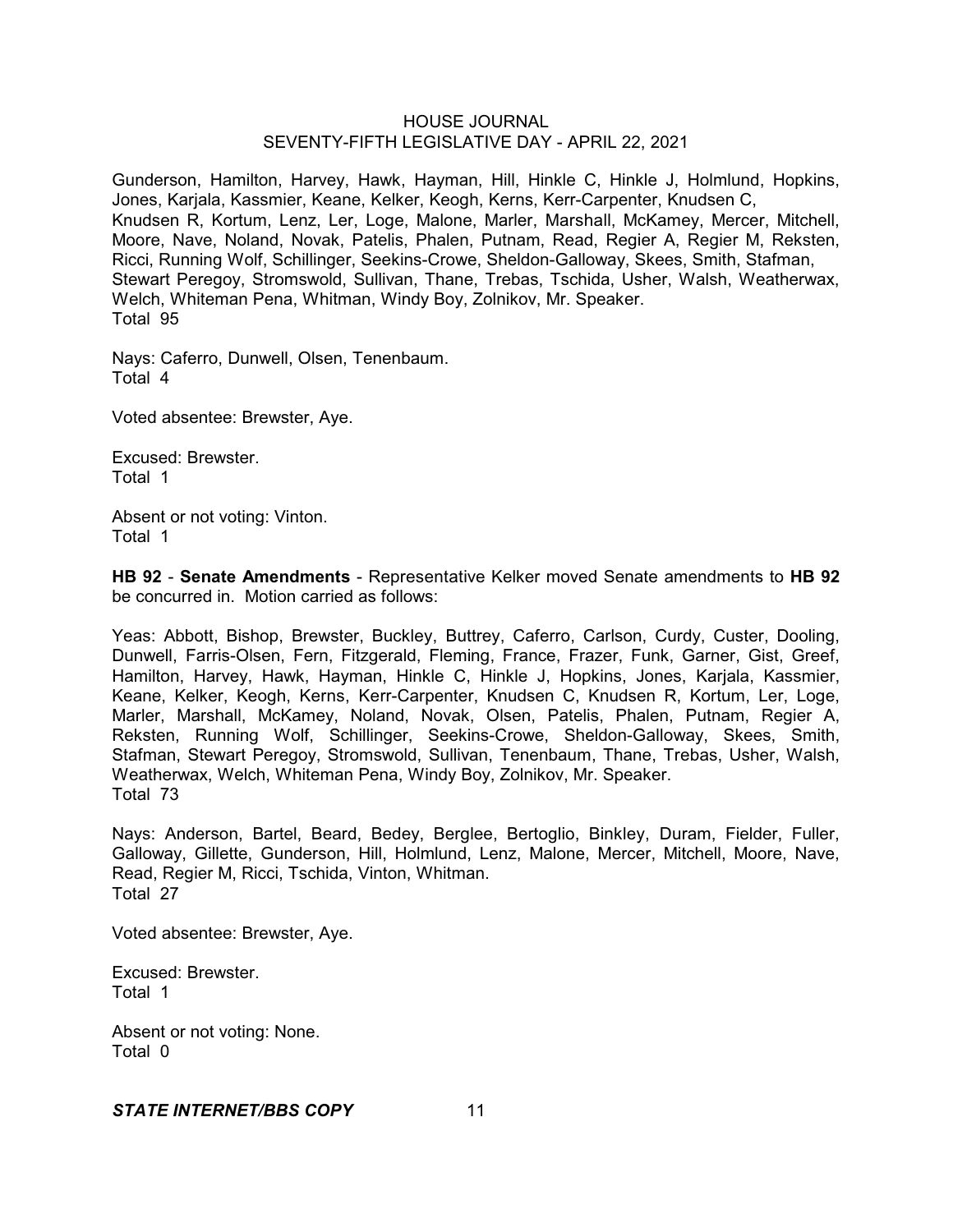**HB 112** - **Conference Committee Report No. 1** - Representative Fuller moved the Conference Committee report to **HB 112** be adopted. Motion carried as follows:

Yeas: Anderson, Bartel, Beard, Bedey, Berglee, Bertoglio, Binkley, Brewster, Buttrey, Carlson, Dooling, Duram, Fielder, Fitzgerald, Fleming, Fuller, Galloway, Garner, Gillette, Greef, Gunderson, Hill, Hinkle C, Hinkle J, Holmlund, Jones, Kassmier, Kerns, Knudsen C, Knudsen R, Lenz, Ler, Loge, Malone, Marshall, McKamey, Mercer, Mitchell, Moore, Nave, Noland, Patelis, Phalen, Read, Regier A, Regier M, Reksten, Ricci, Schillinger, Seekins-Crowe, Sheldon-Galloway, Skees, Trebas, Tschida, Usher, Vinton, Welch, Whitman, Zolnikov, Mr. Speaker. Total 60

Nays: Abbott, Bishop, Buckley, Caferro, Curdy, Custer, Dunwell, Farris-Olsen, Fern, France, Frazer, Funk, Hamilton, Harvey, Hawk, Hayman, Hopkins, Karjala, Keane, Kelker, Keogh, Kerr-Carpenter, Kortum, Marler, Novak, Olsen, Putnam, Running Wolf, Smith, Stafman, Stewart Peregoy, Stromswold, Sullivan, Tenenbaum, Thane, Walsh, Weatherwax, Whiteman Pena, Windy Boy. Total 39

Voted absentee: Brewster, Aye.

Excused: Brewster. Total 1

Absent or not voting: Gist. Total 1

**HB 358** - **Senate Amendments** - Representative Mercer moved Senate amendments to **HB 358** be concurred in. Motion carried as follows:

Yeas: Abbott, Anderson, Bartel, Beard, Bedey, Berglee, Bertoglio, Binkley, Bishop, Brewster, Buckley, Buttrey, Caferro, Carlson, Curdy, Custer, Dooling, Dunwell, Duram, Fern, Fielder, Fitzgerald, Fleming, France, Frazer, Fuller, Funk, Galloway, Garner, Gillette, Gist, Greef, Gunderson, Hamilton, Harvey, Hawk, Hill, Hinkle C, Hinkle J, Holmlund, Hopkins, Jones, Karjala, Kassmier, Keane, Kelker, Keogh, Kerns, Kerr-Carpenter, Knudsen C, Knudsen R, Lenz, Ler, Loge, Malone, Marshall, McKamey, Mercer, Mitchell, Moore, Nave, Noland, Novak, Patelis, Phalen, Putnam, Read, Regier A, Regier M, Reksten, Ricci, Running Wolf, Schillinger, Seekins-Crowe, Sheldon-Galloway, Skees, Stafman, Stewart Peregoy, Stromswold, Tenenbaum, Trebas, Tschida, Usher, Vinton, Walsh, Weatherwax, Welch, Whiteman Pena, Whitman, Windy Boy, Zolnikov, Mr. Speaker. Total 92

Nays: Farris-Olsen, Hayman, Kortum, Marler, Olsen, Smith, Sullivan, Thane. Total 8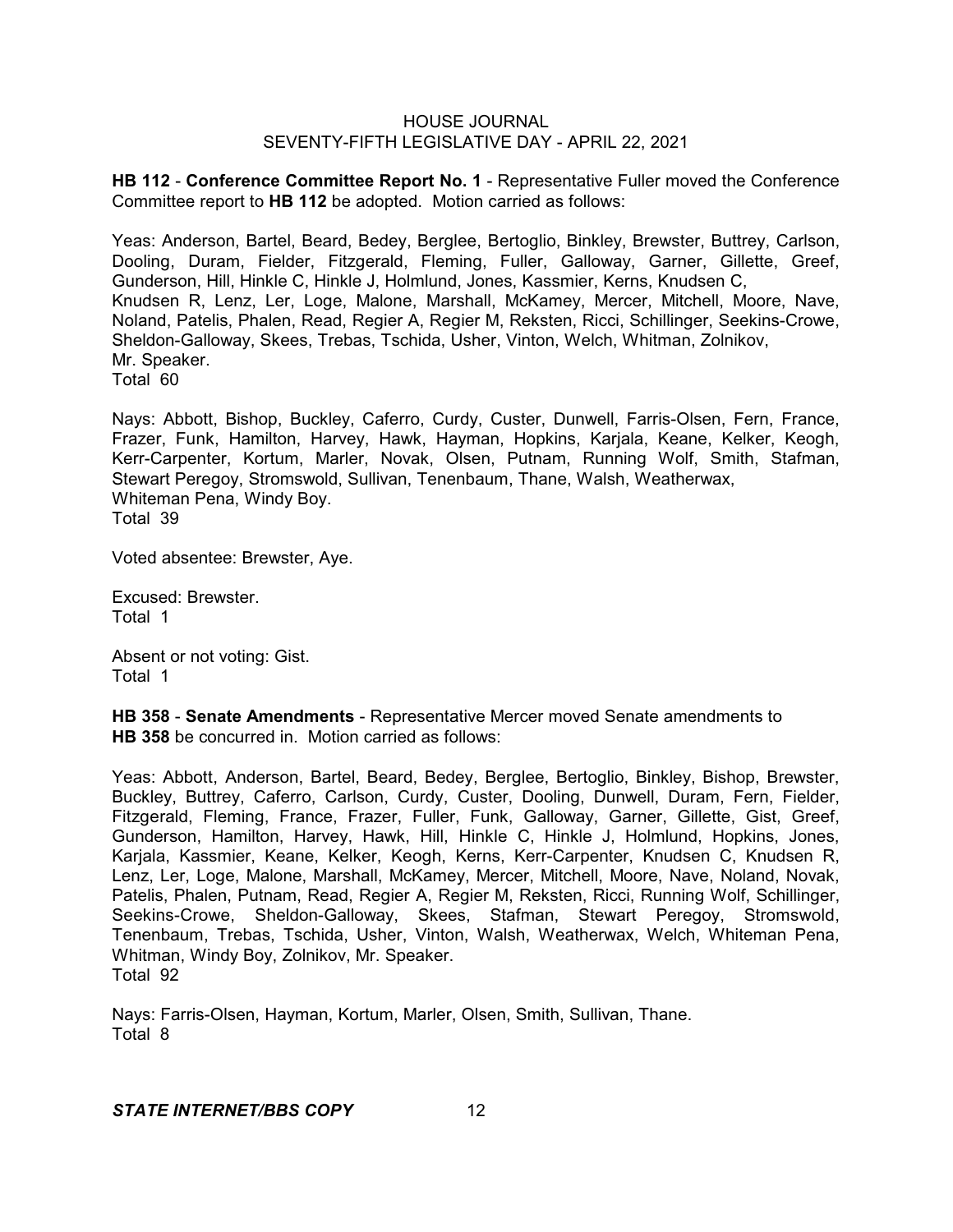Voted absentee: Brewster, Aye.

Excused: Brewster. Total 1

Absent or not voting: None. Total 0

**HB 365** - **Senate Amendments** - Representative Trebas moved Senate amendments to **HB 365** be concurred in. Motion carried as follows:

Yeas: Abbott, Anderson, Bartel, Beard, Bedey, Berglee, Bertoglio, Binkley, Bishop, Brewster, Buckley, Buttrey, Caferro, Carlson, Curdy, Custer, Dooling, Dunwell, Duram, Farris-Olsen, Fern, Fielder, Fitzgerald, Fleming, France, Frazer, Fuller, Funk, Galloway, Garner, Gillette, Gist, Greef, Gunderson, Hamilton, Harvey, Hayman, Hill, Hinkle C, Hinkle J, Holmlund, Hopkins, Jones, Karjala, Kassmier, Keane, Kelker, Keogh, Kerns, Kerr-Carpenter, Knudsen C, Knudsen R, Kortum, Lenz, Ler, Loge, Malone, Marler, Marshall, McKamey, Mercer, Mitchell, Moore, Nave, Noland, Novak, Patelis, Phalen, Putnam, Read, Regier A, Regier M, Reksten, Ricci, Running Wolf, Schillinger, Seekins-Crowe, Sheldon-Galloway, Skees, Smith, Stafman, Stewart Peregoy, Stromswold, Sullivan, Tenenbaum, Thane, Trebas, Tschida, Usher, Vinton, Walsh, Weatherwax, Welch, Whiteman Pena, Whitman, Windy Boy, Zolnikov, Mr. Speaker. Total 98

Nays: Hawk, Olsen. Total 2

Voted absentee: Brewster, Aye.

Excused: Brewster. Total 1

Absent or not voting: None. Total 0

**HB 444** - **Senate Amendments** - Representative Buttrey moved Senate amendments to **HB 444** be concurred in. Motion carried as follows:

Yeas: Abbott, Anderson, Bartel, Beard, Bedey, Berglee, Bertoglio, Binkley, Bishop, Brewster, Buckley, Buttrey, Caferro, Carlson, Curdy, Custer, Dooling, Dunwell, Duram, Farris-Olsen, Fern, Fielder, Fitzgerald, Fleming, France, Frazer, Fuller, Funk, Galloway, Garner, Gillette, Gist, Greef, Gunderson, Hamilton, Harvey, Hawk, Hayman, Hill, Hinkle C, Hinkle J, Holmlund, Hopkins, Jones, Karjala, Kassmier, Keane, Kelker, Keogh, Kerns, Kerr-Carpenter, Knudsen C, Knudsen R, Kortum, Lenz, Ler, Loge, Malone, Marler, Marshall, McKamey, Mercer, Mitchell, Moore, Nave, Noland, Novak, Patelis, Phalen, Putnam, Read, Regier A, Regier M, Reksten, Ricci, Running Wolf, Schillinger, Seekins-Crowe, Sheldon-Galloway, Skees, Smith, Stafman,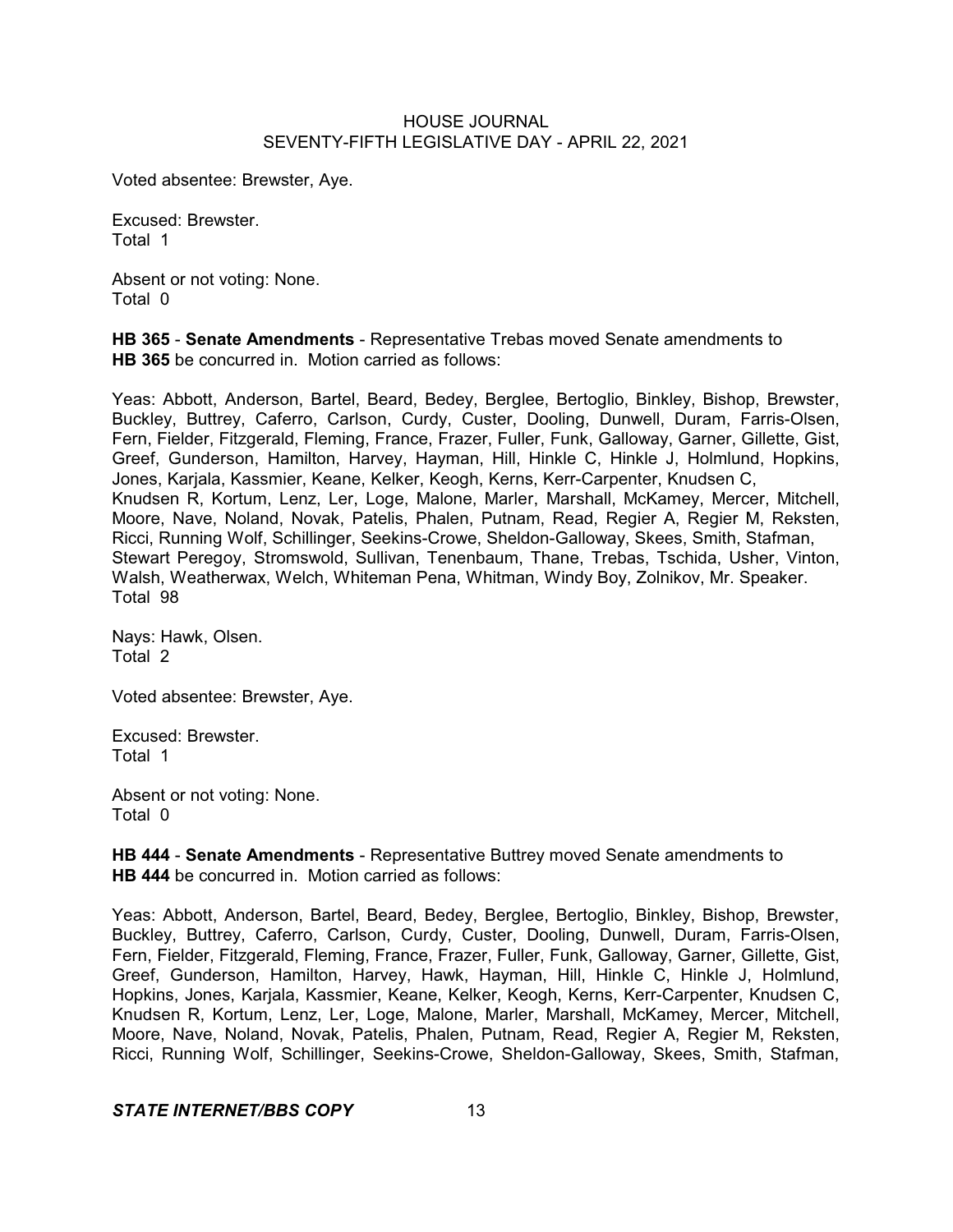Stewart Peregoy, Stromswold, Sullivan, Tenenbaum, Thane, Trebas, Tschida, Usher, Vinton, Walsh, Weatherwax, Welch, Whiteman Pena, Whitman, Windy Boy, Zolnikov, Mr. Speaker. Total 99

Nays: None. Total 0

Voted absentee: Brewster, Aye.

Excused: Brewster. Total 1

Absent or not voting: Olsen. Total 1

**HB 462** - **Senate Amendments** - Representative Stromswold moved Senate amendments to **HB 462** be concurred in. Motion carried as follows:

Yeas: Abbott, Anderson, Bartel, Beard, Bedey, Berglee, Bertoglio, Binkley, Bishop, Brewster, Buckley, Buttrey, Caferro, Carlson, Curdy, Custer, Dooling, Dunwell, Duram, Farris-Olsen, Fern, Fielder, Fitzgerald, Fleming, France, Frazer, Fuller, Funk, Galloway, Garner, Gillette, Gist, Greef, Gunderson, Hamilton, Harvey, Hawk, Hayman, Hill, Hinkle C, Hinkle J, Holmlund, Hopkins, Jones, Karjala, Kassmier, Keane, Kelker, Keogh, Kerns, Kerr-Carpenter, Knudsen C, Knudsen R, Kortum, Lenz, Ler, Loge, Malone, Marler, Marshall, McKamey, Mercer, Mitchell, Moore, Nave, Noland, Novak, Patelis, Phalen, Putnam, Read, Regier A, Regier M, Reksten, Ricci, Running Wolf, Schillinger, Seekins-Crowe, Sheldon-Galloway, Skees, Smith, Stafman, Stewart Peregoy, Stromswold, Sullivan, Tenenbaum, Thane, Trebas, Tschida, Usher, Vinton, Walsh, Weatherwax, Welch, Whiteman Pena, Whitman, Windy Boy, Zolnikov, Mr. Speaker. Total 99

Nays: None. Total 0

Voted absentee: Brewster, Aye.

Excused: Brewster. Total 1

Absent or not voting: Olsen. Total 1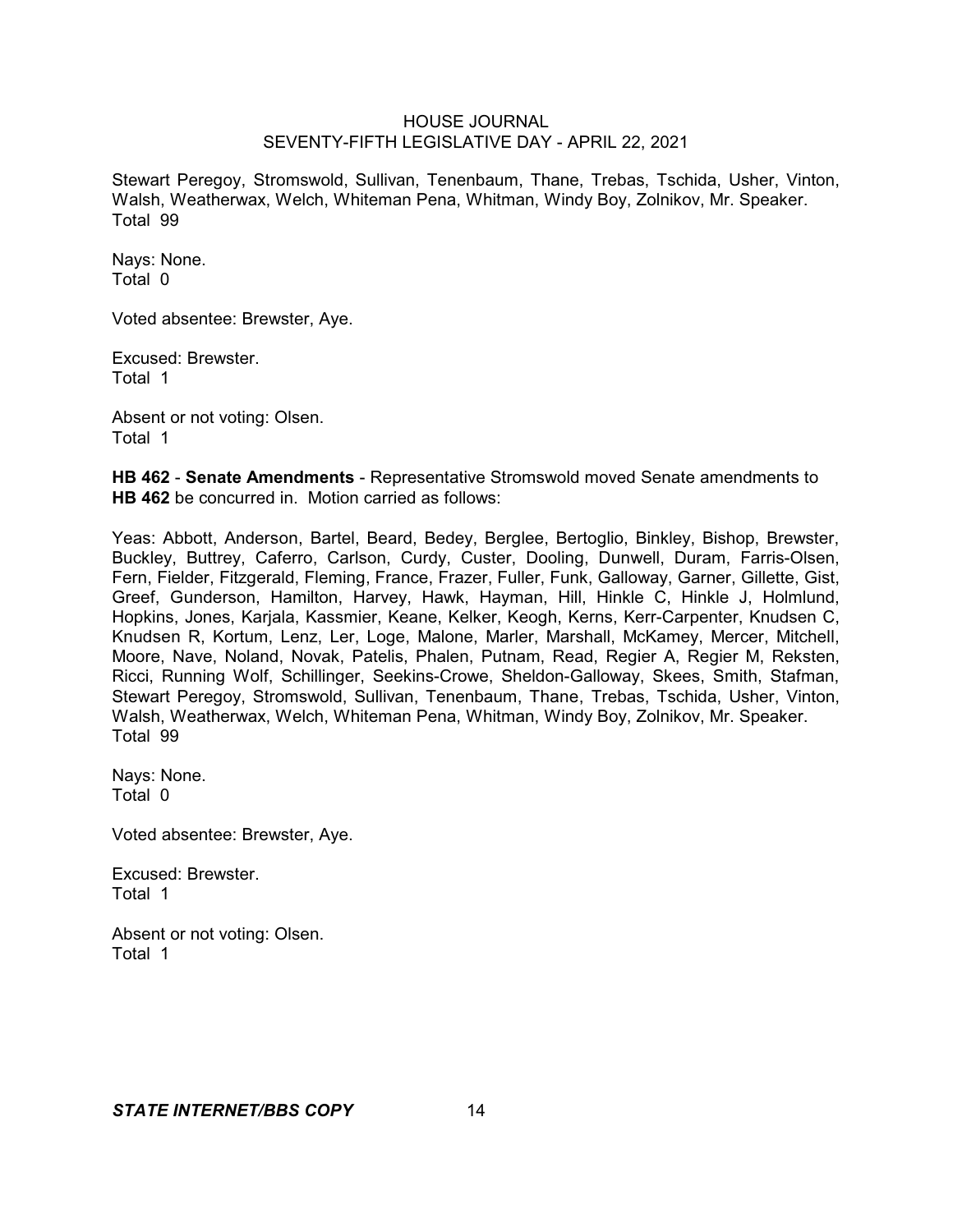**HB 483** - **Senate Amendments** - Speaker Pro Tempore Knudsen moved Senate amendments to **HB 483** be **not** concurred in. Motion carried as follows:

Yeas: Abbott, Anderson, Bartel, Beard, Bedey, Berglee, Bertoglio, Binkley, Bishop, Brewster, Buckley, Buttrey, Caferro, Carlson, Curdy, Custer, Dooling, Dunwell, Duram, Farris-Olsen, Fern, Fielder, Fitzgerald, Fleming, France, Frazer, Fuller, Funk, Galloway, Garner, Gillette, Gist, Greef, Gunderson, Harvey, Hawk, Hayman, Hill, Hinkle C, Hinkle J, Holmlund, Hopkins, Jones, Karjala, Kassmier, Keane, Kelker, Keogh, Kerns, Kerr-Carpenter, Knudsen C, Knudsen R, Kortum, Lenz, Ler, Loge, Malone, Marler, Marshall, McKamey, Mercer, Mitchell, Moore, Nave, Noland, Novak, Patelis, Phalen, Putnam, Read, Regier A, Regier M, Reksten, Ricci, Running Wolf, Schillinger, Seekins-Crowe, Sheldon-Galloway, Skees, Smith, Stafman, Stewart Peregoy, Stromswold, Sullivan, Tenenbaum, Thane, Trebas, Usher, Vinton, Walsh, Weatherwax, Welch, Whiteman Pena, Whitman, Windy Boy, Zolnikov, Mr. Speaker. Total 97

Nays: Hamilton, Tschida. Total 2

Voted absentee: Brewster, Aye.

Excused: Brewster. Total 1

Absent or not voting: Olsen. Total 1

**HB 501** - **Senate Amendments** - Representative Trebas moved Senate amendments to **HB 501** be concurred in. Motion carried as follows:

Yeas: Anderson, Bartel, Beard, Bedey, Berglee, Bertoglio, Binkley, Brewster, Buttrey, Carlson, Custer, Dooling, Duram, Fern, Fielder, Fitzgerald, Fleming, Frazer, Fuller, Galloway, Gillette, Gist, Greef, Gunderson, Hill, Hinkle C, Hinkle J, Holmlund, Hopkins, Jones, Kassmier, Kerns, Knudsen C, Knudsen R, Lenz, Ler, Loge, Malone, Marshall, McKamey, Mercer, Mitchell, Moore, Nave, Noland, Patelis, Phalen, Putnam, Read, Regier A, Regier M, Reksten, Ricci, Schillinger, Seekins-Crowe, Sheldon-Galloway, Skees, Stromswold, Trebas, Tschida, Usher, Vinton, Walsh, Whitman, Zolnikov, Mr. Speaker. Total 66

Nays: Abbott, Bishop, Buckley, Caferro, Curdy, Dunwell, Farris-Olsen, France, Funk, Garner, Hamilton, Harvey, Hawk, Hayman, Karjala, Keane, Kelker, Keogh, Kerr-Carpenter, Kortum, Marler, Novak, Olsen, Running Wolf, Smith, Stafman, Stewart Peregoy, Sullivan, Tenenbaum, Thane, Weatherwax, Welch, Whiteman Pena, Windy Boy. Total 34

Voted absentee: Brewster, Aye.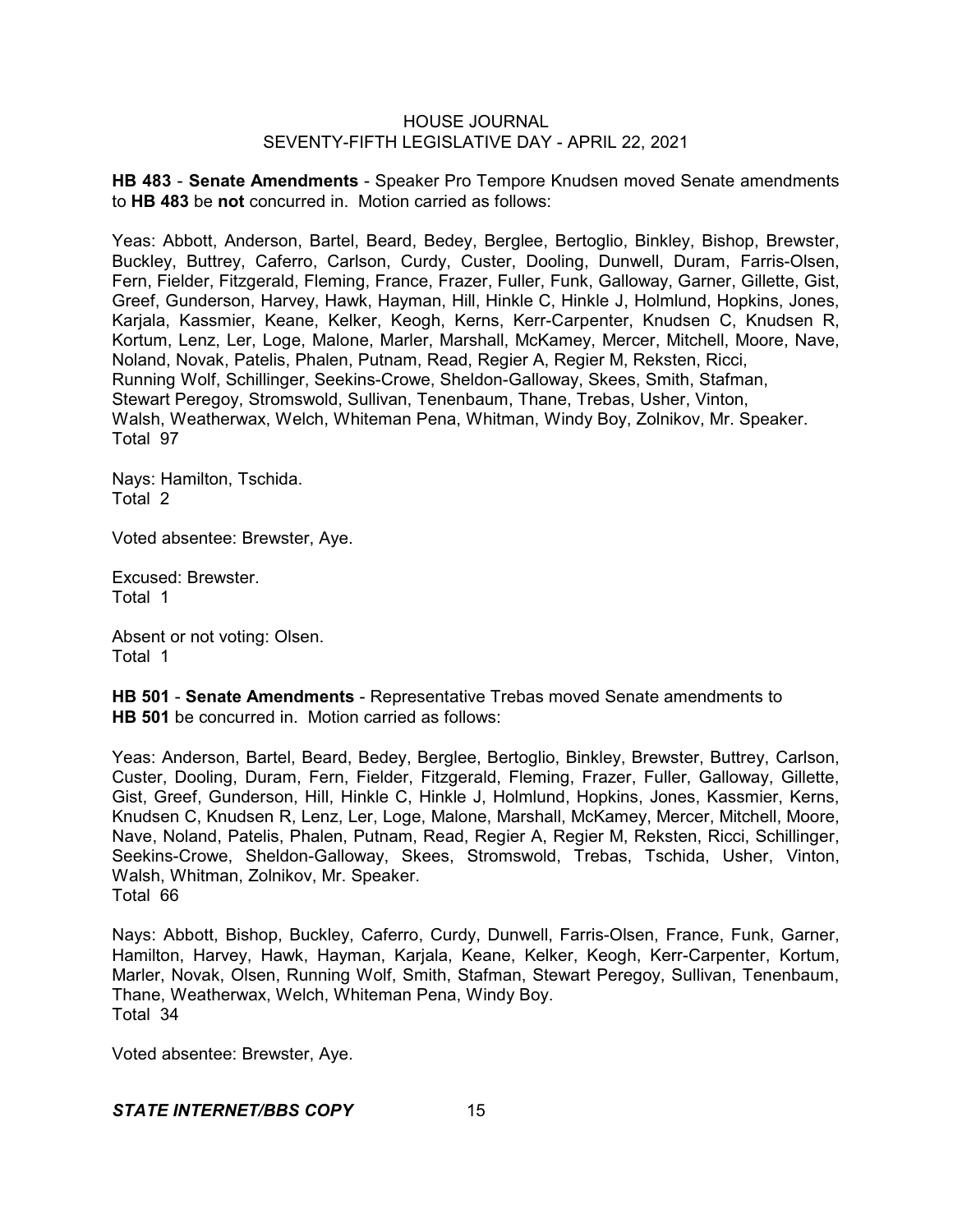Excused: Brewster. Total 1

Absent or not voting: None. Total 0

Representative Zolnikov assumed the chair.

**HB 559** - **Senate Amendments** - Representative Mercer moved Senate amendments to **HB 559** be concurred in. Motion carried as follows:

Yeas: Abbott, Anderson, Bartel, Beard, Bedey, Berglee, Bertoglio, Binkley, Bishop, Brewster, Buckley, Buttrey, Caferro, Carlson, Curdy, Custer, Dooling, Dunwell, Duram, Farris-Olsen, Fern, Fielder, Fitzgerald, Fleming, France, Frazer, Fuller, Funk, Galloway, Garner, Gillette, Gist, Greef, Gunderson, Hamilton, Harvey, Hawk, Hayman, Hill, Hinkle C, Hinkle J, Holmlund, Hopkins, Jones, Karjala, Kassmier, Keane, Kelker, Keogh, Kerns, Kerr-Carpenter, Knudsen C, Knudsen R, Kortum, Lenz, Ler, Loge, Malone, Marler, Marshall, McKamey, Mercer, Mitchell, Moore, Nave, Noland, Novak, Olsen, Patelis, Phalen, Putnam, Read, Regier A, Regier M, Reksten, Ricci, Running Wolf, Schillinger, Seekins-Crowe, Sheldon-Galloway, Skees, Smith, Stafman, Stewart Peregoy, Stromswold, Sullivan, Tenenbaum, Thane, Trebas, Tschida, Usher, Vinton, Walsh, Weatherwax, Welch, Whiteman Pena, Whitman, Windy Boy, Zolnikov, Mr. Speaker.

Total 100

Nays: None. Total 0

Voted absentee: Brewster, Aye.

Excused: Brewster. Total 1

Absent or not voting: None. Total 0

**SB 39** - **Conference Committee Report No. 2** - Representative Kelker moved the Conference Committee report to **SB 39** be adopted. Motion carried as follows:

Yeas: Abbott, Anderson, Bartel, Beard, Bedey, Berglee, Bertoglio, Binkley, Bishop, Brewster, Buckley, Buttrey, Caferro, Carlson, Curdy, Custer, Dooling, Dunwell, Duram, Farris-Olsen, Fern, Fielder, Fitzgerald, Fleming, France, Frazer, Fuller, Funk, Galloway, Garner, Gillette, Gist, Greef, Gunderson, Hamilton, Harvey, Hawk, Hayman, Hill, Hinkle C, Hinkle J, Holmlund, Hopkins, Jones, Karjala, Kassmier, Keane, Kelker, Keogh, Kerns, Kerr-Carpenter, Knudsen C, Knudsen R, Kortum, Lenz, Ler, Loge, Malone, Marler, Marshall, McKamey, Mercer, Mitchell, Moore, Nave, Noland, Novak, Olsen, Patelis, Phalen, Putnam, Read, Regier A, Regier M,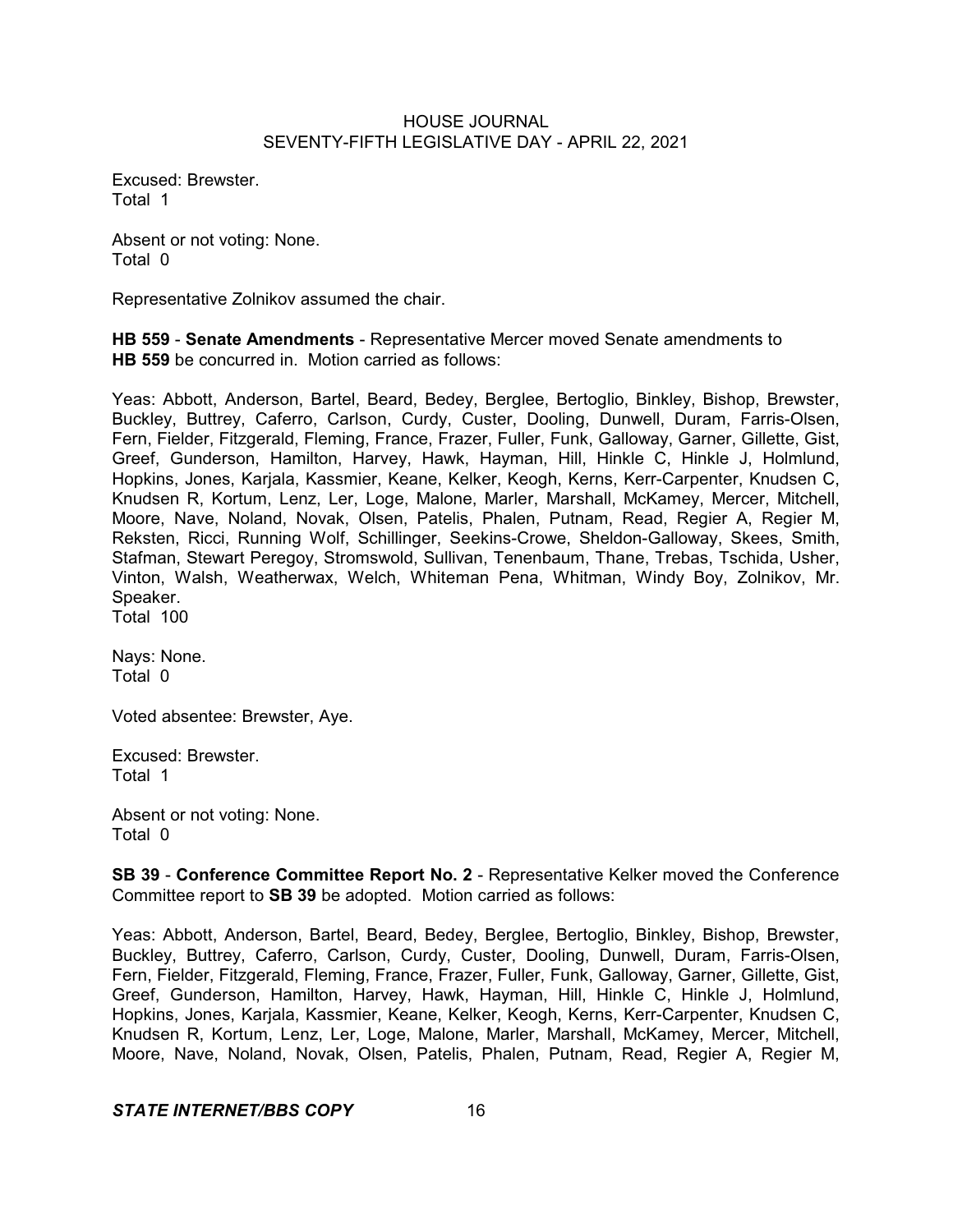Reksten, Ricci, Running Wolf, Schillinger, Seekins-Crowe, Sheldon-Galloway, Skees, Smith, Stafman, Stewart Peregoy, Stromswold, Sullivan, Tenenbaum, Thane, Trebas, Tschida, Usher, Vinton, Walsh, Weatherwax, Welch, Whiteman Pena, Whitman, Windy Boy, Zolnikov, Mr. Speaker. Total 100

Nays: None. Total 0

Voted absentee: Brewster, Aye.

Excused: Brewster. Total 1

Absent or not voting: None. Total 0

**SB 51** - Representative Hopkins moved **SB 51** be concurred in. Motion carried as follows:

Yeas: Anderson, Bartel, Beard, Bedey, Berglee, Bertoglio, Binkley, Buttrey, Carlson, Custer, Dooling, Duram, Fern, Fielder, Fitzgerald, Fleming, Frazer, Fuller, Galloway, Garner, Gillette, Gist, Greef, Gunderson, Hamilton, Hill, Hinkle C, Hinkle J, Holmlund, Hopkins, Jones, Kassmier, Kerns, Kerr-Carpenter, Knudsen C, Knudsen R, Lenz, Ler, Loge, Malone, Marler, Marshall, McKamey, Mitchell, Nave, Noland, Patelis, Phalen, Putnam, Read, Regier A, Regier M, Reksten, Ricci, Schillinger, Seekins-Crowe, Sheldon-Galloway, Skees, Stewart Peregoy, Stromswold, Trebas, Tschida, Usher, Vinton, Walsh, Welch, Whitman, Zolnikov, Mr. Speaker. Total 69

Nays: Abbott, Bishop, Buckley, Caferro, Curdy, Dunwell, Farris-Olsen, France, Funk, Harvey, Hawk, Hayman, Karjala, Keane, Kelker, Keogh, Kortum, Mercer, Moore, Novak, Olsen, Running Wolf, Smith, Stafman, Sullivan, Tenenbaum, Thane, Weatherwax, Whiteman Pena, Windy Boy. Total 30

Voted absentee: None.

Excused: Brewster. Total 1

Absent or not voting: None. Total 0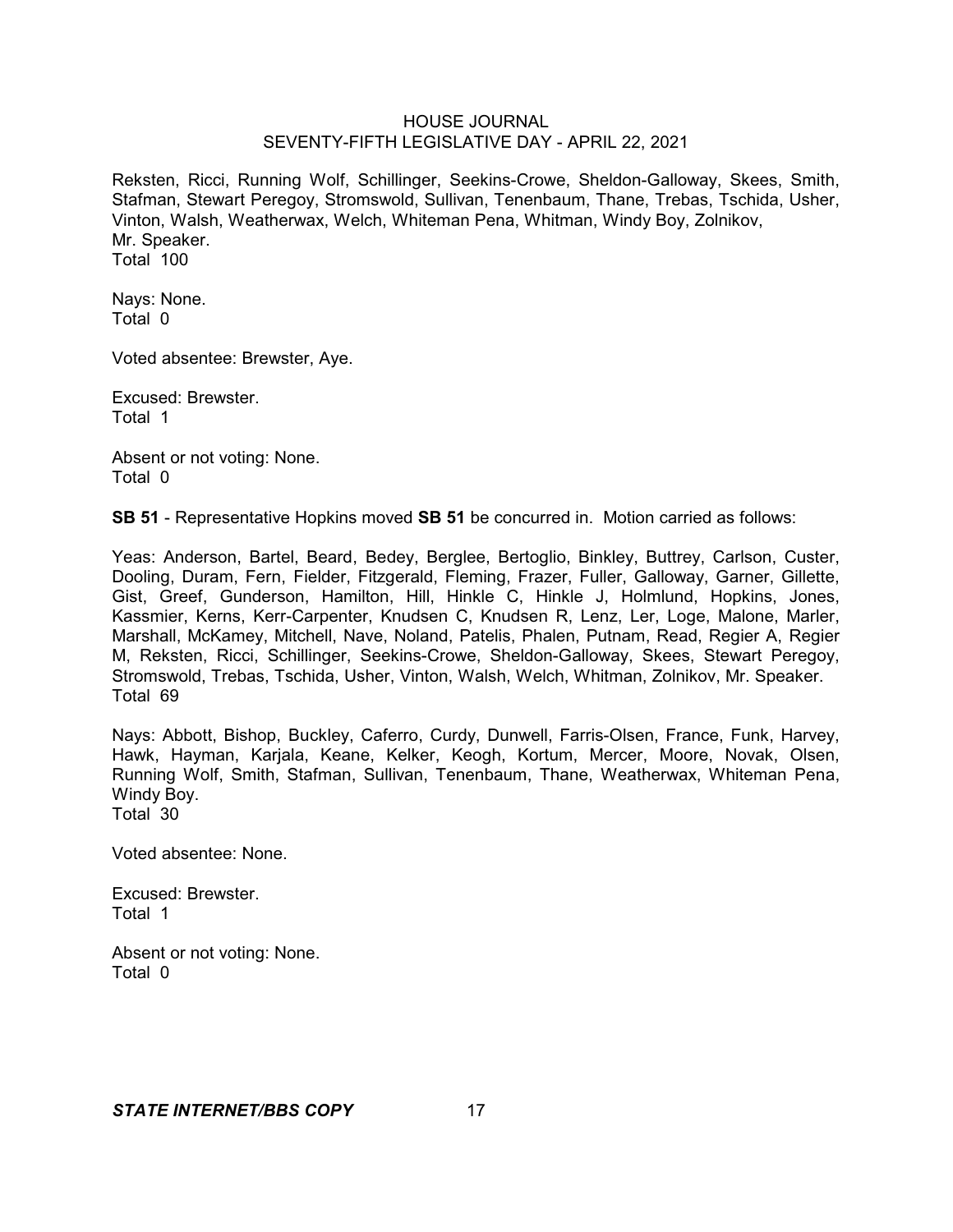**SB 153** - Representative Loge moved **SB 153** be concurred in. Motion **failed** as follows:

Yeas: Abbott, Anderson, Berglee, Bishop, Brewster, Buckley, Caferro, Curdy, Dooling, Farris-Olsen, Fitzgerald, Frazer, Fuller, Funk, Garner, Greef, Hamilton, Harvey, Holmlund, Hopkins, Jones, Kassmier, Keane, Kerr-Carpenter, Ler, Loge, Marler, Mercer, Novak, Olsen, Patelis, Putnam, Walsh, Welch, Whitman. Total 35

Nays: Bartel, Beard, Bedey, Bertoglio, Binkley, Buttrey, Carlson, Custer, Dunwell, Fern, Fielder, Fleming, France, Galloway, Gillette, Gist, Gunderson, Hawk, Hayman, Hill, Hinkle C, Hinkle J, Karjala, Kelker, Keogh, Kerns, Knudsen C, Knudsen R, Kortum, Lenz, Malone, Marshall, McKamey, Mitchell, Moore, Nave, Noland, Phalen, Read, Regier A, Regier M, Reksten, Ricci, Running Wolf, Schillinger, Seekins-Crowe, Sheldon-Galloway, Skees, Smith, Stafman, Stewart Peregoy, Stromswold, Sullivan, Tenenbaum, Thane, Trebas, Tschida, Usher, Vinton, Weatherwax, Whiteman Pena, Windy Boy, Zolnikov, Mr. Speaker. Total 64

Voted absentee: Brewster, Aye.

Excused: Brewster. Total 1

Absent or not voting: Duram. Total 1

**SB 159** - Representative Beard moved **SB 159** be concurred in. Motion carried as follows:

Yeas: Anderson, Bartel, Beard, Bedey, Berglee, Bertoglio, Binkley, Brewster, Buttrey, Carlson, Custer, Dooling, Duram, Fielder, Fitzgerald, Fleming, Frazer, Fuller, Galloway, Garner, Gillette, Gist, Greef, Gunderson, Hill, Hinkle C, Hinkle J, Holmlund, Hopkins, Jones, Kassmier, Kerns, Knudsen C, Knudsen R, Lenz, Ler, Loge, Malone, Marshall, McKamey, Mercer, Mitchell, Moore, Nave, Noland, Patelis, Phalen, Putnam, Read, Regier A, Regier M, Reksten, Ricci, Schillinger, Seekins-Crowe, Skees, Stromswold, Trebas, Tschida, Usher, Vinton, Walsh, Welch, Whitman, Zolnikov, Mr. Speaker.

Total 66

Nays: Abbott, Bishop, Buckley, Caferro, Curdy, Dunwell, Farris-Olsen, Fern, France, Funk, Hamilton, Harvey, Hawk, Hayman, Karjala, Keane, Kelker, Keogh, Kerr-Carpenter, Kortum, Marler, Novak, Olsen, Running Wolf, Smith, Stafman, Stewart Peregoy, Sullivan, Tenenbaum, Thane, Weatherwax, Windy Boy. Total 32

Voted absentee: Brewster, Aye.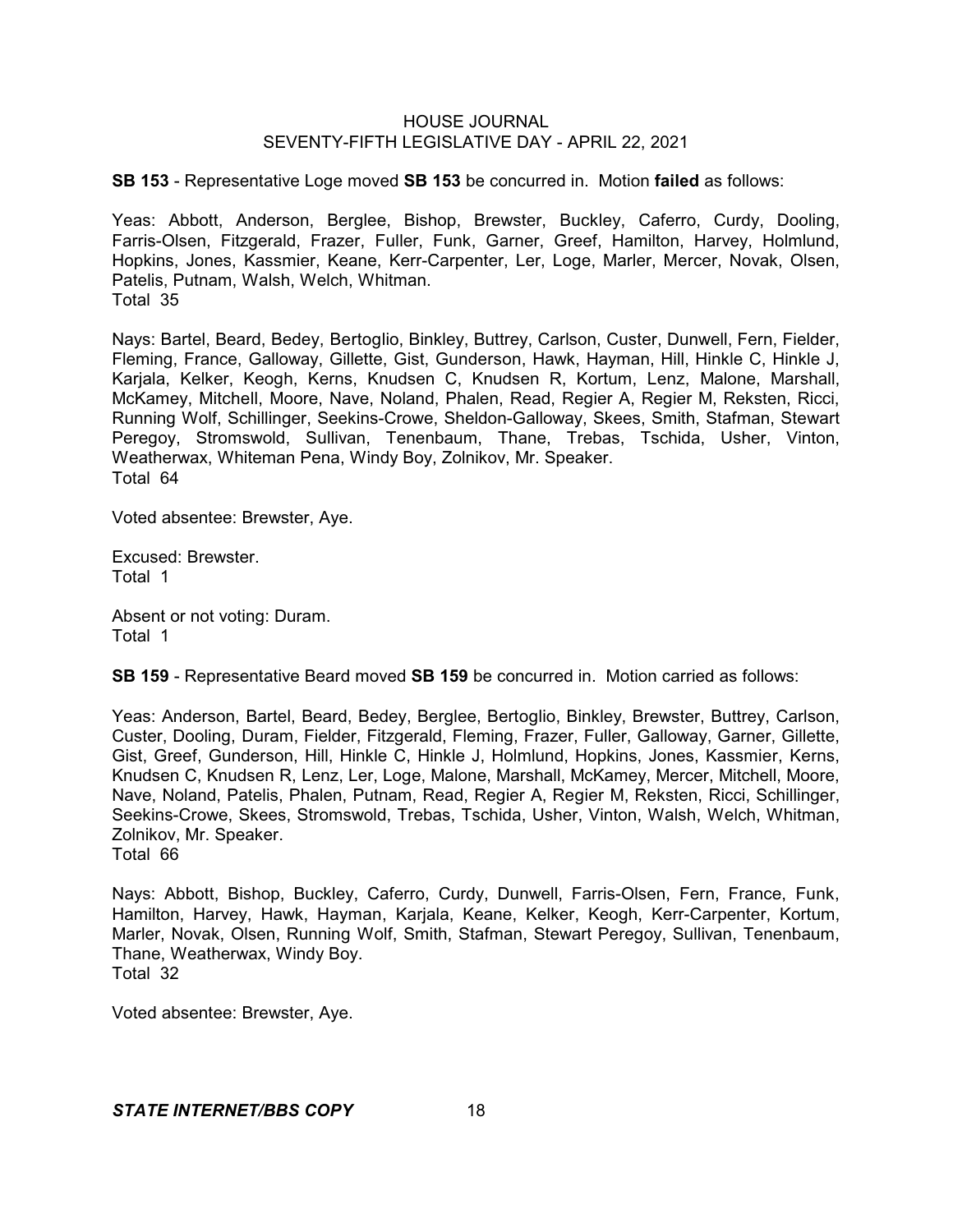Excused: Brewster. Total 1

Absent or not voting: Sheldon-Galloway, Whiteman Pena. Total 2

**SB 212** - Representative Schillinger moved **SB 212** be concurred in. Motion carried as follows:

Yeas: Abbott, Anderson, Bartel, Beard, Bedey, Berglee, Bertoglio, Binkley, Brewster, Buckley, Buttrey, Caferro, Carlson, Custer, Dooling, Duram, Fern, Fielder, Fitzgerald, Fleming, France, Frazer, Fuller, Funk, Galloway, Garner, Gillette, Gist, Greef, Gunderson, Hamilton, Harvey, Hawk, Hill, Hinkle C, Hinkle J, Holmlund, Hopkins, Jones, Karjala, Kassmier, Keane, Kelker, Kerns, Kerr-Carpenter, Knudsen C, Knudsen R, Lenz, Ler, Loge, Malone, Marshall, McKamey, Mercer, Mitchell, Moore, Nave, Noland, Novak, Patelis, Phalen, Putnam, Read, Regier A, Regier M, Reksten, Ricci, Running Wolf, Schillinger, Seekins-Crowe, Sheldon-Galloway, Skees, Stewart Peregoy, Stromswold, Tenenbaum, Trebas, Tschida, Usher, Vinton, Walsh, Welch, Whitman, Zolnikov, Mr. Speaker.

Total 84

Nays: Bishop, Curdy, Dunwell, Farris-Olsen, Hayman, Keogh, Kortum, Marler, Olsen, Smith, Stafman, Sullivan, Thane, Weatherwax, Whiteman Pena, Windy Boy. Total 16

Voted absentee: Brewster, Aye.

Excused: Brewster. Total 1

Absent or not voting: None. Total 0

**SB 300** - **Free Conference Committee Report No. 1** - Representative J. Hinkle moved the Free Conference Committee report to **SB 300** be adopted. Motion carried as follows:

Yeas: Anderson, Bartel, Beard, Bedey, Berglee, Bertoglio, Binkley, Brewster, Carlson, Duram, Fern, Fielder, Fleming, Fuller, Galloway, Gillette, Gist, Greef, Gunderson, Hill, Hinkle C, Hinkle J, Holmlund, Hopkins, Jones, Karjala, Kassmier, Kerns, Knudsen C, Knudsen R, Lenz, Ler, Loge, Malone, Marshall, McKamey, Mercer, Mitchell, Moore, Nave, Noland, Phalen, Putnam, Read, Regier A, Regier M, Reksten, Ricci, Schillinger, Seekins-Crowe, Sheldon-Galloway, Skees, Stromswold, Trebas, Tschida, Usher, Vinton, Walsh, Welch, Whitman, Zolnikov, Mr. Speaker. Total 62

Nays: Abbott, Bishop, Buckley, Buttrey, Caferro, Curdy, Custer, Dooling, Dunwell, Farris-Olsen, Fitzgerald, France, Frazer, Funk, Garner, Hamilton, Harvey, Hawk, Hayman, Keane, Kelker,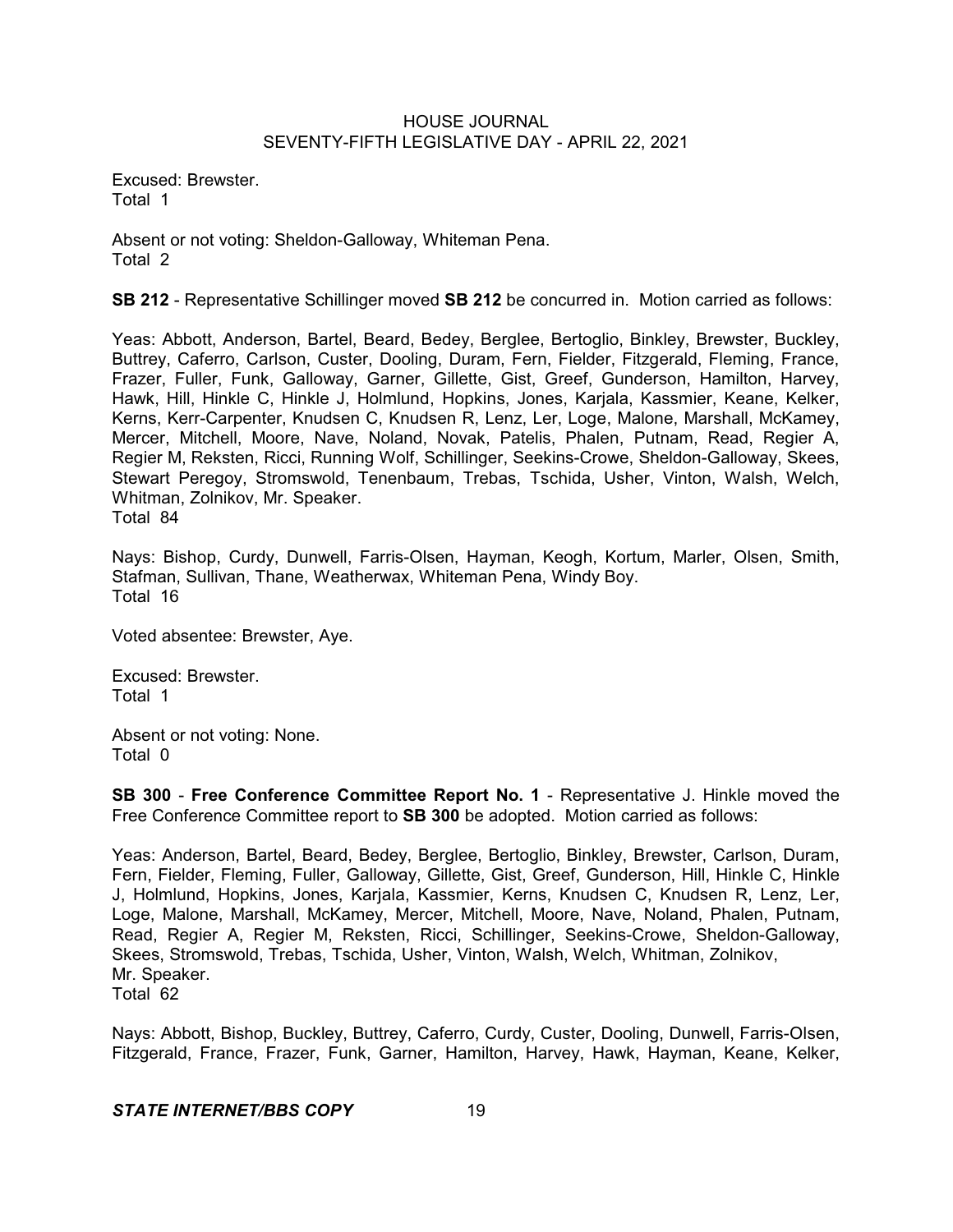Keogh, Kerr-Carpenter, Kortum, Marler, Novak, Olsen, Patelis, Running Wolf, Smith, Stafman, Stewart Peregoy, Sullivan, Tenenbaum, Thane, Weatherwax, Whiteman Pena, Windy Boy. Total 38

Voted absentee: Brewster, Aye.

Excused: Brewster. Total 1

Absent or not voting: None. Total 0

**SB 384** - Representative Berglee moved **SB 384** be concurred in. Motion carried as follows:

Yeas: Anderson, Bartel, Beard, Bedey, Berglee, Bertoglio, Binkley, Brewster, Buttrey, Carlson, Custer, Dooling, Duram, Fielder, Fitzgerald, Fleming, Frazer, Fuller, Galloway, Garner, Gillette, Gist, Greef, Gunderson, Hill, Hinkle C, Hinkle J, Holmlund, Hopkins, Jones, Kassmier, Kerns, Knudsen C, Knudsen R, Lenz, Ler, Loge, Malone, Marshall, McKamey, Mitchell, Moore, Nave, Noland, Patelis, Phalen, Putnam, Read, Regier A, Regier M, Reksten, Ricci, Schillinger, Seekins-Crowe, Sheldon-Galloway, Skees, Stromswold, Trebas, Tschida, Usher, Vinton, Walsh, Welch, Whitman, Zolnikov, Mr. Speaker. Total 66

Nays: Abbott, Bishop, Buckley, Caferro, Curdy, Dunwell, Farris-Olsen, Fern, France, Funk, Hamilton, Harvey, Hawk, Hayman, Karjala, Keane, Kelker, Keogh, Kerr-Carpenter, Kortum, Marler, Mercer, Novak, Olsen, Running Wolf, Smith, Stafman, Stewart Peregoy, Sullivan, Tenenbaum, Thane, Weatherwax, Whiteman Pena, Windy Boy. Total 34

Voted absentee: Brewster, Aye.

Excused: Brewster. Total 1

Absent or not voting: None. Total 0

**SB 399** - Representative R. Knudsen moved **SB 399** be concurred in.

**SB 399** - Representative Dunwell moved **SB 399**, second reading copy, be further amended as follows:

1. Title, line 26 through line 27. **Strike:** "15-32-201," on line 26 through "15-32-203," on line 27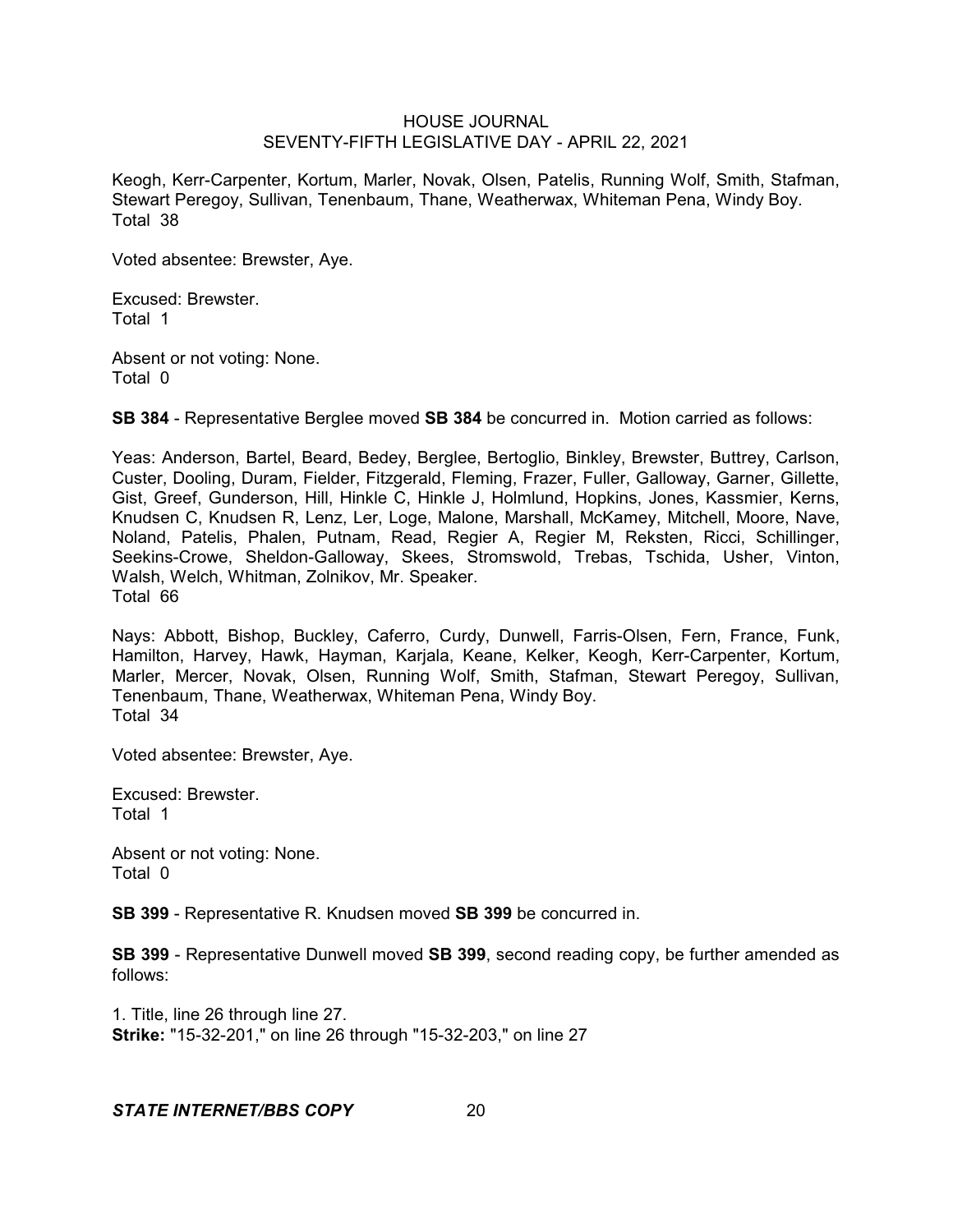2. Page 22, line 19. **Following:** "15-31-127;" **Strike:** "and"

3. Page 22, line 22. **Following:** "(f)(d)" **Insert:** "the credit for installing an alternative energy system provided for in 15-32-201 through 15-32-203; and (e)"

4. Page 96, line 12 through line 14. **Strike:** line 12 through line 14 in their entirety

Amendment **not** adopted as follows:

Yeas: Abbott, Bishop, Buckley, Caferro, Curdy, Dunwell, Duram, Farris-Olsen, Fern, France, Funk, Hamilton, Harvey, Hawk, Hayman, Karjala, Keane, Kelker, Keogh, Kerr-Carpenter, Kortum, Marler, Novak, Olsen, Running Wolf, Smith, Stafman, Stewart Peregoy, Sullivan, Tenenbaum, Thane, Weatherwax, Whiteman Pena, Windy Boy. Total 34

Nays: Anderson, Bartel, Beard, Bedey, Berglee, Bertoglio, Binkley, Brewster, Buttrey, Carlson, Custer, Dooling, Fielder, Fitzgerald, Fleming, Frazer, Fuller, Galloway, Garner, Gillette, Gist, Greef, Gunderson, Hill, Hinkle C, Hinkle J, Holmlund, Hopkins, Jones, Kassmier, Kerns, Knudsen C, Knudsen R, Lenz, Ler, Loge, Malone, Marshall, McKamey, Mercer, Mitchell, Moore, Nave, Noland, Patelis, Phalen, Putnam, Read, Regier A, Regier M, Reksten, Ricci, Schillinger, Seekins-Crowe, Sheldon-Galloway, Skees, Stromswold, Trebas, Tschida, Usher, Vinton, Walsh, Welch, Zolnikov, Mr. Speaker. Total 65

Voted absentee: Brewster, No.

Excused: Brewster. Total 1

Absent or not voting: Whitman. Total 1

**SB 399** - Representative Olsen moved **SB 399**, second reading copy, be amended as follows:

1. Title, line 18. **Following:** "15-31-1007," **Strike:** "15-32-104, 15-32-106"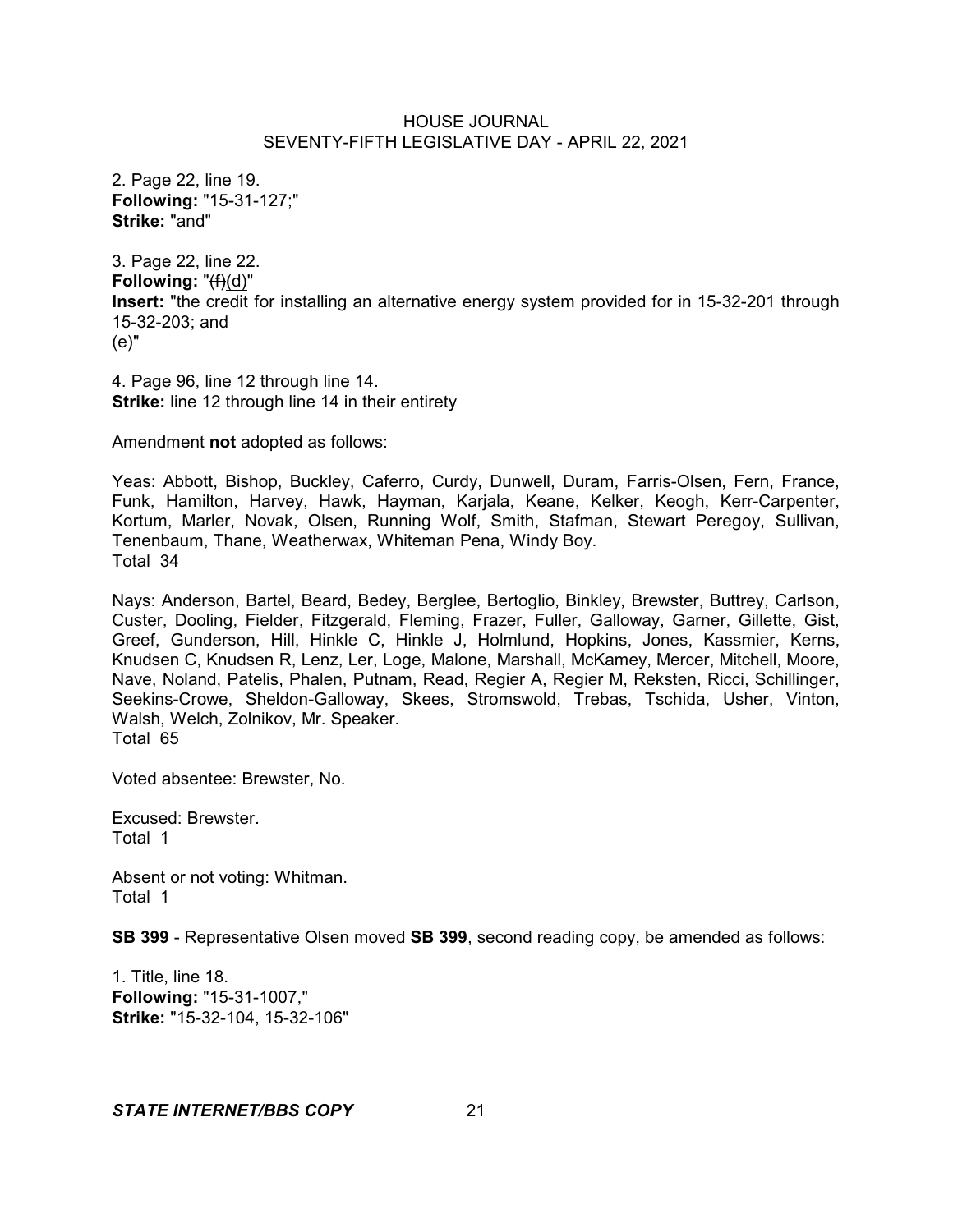2. Title, line 24. **Following:** "15-30-2301," **Strike:** "15-30-2319,"

3. Title, line 26. **Following:** "15-31-171," **Strike:** "15-32-109,"

4. Page 22, line 19. **Following:** "15-31-127;" **Strike:** "and"

5. Page 22, line 22. **Following:** "(d)" **Insert:** "the credit for energy-conserving expenditures provided for in 15-30-2319 and 15-32- 109; and (e)"

6. Page 47, line 18 through page 48, line 4. **Strike:** sections 31 and 32 in their entirety **Renumber:** subsequent sections

7. Page 95, line 19. **Strike:** line 19 in its entirety

8. Page 96, line 10. **Strike:** line 10 in its entirety

9. Page 101, line 3. **Following:** "14," **Strike:** "31, 32, 54, 59 through 64, 66, 68, and 69" **Insert:** "52, 57 through 62, 64, 66, and 67"

Amendment **not** adopted as follows:

Yeas: Abbott, Bishop, Buckley, Caferro, Curdy, Dunwell, Duram, Farris-Olsen, Fern, France, Funk, Hamilton, Harvey, Hawk, Hayman, Karjala, Keane, Kelker, Keogh, Kerr-Carpenter, Kortum, Marler, Novak, Olsen, Putnam, Running Wolf, Smith, Stafman, Stewart Peregoy, Sullivan, Tenenbaum, Thane, Vinton, Whiteman Pena, Windy Boy. Total 35

Nays: Anderson, Bartel, Beard, Bedey, Berglee, Bertoglio, Binkley, Brewster, Buttrey, Carlson, Custer, Dooling, Fielder, Fitzgerald, Fleming, Frazer, Fuller, Galloway, Garner, Gillette, Gist, Greef, Gunderson, Hill, Hinkle C, Hinkle J, Holmlund, Hopkins, Jones, Kassmier, Kerns, Knudsen C, Knudsen R, Lenz, Ler, Loge, Malone, Marshall, McKamey, Mercer, Mitchell, Moore,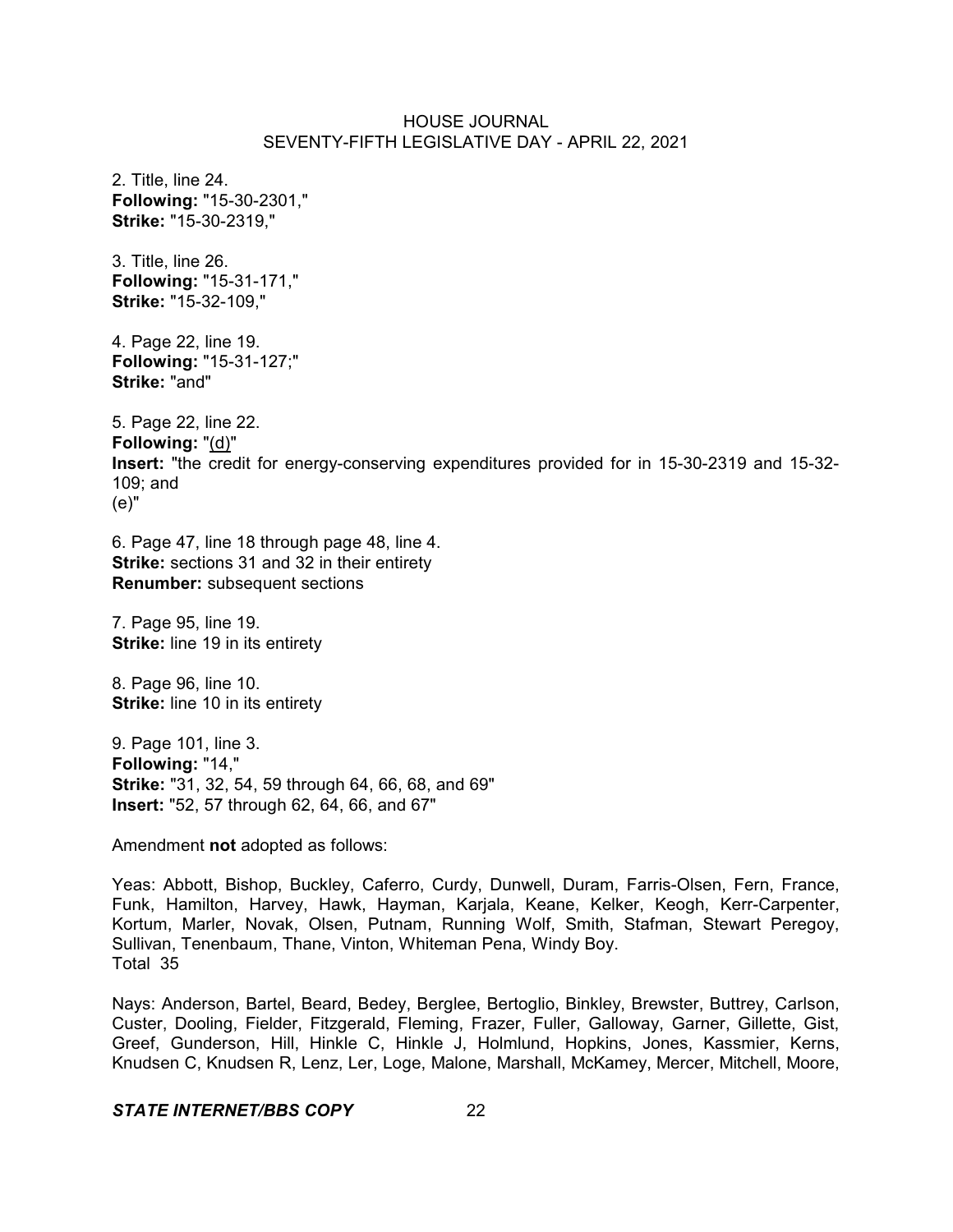Nave, Noland, Patelis, Phalen, Read, Regier A, Regier M, Reksten, Ricci, Schillinger, Seekins-Crowe, Sheldon-Galloway, Skees, Stromswold, Trebas, Tschida, Usher, Walsh, Welch, Whitman, Zolnikov, Mr. Speaker. Total 64

Voted absentee: Brewster, No.

Excused: Brewster. Total 1

Absent or not voting: Weatherwax. Total 1

**SB 399** - Representative R. Knudsen moved **SB 399** be concurred in. Motion carried as follows:

Yeas: Anderson, Bartel, Beard, Bedey, Berglee, Bertoglio, Binkley, Brewster, Buttrey, Carlson, Custer, Dooling, Duram, Fielder, Fitzgerald, Fleming, Frazer, Fuller, Galloway, Garner, Gillette, Gist, Greef, Gunderson, Hill, Hinkle C, Hinkle J, Holmlund, Hopkins, Jones, Kassmier, Kerns, Knudsen C, Knudsen R, Lenz, Ler, Loge, Malone, Marshall, McKamey, Mercer, Mitchell, Moore, Nave, Noland, Patelis, Phalen, Putnam, Read, Regier A, Regier M, Reksten, Ricci, Schillinger, Seekins-Crowe, Sheldon-Galloway, Skees, Stromswold, Trebas, Tschida, Usher, Vinton, Walsh, Welch, Whitman, Zolnikov, Mr. Speaker. Total 67

Nays: Abbott, Bishop, Buckley, Caferro, Curdy, Dunwell, Farris-Olsen, Fern, France, Funk, Hamilton, Harvey, Hawk, Hayman, Karjala, Keane, Kelker, Keogh, Kerr-Carpenter, Kortum, Marler, Novak, Olsen, Running Wolf, Smith, Stafman, Stewart Peregoy, Sullivan, Tenenbaum, Thane, Weatherwax, Whiteman Pena, Windy Boy. Total 33

Voted absentee: Brewster, Aye.

Excused: Brewster. Total 1

Absent or not voting: None. Total 0

**SB 400** - Majority Leader Vinton moved consideration of **SB 400** be passed for the day. Without objection, so ordered.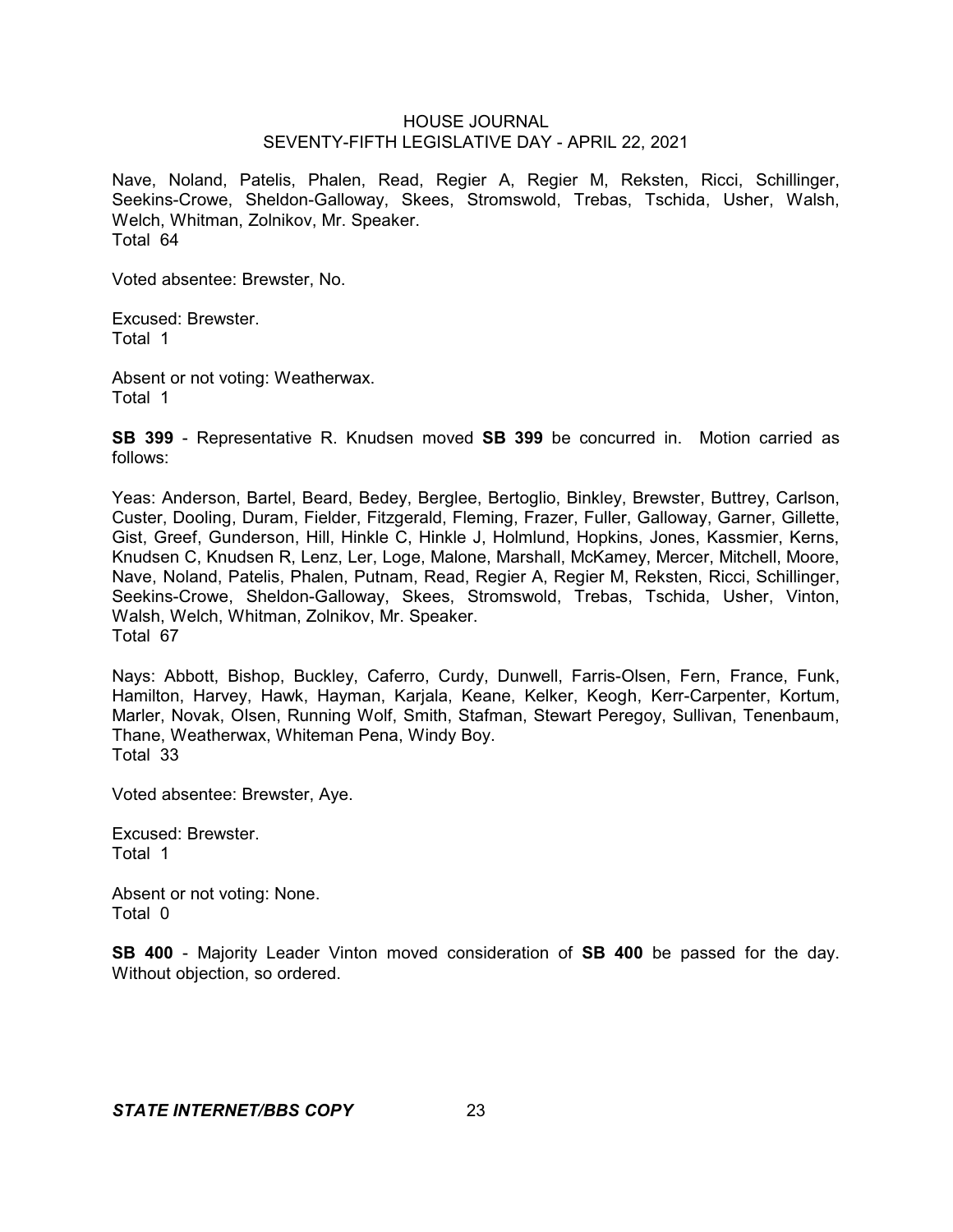Majority Leader Vinton moved the Committee rise and report. Motion carried. Committee arose. House resumed. Mr. Speaker presiding. Chair Zolnikov moved the Committee of the Whole report be adopted. Report adopted as follows:

Yeas: Anderson, Beard, Bedey, Berglee, Bertoglio, Binkley, Buckley, Buttrey, Carlson, Custer, Dooling, Duram, Fern, Fielder, Fitzgerald, Fleming, Frazer, Fuller, Funk, Galloway, Garner, Gillette, Gist, Greef, Gunderson, Harvey, Hawk, Hill, Hinkle C, Hinkle J, Holmlund, Hopkins, Jones, Kassmier, Kelker, Keogh, Kerns, Kerr-Carpenter, Knudsen C, Knudsen R, Lenz, Ler, Loge, Malone, Marshall, McKamey, Mercer, Mitchell, Moore, Nave, Noland, Novak, Patelis, Phalen, Putnam, Read, Regier A, Regier M, Reksten, Ricci, Schillinger, Seekins-Crowe, Sheldon-Galloway, Skees, Stromswold, Thane, Trebas, Tschida, Usher, Vinton, Walsh, Welch, Whitman, Mr. Speaker.

Total 74

Nays: Abbott, Bishop, Caferro, Curdy, Dunwell, Farris-Olsen, France, Hamilton, Hayman, Karjala, Keane, Kortum, Marler, Olsen, Running Wolf, Stafman, Stewart Peregoy, Sullivan, Tenenbaum, Weatherwax, Whiteman Pena, Windy Boy. Total 22

Voted absentee: None.

Excused: Brewster. Total 1

Absent or not voting: Bartel, Smith, Zolnikov. Total 3

## **THIRD READING OF BILLS**

The following bills having been read three several times, title and history agreed to, were disposed of in the following manner:

**HB 66** passed as follows:

Yeas: Abbott, Anderson, Bartel, Beard, Bedey, Berglee, Bertoglio, Binkley, Bishop, Buckley, Buttrey, Caferro, Carlson, Curdy, Custer, Dooling, Dunwell, Duram, Farris-Olsen, Fern, Fielder, Fitzgerald, Fleming, France, Frazer, Fuller, Funk, Galloway, Garner, Gillette, Gist, Greef, Gunderson, Hamilton, Harvey, Hawk, Hayman, Hill, Hinkle C, Hinkle J, Holmlund, Hopkins, Jones, Karjala, Kassmier, Keane, Kelker, Keogh, Kerns, Kerr-Carpenter, Knudsen C, Knudsen R, Kortum, Lenz, Ler, Loge, Malone, Marler, Marshall, McKamey, Mercer, Mitchell, Moore, Nave, Noland, Novak, Olsen, Patelis, Phalen, Putnam, Read, Regier A, Regier M, Reksten, Ricci, Running Wolf, Schillinger, Seekins-Crowe, Sheldon-Galloway, Skees, Smith, Stafman, Stewart Peregoy, Stromswold, Sullivan, Tenenbaum, Thane, Trebas, Tschida, Usher, Vinton, Walsh, Weatherwax, Welch, Whiteman Pena, Whitman, Windy Boy, Zolnikov, Mr. Speaker. Total 99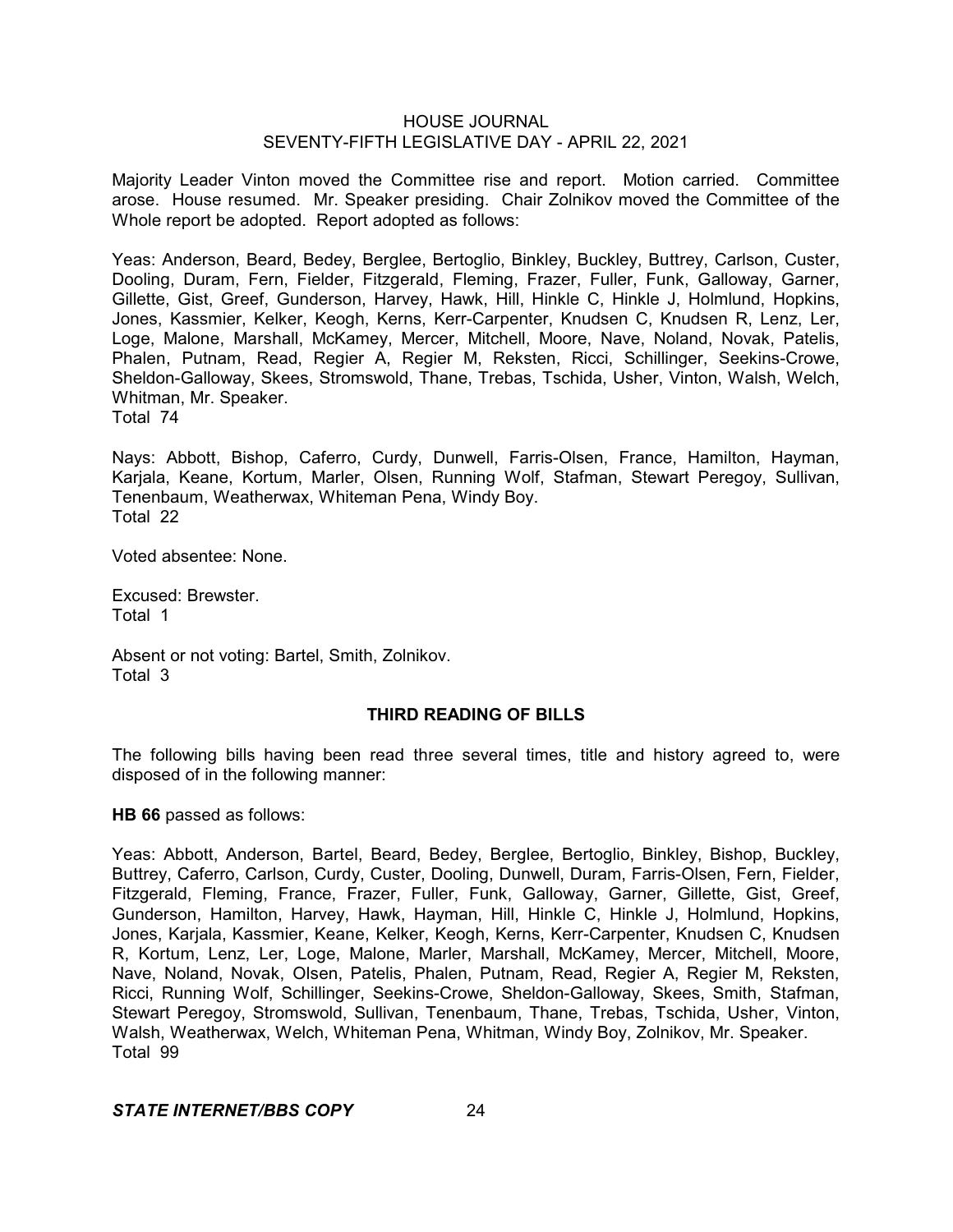Nays: None. Total 0

Voted absentee: None.

Excused: Brewster. Total 1

Absent or not voting: None. Total 0

**HB 167** passed as follows:

Yeas: Anderson, Bartel, Beard, Bedey, Berglee, Bertoglio, Binkley, Brewster, Carlson, Custer, Dooling, Duram, Fielder, Fitzgerald, Fleming, Frazer, Fuller, Galloway, Garner, Gillette, Gist, Greef, Gunderson, Hill, Hinkle C, Hinkle J, Holmlund, Hopkins, Jones, Kassmier, Kerns, Knudsen C, Knudsen R, Lenz, Ler, Loge, Malone, Marshall, McKamey, Mercer, Mitchell, Moore, Nave, Noland, Patelis, Phalen, Putnam, Read, Regier A, Regier M, Reksten, Ricci, Schillinger, Seekins-Crowe, Sheldon-Galloway, Skees, Stromswold, Trebas, Tschida, Usher, Vinton, Walsh, Welch, Whitman, Zolnikov, Mr. Speaker. Total 66

Nays: Abbott, Bishop, Buckley, Buttrey, Caferro, Curdy, Dunwell, Farris-Olsen, Fern, France, Funk, Hamilton, Harvey, Hawk, Hayman, Karjala, Keane, Kelker, Keogh, Kerr-Carpenter, Kortum, Marler, Novak, Olsen, Running Wolf, Smith, Stafman, Stewart Peregoy, Sullivan, Tenenbaum, Thane, Weatherwax, Whiteman Pena, Windy Boy. Total 34

Voted absentee: None.

Excused: None. Total 0

Absent or not voting: None. Total 0

**HB 426** passed as follows:

Yeas: Anderson, Bartel, Beard, Bedey, Berglee, Bertoglio, Binkley, Buttrey, Carlson, Custer, Dooling, Dunwell, Duram, Fern, Fielder, Fitzgerald, Fleming, Frazer, Fuller, Galloway, Garner, Gillette, Gist, Greef, Gunderson, Hill, Hinkle C, Hinkle J, Holmlund, Hopkins, Jones, Kassmier, Kerns, Knudsen C, Knudsen R, Lenz, Ler, Loge, Malone, Marshall, McKamey, Mercer, Mitchell,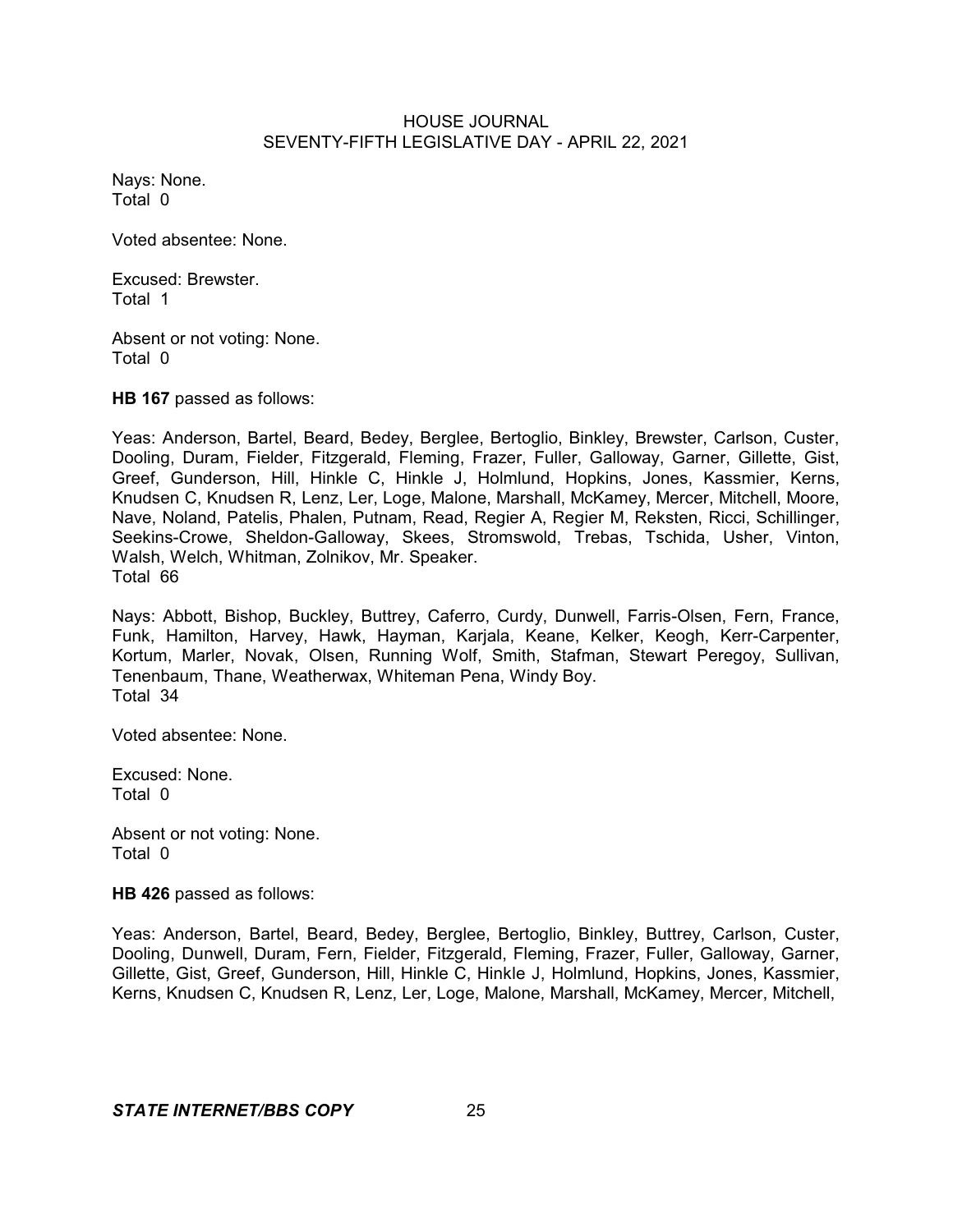Moore, Nave, Noland, Phalen, Putnam, Read, Regier A, Regier M, Reksten, Ricci, Schillinger, Seekins-Crowe, Sheldon-Galloway, Skees, Stromswold, Trebas, Tschida, Usher, Vinton, Walsh, Welch, Whitman, Zolnikov, Mr. Speaker. Total 67

Nays: Abbott, Bishop, Buckley, Caferro, Curdy, Farris-Olsen, France, Funk, Hamilton, Harvey, Hawk, Hayman, Karjala, Keane, Kelker, Keogh, Kerr-Carpenter, Kortum, Marler, Novak, Olsen, Running Wolf, Smith, Stafman, Stewart Peregoy, Sullivan, Tenenbaum, Thane, Weatherwax, Whiteman Pena, Windy Boy. Total 31

Voted absentee: None.

Excused: None. Total 0

Absent or not voting: Brewster, Patelis. Total 2

**HB 449** passed as follows:

Yeas: Abbott, Anderson, Bartel, Beard, Bedey, Berglee, Bertoglio, Binkley, Bishop, Brewster, Buckley, Buttrey, Caferro, Carlson, Curdy, Custer, Dooling, Dunwell, Duram, Farris-Olsen, Fern, Fielder, Fitzgerald, Fleming, France, Frazer, Fuller, Funk, Galloway, Garner, Gillette, Gist, Greef, Gunderson, Hamilton, Harvey, Hawk, Hill, Hinkle C, Hinkle J, Holmlund, Hopkins, Jones, Karjala, Kassmier, Keane, Kelker, Keogh, Kerns, Kerr-Carpenter, Knudsen C, Knudsen R, Kortum, Lenz, Ler, Loge, Malone, Marler, Marshall, McKamey, Mercer, Mitchell, Moore, Nave, Noland, Novak, Olsen, Patelis, Phalen, Putnam, Read, Regier A, Regier M, Reksten, Ricci, Running Wolf, Schillinger, Seekins-Crowe, Sheldon-Galloway, Skees, Smith, Stafman, Stewart Peregoy, Stromswold, Sullivan, Tenenbaum, Thane, Trebas, Tschida, Usher, Vinton, Walsh, Weatherwax, Welch, Whiteman Pena, Whitman, Windy Boy, Zolnikov, Mr. Speaker. Total 99

Nays: None. Total 0

Voted absentee: None.

Excused: None. Total 0

Absent or not voting: Hayman. Total 1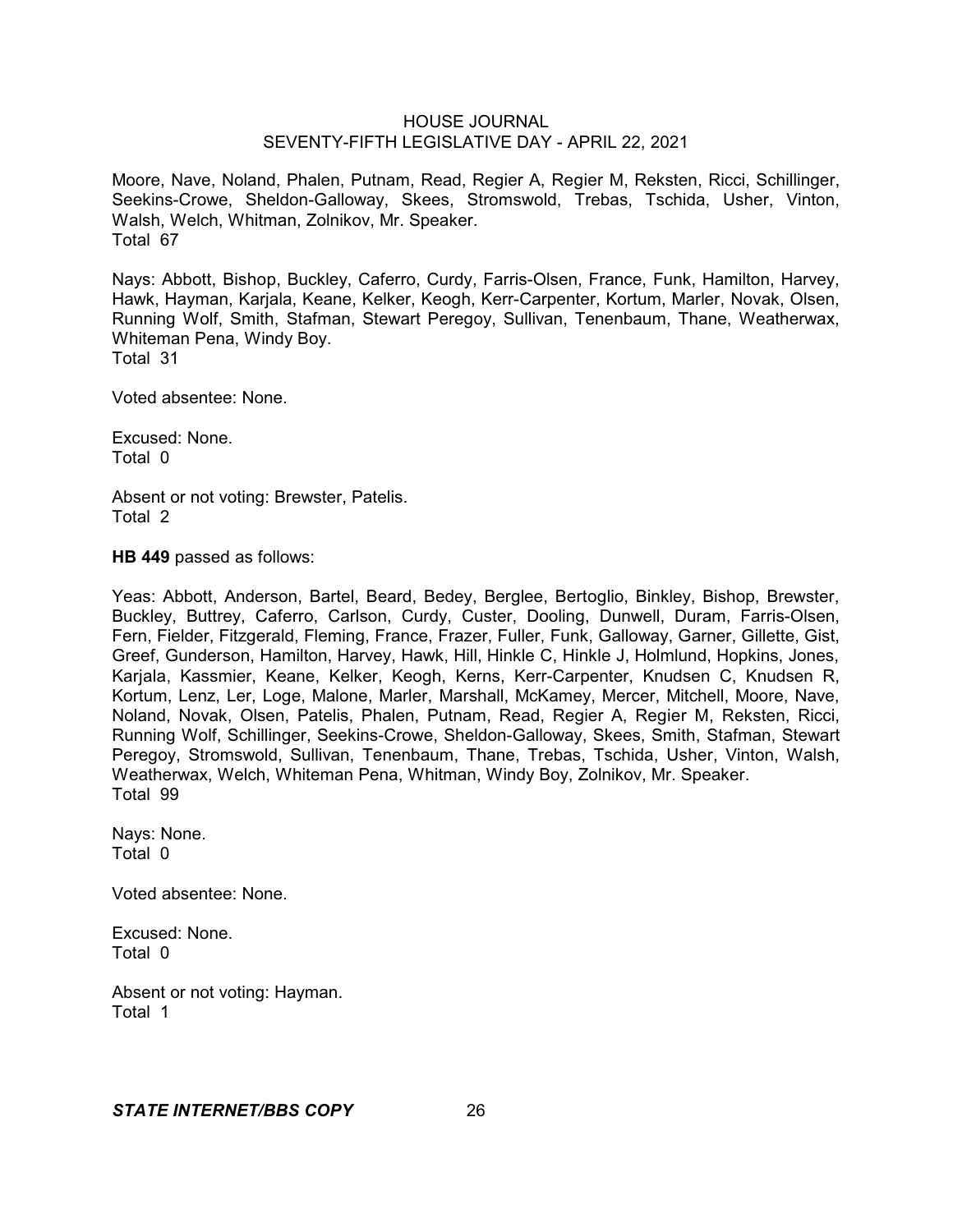**HB 450** passed as follows:

Yeas: Abbott, Anderson, Bartel, Beard, Bedey, Berglee, Bertoglio, Binkley, Bishop, Brewster, Buckley, Buttrey, Caferro, Carlson, Curdy, Custer, Dooling, Dunwell, Duram, Farris-Olsen, Fern, Fielder, Fitzgerald, Fleming, France, Frazer, Fuller, Funk, Galloway, Garner, Gillette, Gist, Greef, Gunderson, Hamilton, Harvey, Hawk, Hayman, Hill, Hinkle C, Hinkle J, Holmlund, Hopkins, Jones, Karjala, Kassmier, Keane, Kelker, Keogh, Kerns, Kerr-Carpenter, Knudsen C, Knudsen R, Kortum, Lenz, Ler, Loge, Malone, Marler, Marshall, McKamey, Mercer, Mitchell, Moore, Nave, Noland, Novak, Patelis, Phalen, Putnam, Read, Regier A, Regier M, Reksten, Ricci, Running Wolf, Schillinger, Seekins-Crowe, Sheldon-Galloway, Skees, Smith, Stafman, Stewart Peregoy, Stromswold, Sullivan, Tenenbaum, Thane, Trebas, Tschida, Usher, Vinton, Walsh, Weatherwax, Welch, Whiteman Pena, Whitman, Windy Boy, Zolnikov, Mr. Speaker. Total 99

Nays: None. Total 0

Voted absentee: None.

Excused: None. Total 0

Absent or not voting: Olsen. Total 1

**HB 459** passed as follows:

Yeas: Anderson, Bartel, Beard, Bedey, Berglee, Bertoglio, Binkley, Brewster, Buckley, Buttrey, Carlson, Custer, Dooling, Duram, Fern, Fielder, Fitzgerald, Fleming, Frazer, Fuller, Galloway, Garner, Gillette, Gist, Greef, Gunderson, Harvey, Hill, Hinkle C, Hinkle J, Holmlund, Hopkins, Jones, Kassmier, Kerns, Kerr-Carpenter, Knudsen C, Knudsen R, Lenz, Ler, Loge, Malone, Marshall, McKamey, Mercer, Mitchell, Moore, Nave, Noland, Patelis, Phalen, Putnam, Read, Regier A, Regier M, Reksten, Ricci, Running Wolf, Schillinger, Seekins-Crowe, Sheldon-Galloway, Skees, Smith, Stewart Peregoy, Stromswold, Tenenbaum, Trebas, Tschida, Usher, Vinton, Walsh, Weatherwax, Welch, Whitman, Zolnikov, Mr. Speaker. Total 76

Nays: Abbott, Bishop, Caferro, Curdy, Dunwell, Farris-Olsen, France, Funk, Hamilton, Hawk, Hayman, Karjala, Keane, Kelker, Keogh, Kortum, Marler, Novak, Olsen, Stafman, Sullivan, Thane, Whiteman Pena, Windy Boy. Total 24

Voted absentee: None.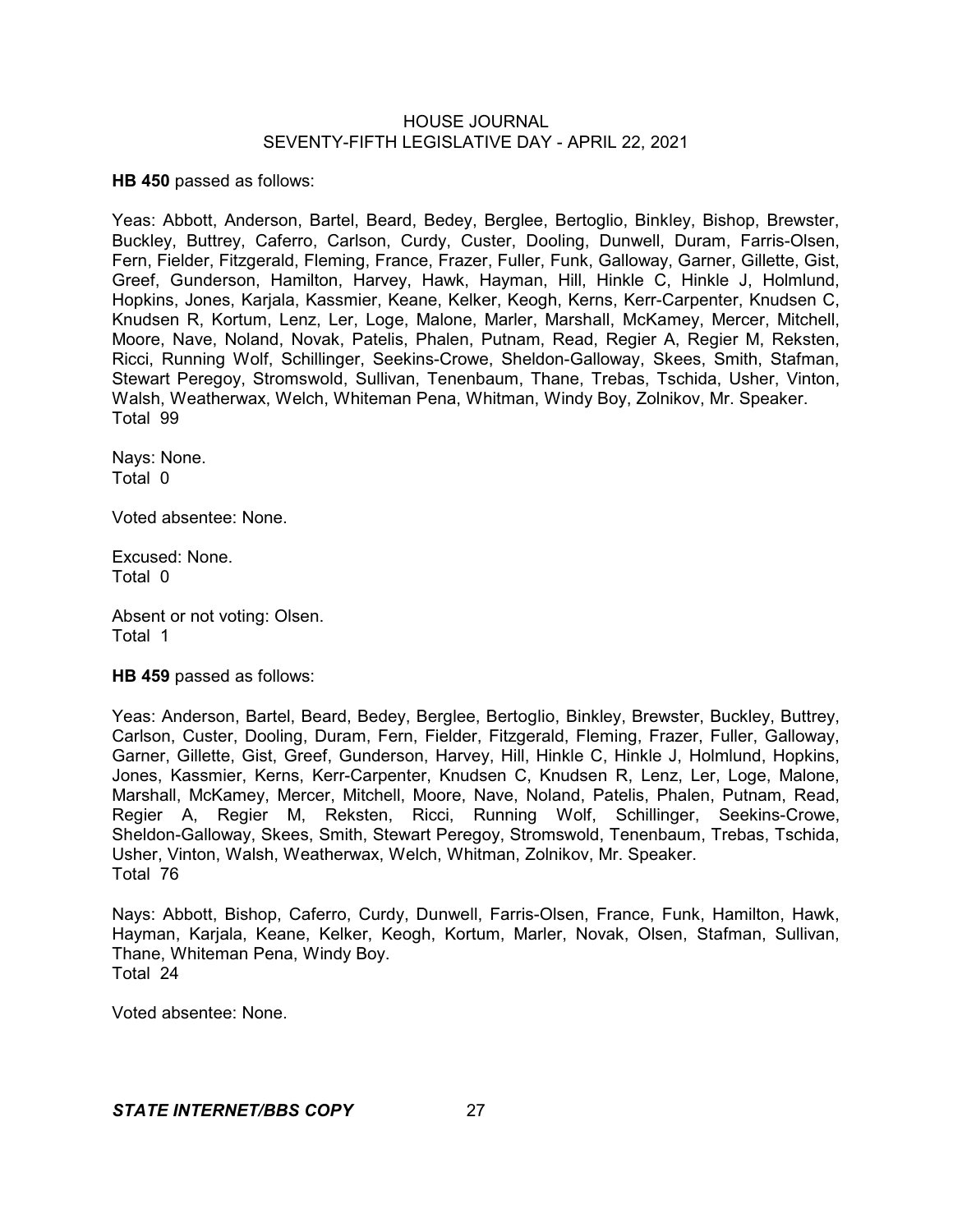Excused: None. Total 0

Absent or not voting: None. Total 0

**HB 478** passed as follows:

Yeas: Abbott, Anderson, Bartel, Beard, Bedey, Berglee, Bertoglio, Binkley, Bishop, Brewster, Buckley, Buttrey, Caferro, Carlson, Curdy, Custer, Dooling, Dunwell, Duram, Farris-Olsen, Fern, Fielder, Fitzgerald, Fleming, France, Frazer, Fuller, Funk, Galloway, Garner, Gillette, Gist, Greef, Gunderson, Hamilton, Harvey, Hawk, Hayman, Hill, Hinkle C, Hinkle J, Holmlund, Hopkins, Jones, Karjala, Kassmier, Keane, Kelker, Keogh, Kerns, Kerr-Carpenter, Knudsen C, Knudsen R, Kortum, Lenz, Ler, Loge, Malone, Marler, Marshall, McKamey, Mercer, Mitchell, Moore, Nave, Noland, Novak, Patelis, Phalen, Putnam, Read, Regier A, Regier M, Reksten, Ricci, Running Wolf, Schillinger, Seekins-Crowe, Sheldon-Galloway, Skees, Smith, Stafman, Stewart Peregoy, Stromswold, Sullivan, Tenenbaum, Thane, Trebas, Tschida, Usher, Vinton, Walsh, Weatherwax, Welch, Whiteman Pena, Whitman, Zolnikov, Mr. Speaker. Total 98

Nays: Olsen, Windy Boy. Total 2

Voted absentee: None.

Excused: None. Total 0

Absent or not voting: None. Total 0

**HB 479** passed as follows:

Yeas: Abbott, Anderson, Bartel, Bedey, Berglee, Bertoglio, Bishop, Buckley, Buttrey, Caferro, Carlson, Curdy, Custer, Dooling, Dunwell, Duram, Farris-Olsen, Fern, Fielder, Fitzgerald, Fleming, France, Frazer, Fuller, Funk, Galloway, Garner, Gillette, Gist, Greef, Gunderson, Hamilton, Harvey, Hawk, Hayman, Hill, Hinkle C, Hinkle J, Holmlund, Hopkins, Jones, Karjala, Kassmier, Keane, Kelker, Keogh, Kerns, Kerr-Carpenter, Knudsen C, Knudsen R, Kortum, Lenz, Ler, Loge, Malone, Marler, Marshall, McKamey, Mercer, Moore, Nave, Noland, Novak, Olsen, Patelis, Phalen, Putnam, Read, Regier A, Regier M, Reksten, Ricci, Running Wolf, Schillinger, Seekins-Crowe, Sheldon-Galloway, Skees, Smith, Stafman, Stewart Peregoy, Stromswold, Sullivan, Tenenbaum, Thane, Trebas, Tschida, Usher, Vinton, Walsh, Weatherwax, Welch, Whiteman Pena, Whitman, Windy Boy, Zolnikov, Mr. Speaker. Total 96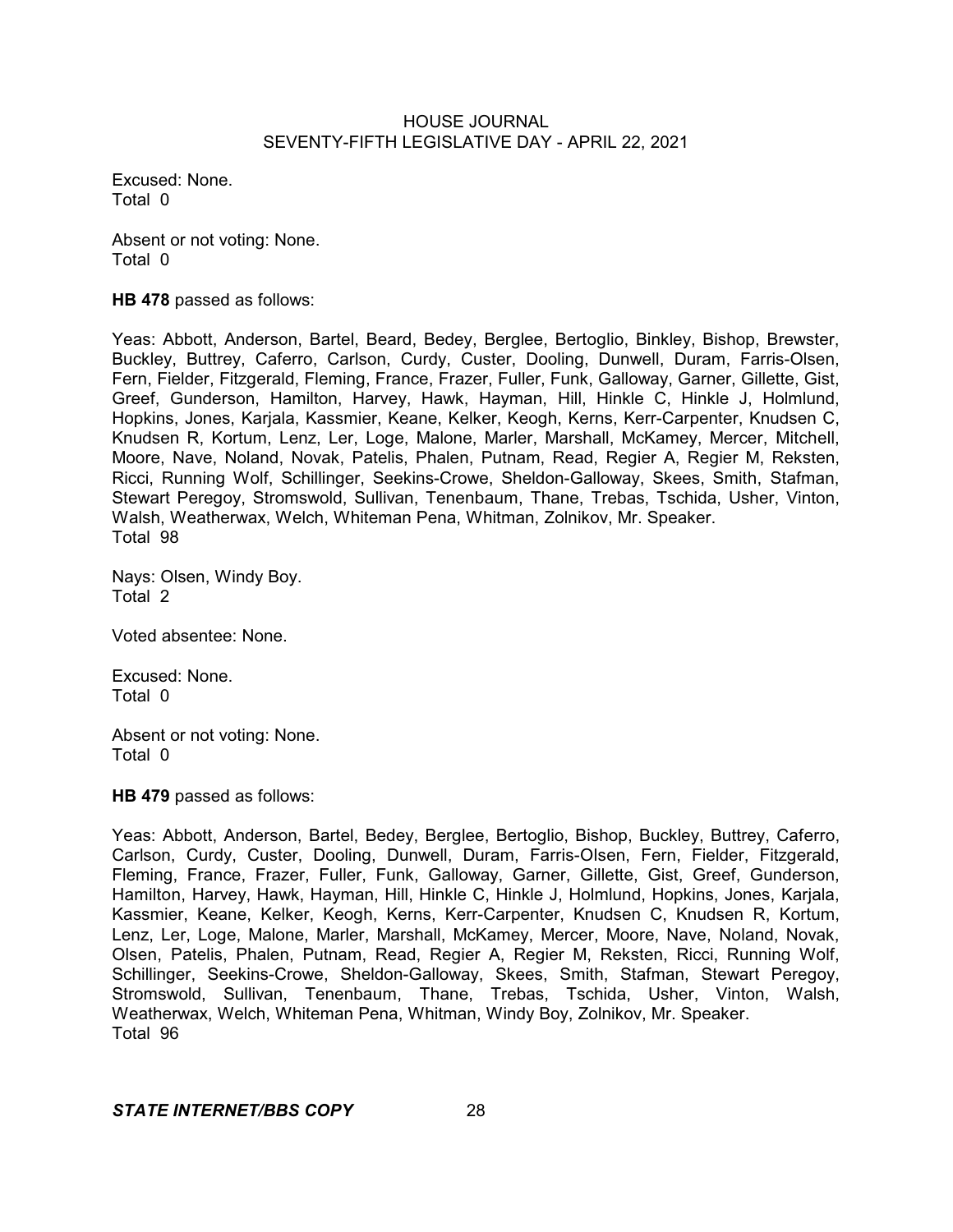Nays: Beard, Binkley, Brewster, Mitchell. Total 4

Voted absentee: None.

Excused: None. Total 0

Absent or not voting: None. Total 0

**HB 503** passed as follows:

Yeas: Abbott, Anderson, Bartel, Beard, Bedey, Berglee, Bertoglio, Binkley, Bishop, Brewster, Buckley, Buttrey, Caferro, Carlson, Curdy, Custer, Dooling, Dunwell, Duram, Farris-Olsen, Fern, Fielder, Fitzgerald, Fleming, France, Frazer, Fuller, Funk, Galloway, Garner, Gillette, Gist, Greef, Gunderson, Hamilton, Harvey, Hawk, Hayman, Hill, Hinkle C, Hinkle J, Holmlund, Hopkins, Jones, Karjala, Kassmier, Keane, Kelker, Keogh, Kerns, Kerr-Carpenter, Knudsen C, Knudsen R, Kortum, Lenz, Ler, Loge, Malone, Marler, Marshall, McKamey, Mercer, Mitchell, Moore, Nave, Noland, Novak, Olsen, Patelis, Phalen, Putnam, Read, Regier A, Regier M, Reksten, Ricci, Running Wolf, Schillinger, Seekins-Crowe, Sheldon-Galloway, Skees, Smith, Stafman, Stewart Peregoy, Stromswold, Sullivan, Tenenbaum, Thane, Trebas, Tschida, Usher, Vinton, Walsh, Weatherwax, Welch, Whiteman Pena, Whitman, Windy Boy, Zolnikov, Mr. Speaker. Total 100

Nays: None. Total 0

Voted absentee: None.

Excused: None. Total 0

Absent or not voting: None. Total 0

**HB 539** passed as follows:

Yeas: Abbott, Anderson, Bartel, Beard, Bedey, Berglee, Bertoglio, Binkley, Bishop, Brewster, Buckley, Buttrey, Caferro, Carlson, Curdy, Custer, Dooling, Dunwell, Duram, Farris-Olsen, Fern, Fielder, Fitzgerald, Fleming, France, Frazer, Fuller, Funk, Galloway, Garner, Gillette, Gist, Greef, Gunderson, Hamilton, Harvey, Hawk, Hayman, Hill, Hinkle C, Hinkle J, Holmlund, Hopkins, Jones, Karjala, Kassmier, Keane, Kelker, Keogh, Kerns, Kerr-Carpenter, Knudsen C, Knudsen R, Kortum, Lenz, Ler, Loge, Malone, Marler, Marshall, McKamey, Mercer, Mitchell,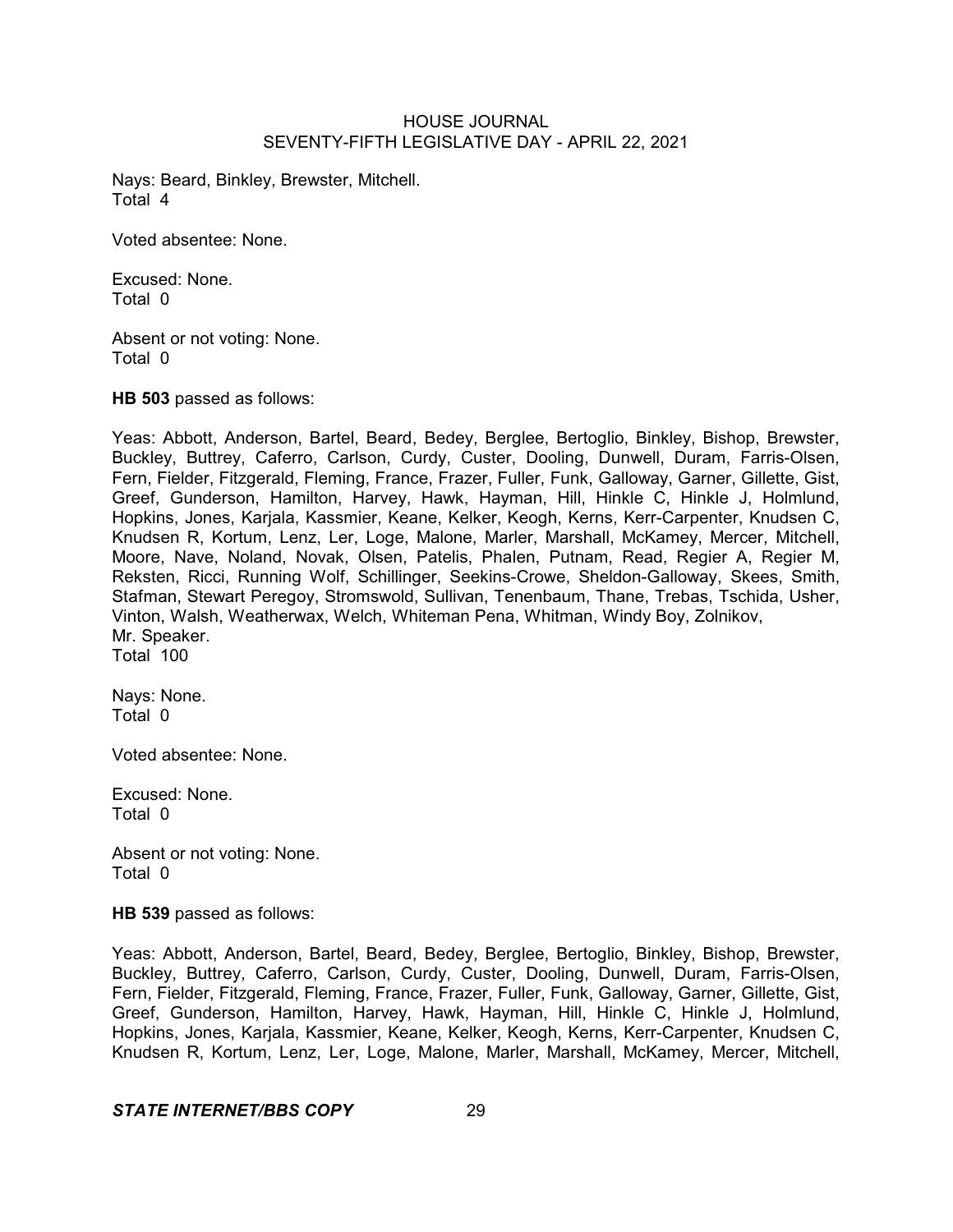Moore, Nave, Noland, Novak, Patelis, Phalen, Putnam, Read, Regier A, Regier M, Reksten, Ricci, Running Wolf, Schillinger, Seekins-Crowe, Sheldon-Galloway, Skees, Stafman, Stromswold, Sullivan, Tenenbaum, Thane, Trebas, Tschida, Usher, Vinton, Walsh, Welch, Whitman, Zolnikov, Mr. Speaker. Total 94

Nays: Smith, Stewart Peregoy, Weatherwax, Whiteman Pena, Windy Boy. Total 5

Voted absentee: None.

Excused: None. Total 0

Absent or not voting: Olsen. Total 1

**HB 616** passed as follows:

Yeas: Abbott, Anderson, Bartel, Beard, Bedey, Berglee, Bertoglio, Binkley, Bishop, Buckley, Buttrey, Caferro, Carlson, Curdy, Custer, Dooling, Dunwell, Duram, Farris-Olsen, Fern, Fielder, Fitzgerald, Fleming, Frazer, Fuller, Funk, Galloway, Garner, Gillette, Gist, Greef, Gunderson, Hamilton, Harvey, Hawk, Hayman, Hill, Hinkle C, Hinkle J, Holmlund, Hopkins, Jones, Karjala, Kassmier, Keane, Kelker, Keogh, Kerns, Kerr-Carpenter, Knudsen C, Knudsen R, Kortum, Lenz, Ler, Loge, Malone, Marler, Marshall, McKamey, Mercer, Mitchell, Moore, Nave, Noland, Novak, Olsen, Patelis, Phalen, Putnam, Read, Regier A, Regier M, Reksten, Ricci, Running Wolf, Schillinger, Seekins-Crowe, Sheldon-Galloway, Skees, Smith, Stafman, Stewart Peregoy, Stromswold, Sullivan, Tenenbaum, Thane, Trebas, Tschida, Usher, Vinton, Walsh, Weatherwax, Welch, Whiteman Pena, Whitman, Windy Boy, Zolnikov, Mr. Speaker. Total 98

Nays: Brewster, France. Total 2

Voted absentee: None.

Excused: None. Total 0

Absent or not voting: None. Total 0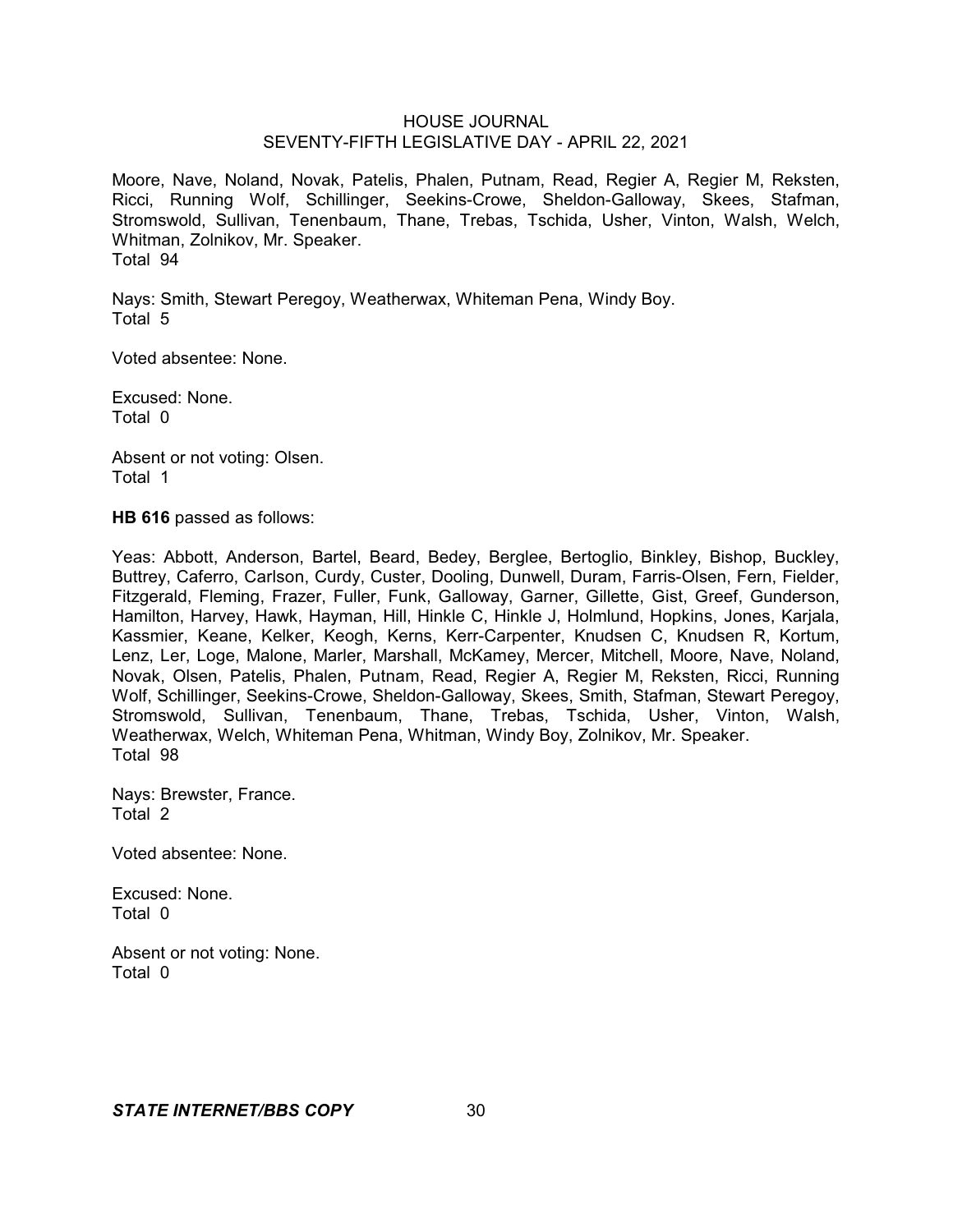**HJR 4** passed as follows:

Yeas: Abbott, Anderson, Beard, Bedey, Berglee, Bertoglio, Bishop, Brewster, Buckley, Buttrey, Caferro, Carlson, Curdy, Custer, Dooling, Dunwell, Duram, Farris-Olsen, Fern, Fitzgerald, Fleming, Frazer, Funk, Galloway, Garner, Gillette, Gist, Greef, Gunderson, Hamilton, Harvey, Hawk, Hayman, Hinkle J, Holmlund, Hopkins, Jones, Karjala, Kassmier, Keane, Kelker, Keogh, Kerns, Kerr-Carpenter, Knudsen C, Knudsen R, Kortum, Lenz, Ler, Loge, Marler, Marshall, McKamey, Mercer, Moore, Noland, Novak, Olsen, Patelis, Phalen, Putnam, Regier A, Reksten, Ricci, Running Wolf, Seekins-Crowe, Sheldon-Galloway, Skees, Smith, Stafman, Stewart Peregoy, Stromswold, Sullivan, Tenenbaum, Thane, Trebas, Usher, Vinton, Walsh, Weatherwax, Welch, Whiteman Pena, Whitman, Windy Boy, Zolnikov, Mr. Speaker. Total 86

Nays: Bartel, Binkley, Fielder, France, Fuller, Hill, Hinkle C, Malone, Mitchell, Nave, Read, Regier M, Schillinger, Tschida. Total 14

Voted absentee: None.

Excused: None. Total 0

Absent or not voting: None. Total 0

**SB 76** concurred in as follows:

Yeas: Abbott, Anderson, Bartel, Beard, Bedey, Berglee, Bertoglio, Binkley, Bishop, Brewster, Buckley, Buttrey, Caferro, Carlson, Curdy, Custer, Dooling, Dunwell, Duram, Farris-Olsen, Fern, Fielder, Fitzgerald, Fleming, France, Frazer, Fuller, Funk, Galloway, Garner, Gillette, Gist, Greef, Gunderson, Harvey, Hawk, Hayman, Hill, Hinkle C, Hinkle J, Holmlund, Hopkins, Jones, Karjala, Kassmier, Keane, Kelker, Keogh, Kerns, Kerr-Carpenter, Knudsen C, Knudsen R, Kortum, Lenz, Ler, Loge, Malone, Marler, Marshall, McKamey, Mercer, Mitchell, Moore, Nave, Noland, Novak, Olsen, Patelis, Phalen, Putnam, Read, Regier A, Regier M, Reksten, Ricci, Running Wolf, Schillinger, Seekins-Crowe, Sheldon-Galloway, Skees, Smith, Stafman, Stewart Peregoy, Stromswold, Sullivan, Tenenbaum, Thane, Trebas, Tschida, Usher, Vinton, Walsh, Weatherwax, Welch, Whiteman Pena, Whitman, Windy Boy, Zolnikov, Mr. Speaker. Total 99

Nays: Hamilton. Total 1

Voted absentee: None.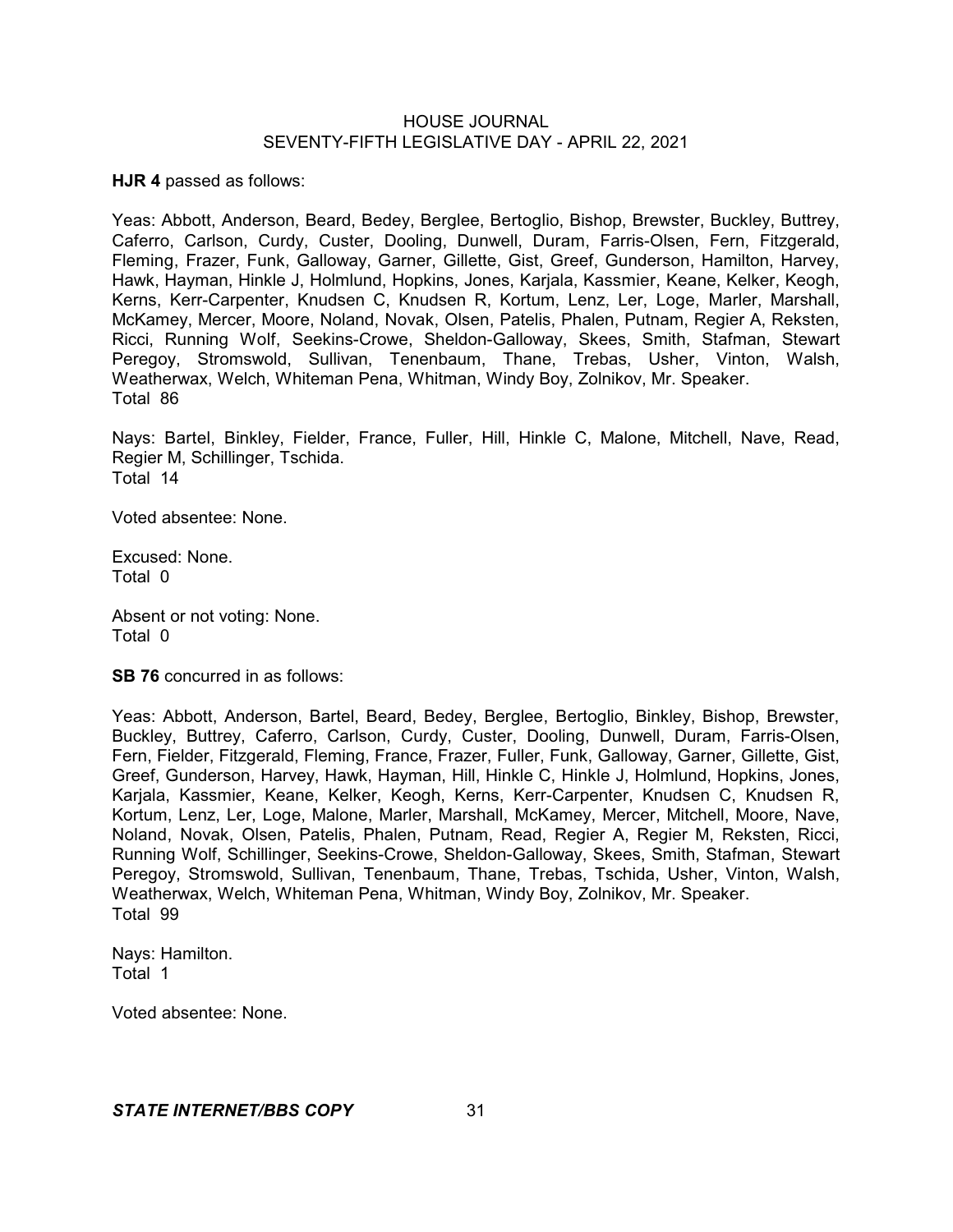Excused: None. Total 0

Absent or not voting: None. Total 0

**SB 81** concurred in as follows:

Yeas: Anderson, Bartel, Beard, Bedey, Berglee, Bertoglio, Binkley, Brewster, Buttrey, Carlson, Curdy, Custer, Dooling, Duram, Fern, Fielder, Fitzgerald, Fleming, Frazer, Fuller, Galloway, Garner, Gillette, Gist, Greef, Gunderson, Hill, Hinkle C, Holmlund, Hopkins, Jones, Kassmier, Kerns, Knudsen C, Lenz, Ler, Loge, Malone, Marshall, McKamey, Mercer, Mitchell, Moore, Nave, Noland, Patelis, Phalen, Putnam, Read, Regier A, Regier M, Reksten, Ricci, Schillinger, Seekins-Crowe, Sheldon-Galloway, Skees, Trebas, Tschida, Usher, Vinton, Walsh, Welch, Whitman, Zolnikov, Mr. Speaker. Total 66

Nays: Abbott, Bishop, Buckley, Caferro, Dunwell, Farris-Olsen, France, Funk, Hamilton, Harvey, Hawk, Hayman, Hinkle J, Karjala, Keane, Kelker, Keogh, Kerr-Carpenter, Knudsen R, Kortum, Marler, Novak, Olsen, Running Wolf, Smith, Stafman, Stewart Peregoy, Stromswold, Sullivan, Tenenbaum, Thane, Weatherwax, Whiteman Pena, Windy Boy. Total 34

Voted absentee: None.

Excused: None. Total 0

Absent or not voting: None. Total 0

**SB 116** concurred in as follows:

Yeas: Anderson, Bartel, Bedey, Berglee, Bertoglio, Binkley, Brewster, Buckley, Buttrey, Carlson, Custer, Dooling, Duram, Fielder, Fitzgerald, Fleming, Frazer, Fuller, Galloway, Garner, Gillette, Gist, Greef, Gunderson, Hill, Hinkle C, Hinkle J, Holmlund, Hopkins, Jones, Kassmier, Kerns, Kerr-Carpenter, Knudsen C, Knudsen R, Lenz, Ler, Malone, Marshall, McKamey, Mercer, Mitchell, Moore, Nave, Noland, Patelis, Phalen, Putnam, Read, Regier A, Regier M, Reksten, Ricci, Schillinger, Seekins-Crowe, Sheldon-Galloway, Skees, Stromswold, Trebas, Tschida, Usher, Vinton, Walsh, Welch, Whitman, Mr. Speaker. Total 66

Nays: Abbott, Beard, Bishop, Caferro, Curdy, Dunwell, Farris-Olsen, Fern, France, Funk, Hamilton, Harvey, Hawk, Hayman, Karjala, Keane, Kelker, Keogh, Kortum, Marler, Novak,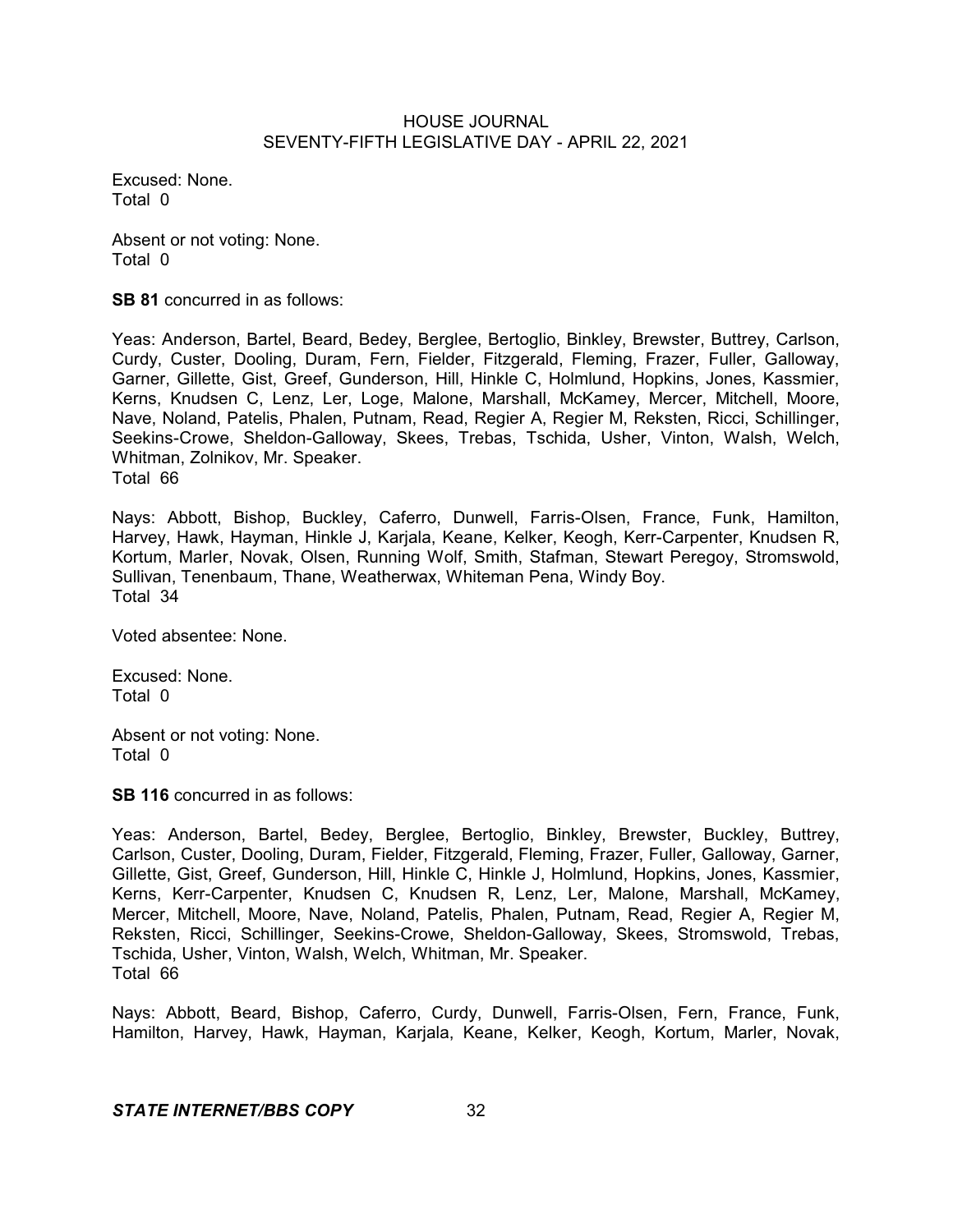Olsen, Running Wolf, Smith, Stafman, Stewart Peregoy, Sullivan, Tenenbaum, Thane, Weatherwax, Whiteman Pena, Windy Boy, Zolnikov. Total 33

Voted absentee: None.

Excused: None. Total 0

Absent or not voting: Loge. Total 1

**SB 203** concurred in as follows:

Yeas: Anderson, Bartel, Beard, Bedey, Berglee, Bertoglio, Binkley, Brewster, Buckley, Buttrey, Carlson, Custer, Dooling, Duram, Fielder, Fitzgerald, Fleming, Frazer, Fuller, Galloway, Garner, Gillette, Gist, Greef, Gunderson, Harvey, Hawk, Hill, Hinkle C, Hinkle J, Holmlund, Hopkins, Jones, Kassmier, Keane, Kerns, Kerr-Carpenter, Knudsen C, Knudsen R, Kortum, Lenz, Ler, Loge, Malone, Marshall, McKamey, Mitchell, Moore, Nave, Noland, Patelis, Phalen, Putnam, Read, Regier A, Regier M, Reksten, Ricci, Schillinger, Seekins-Crowe, Sheldon-Galloway, Skees, Smith, Stromswold, Sullivan, Tenenbaum, Trebas, Tschida, Usher, Vinton, Walsh, Welch, Whitman, Windy Boy, Zolnikov, Mr. Speaker. Total 76

Nays: Abbott, Bishop, Caferro, Curdy, Dunwell, Farris-Olsen, Fern, France, Funk, Hamilton, Hayman, Karjala, Kelker, Keogh, Marler, Mercer, Novak, Running Wolf, Stafman, Stewart Peregoy, Thane, Weatherwax, Whiteman Pena. Total 23

Voted absentee: None.

Excused: None. Total 0

Absent or not voting: Olsen. Total 1

**SB 232** concurred in as follows:

Yeas: Abbott, Anderson, Beard, Bedey, Bertoglio, Binkley, Bishop, Brewster, Buckley, Buttrey, Caferro, Carlson, Curdy, Custer, Dooling, Dunwell, Farris-Olsen, Fern, Fitzgerald, Fleming, France, Frazer, Fuller, Funk, Galloway, Garner, Gillette, Gist, Greef, Gunderson, Hamilton, Harvey, Hawk, Hayman, Hinkle J, Holmlund, Hopkins, Jones, Karjala, Kassmier, Keane, Kelker, Keogh, Kerns, Kerr-Carpenter, Knudsen C, Knudsen R, Kortum, Lenz, Ler, Loge, Malone, Marler, Marshall, McKamey, Mitchell, Noland, Novak, Olsen, Patelis, Phalen, Putnam, Read,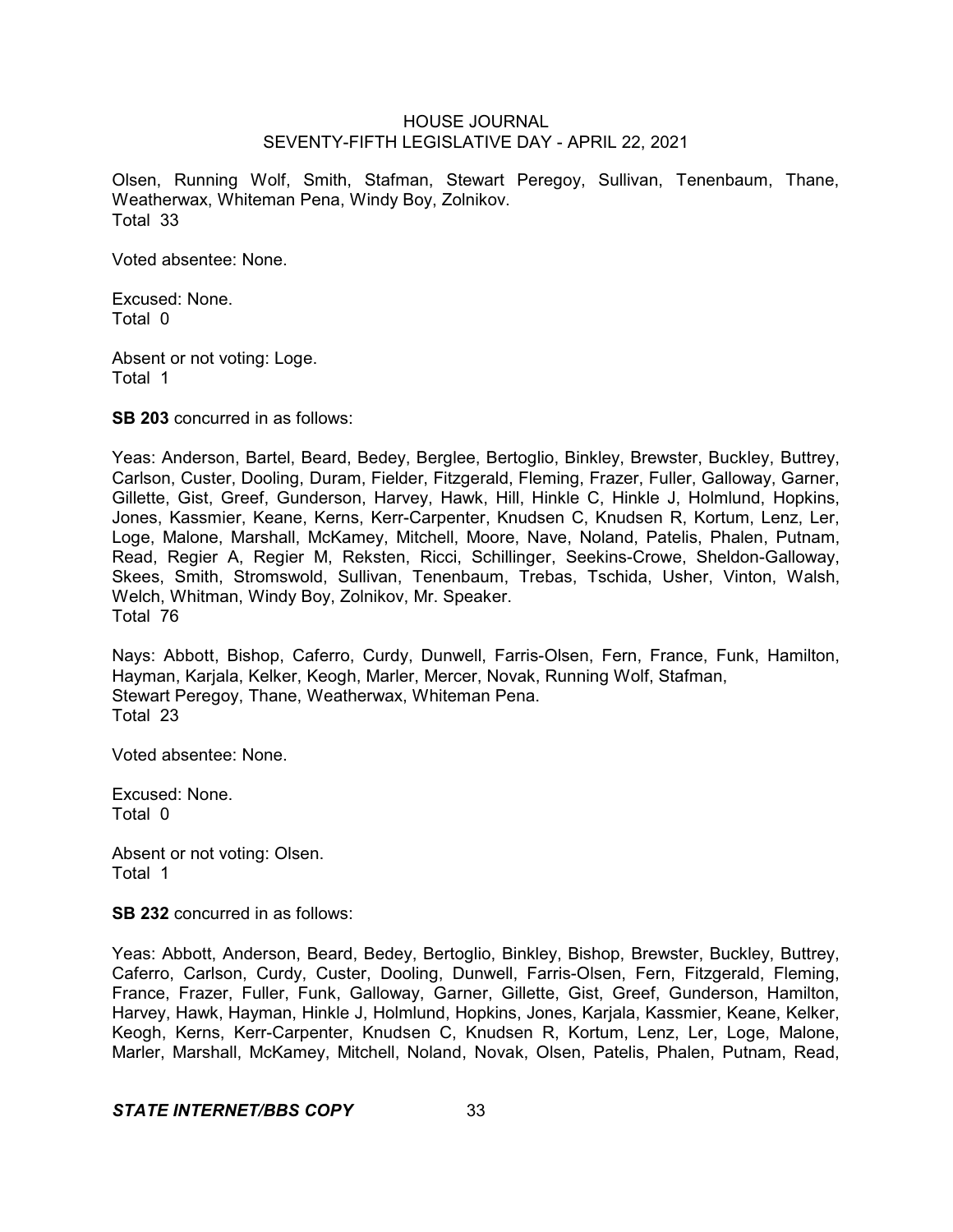Regier A, Reksten, Ricci, Running Wolf, Seekins-Crowe, Sheldon-Galloway, Skees, Smith, Stafman, Stewart Peregoy, Stromswold, Sullivan, Tenenbaum, Thane, Trebas, Usher, Vinton, Walsh, Weatherwax, Welch, Whiteman Pena, Whitman, Windy Boy, Zolnikov, Mr. Speaker. Total 88

Nays: Bartel, Fielder, Hill, Hinkle C, Mercer, Moore, Nave, Regier M, Schillinger, Tschida. Total 10

Voted absentee: None.

Excused: None. Total 0

Absent or not voting: Berglee, Duram. Total 2

**SB 285** concurred in as follows:

Yeas: Abbott, Anderson, Bartel, Beard, Bedey, Berglee, Bertoglio, Binkley, Bishop, Brewster, Buckley, Buttrey, Caferro, Carlson, Curdy, Custer, Dooling, Dunwell, Duram, Fern, Fielder, Fitzgerald, Fleming, France, Frazer, Fuller, Funk, Galloway, Garner, Gillette, Gist, Greef, Gunderson, Hamilton, Harvey, Hawk, Hayman, Hill, Hinkle C, Hinkle J, Holmlund, Hopkins, Jones, Karjala, Kassmier, Keane, Kelker, Keogh, Kerns, Kerr-Carpenter, Knudsen C, Knudsen R, Kortum, Lenz, Ler, Loge, Malone, Marler, Marshall, McKamey, Mercer, Mitchell, Moore, Nave, Noland, Novak, Olsen, Patelis, Phalen, Putnam, Read, Regier A, Regier M, Reksten, Ricci, Running Wolf, Schillinger, Seekins-Crowe, Sheldon-Galloway, Skees, Smith, Stafman, Stromswold, Sullivan, Thane, Trebas, Tschida, Usher, Vinton, Walsh, Weatherwax, Welch, Whiteman Pena, Whitman, Windy Boy, Zolnikov, Mr. Speaker. Total 97

Nays: Farris-Olsen, Stewart Peregoy, Tenenbaum. Total 3

Voted absentee: None.

Excused: None. Total 0

Absent or not voting: None. Total 0

**SB 320** concurred in as follows:

Yeas: Abbott, Anderson, Bartel, Beard, Bedey, Berglee, Bertoglio, Binkley, Bishop, Brewster, Buckley, Buttrey, Carlson, Curdy, Custer, Dooling, Dunwell, Duram, Farris-Olsen, Fern,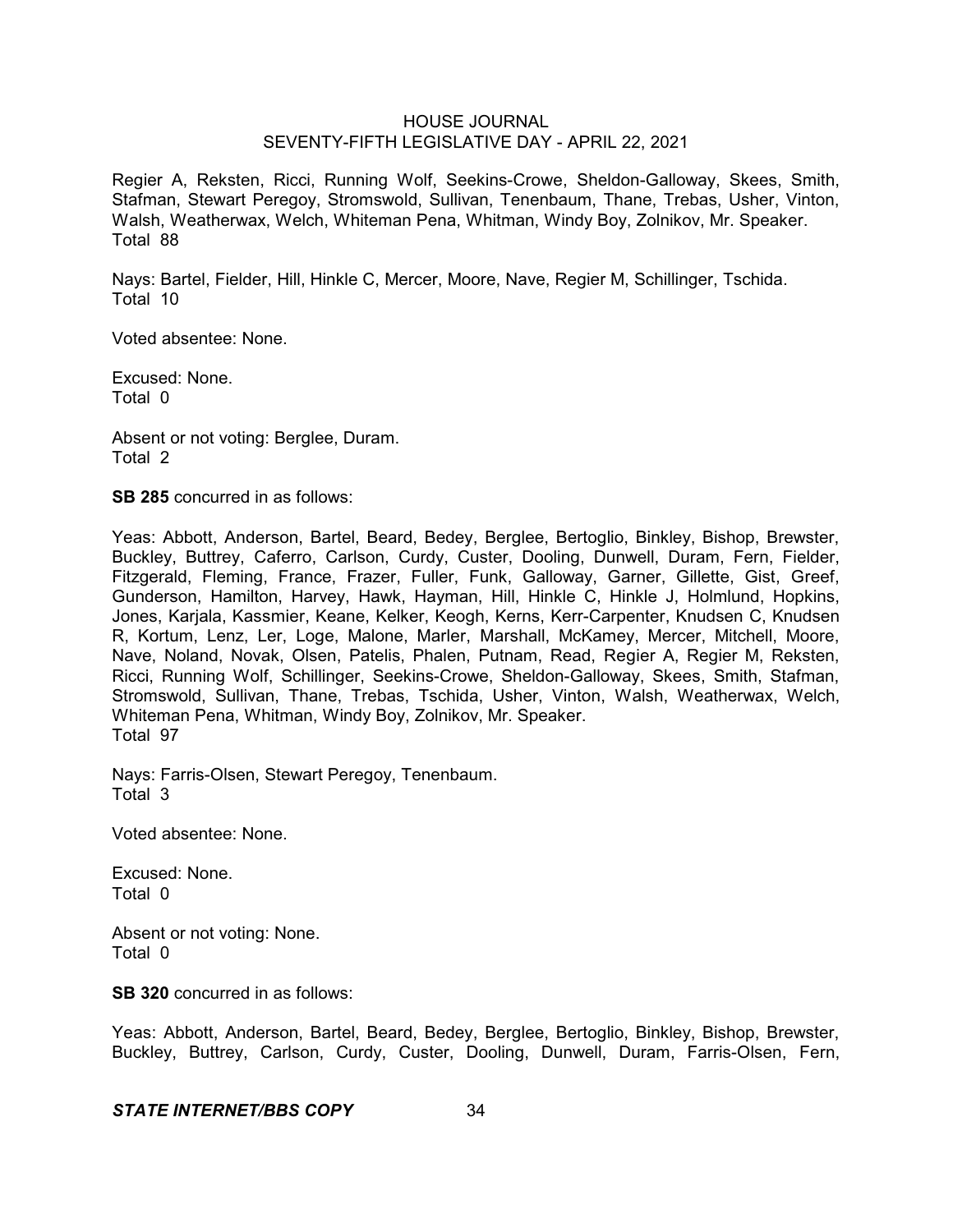Fitzgerald, Fleming, France, Frazer, Fuller, Funk, Garner, Gillette, Gist, Greef, Gunderson, Hamilton, Harvey, Hawk, Hayman, Hill, Hinkle C, Holmlund, Hopkins, Jones, Karjala, Kassmier, Kelker, Keogh, Kerns, Kerr-Carpenter, Knudsen C, Knudsen R, Kortum, Loge, Malone, Marshall, McKamey, Moore, Nave, Noland, Novak, Patelis, Putnam, Regier A, Regier M, Reksten, Ricci, Running Wolf, Schillinger, Seekins-Crowe, Skees, Smith, Stafman, Stromswold, Sullivan, Tenenbaum, Thane, Trebas, Vinton, Walsh, Welch, Whitman, Zolnikov, Mr. Speaker. Total 80

Nays: Caferro, Fielder, Galloway, Hinkle J, Keane, Lenz, Ler, Marler, Mercer, Mitchell, Olsen, Phalen, Read, Sheldon-Galloway, Stewart Peregoy, Tschida, Usher, Weatherwax, Whiteman Pena, Windy Boy. Total 20

Voted absentee: None.

Excused: None. Total 0

Absent or not voting: None. Total 0

**SB 336** concurred in as follows:

Yeas: Abbott, Anderson, Bartel, Beard, Bedey, Berglee, Bertoglio, Binkley, Bishop, Brewster, Buckley, Buttrey, Caferro, Carlson, Curdy, Custer, Dooling, Dunwell, Duram, Fern, Fielder, Fitzgerald, Fleming, France, Frazer, Fuller, Funk, Galloway, Garner, Gillette, Gist, Greef, Gunderson, Hamilton, Harvey, Hawk, Hayman, Hill, Hinkle C, Hinkle J, Holmlund, Hopkins, Jones, Karjala, Kassmier, Keane, Kelker, Keogh, Kerns, Kerr-Carpenter, Knudsen C, Knudsen R, Kortum, Lenz, Ler, Loge, Malone, Marler, Marshall, McKamey, Mercer, Mitchell, Moore, Nave, Noland, Novak, Olsen, Patelis, Phalen, Putnam, Read, Regier A, Regier M, Reksten, Ricci, Running Wolf, Schillinger, Seekins-Crowe, Sheldon-Galloway, Skees, Stafman, Stewart Peregoy, Stromswold, Sullivan, Tenenbaum, Thane, Trebas, Tschida, Usher, Vinton, Walsh, Weatherwax, Welch, Whiteman Pena, Whitman, Windy Boy, Zolnikov, Mr. Speaker. Total 98

Nays: Smith. Total 1

Voted absentee: None.

Excused: None. Total 0

Absent or not voting: Farris-Olsen. Total 1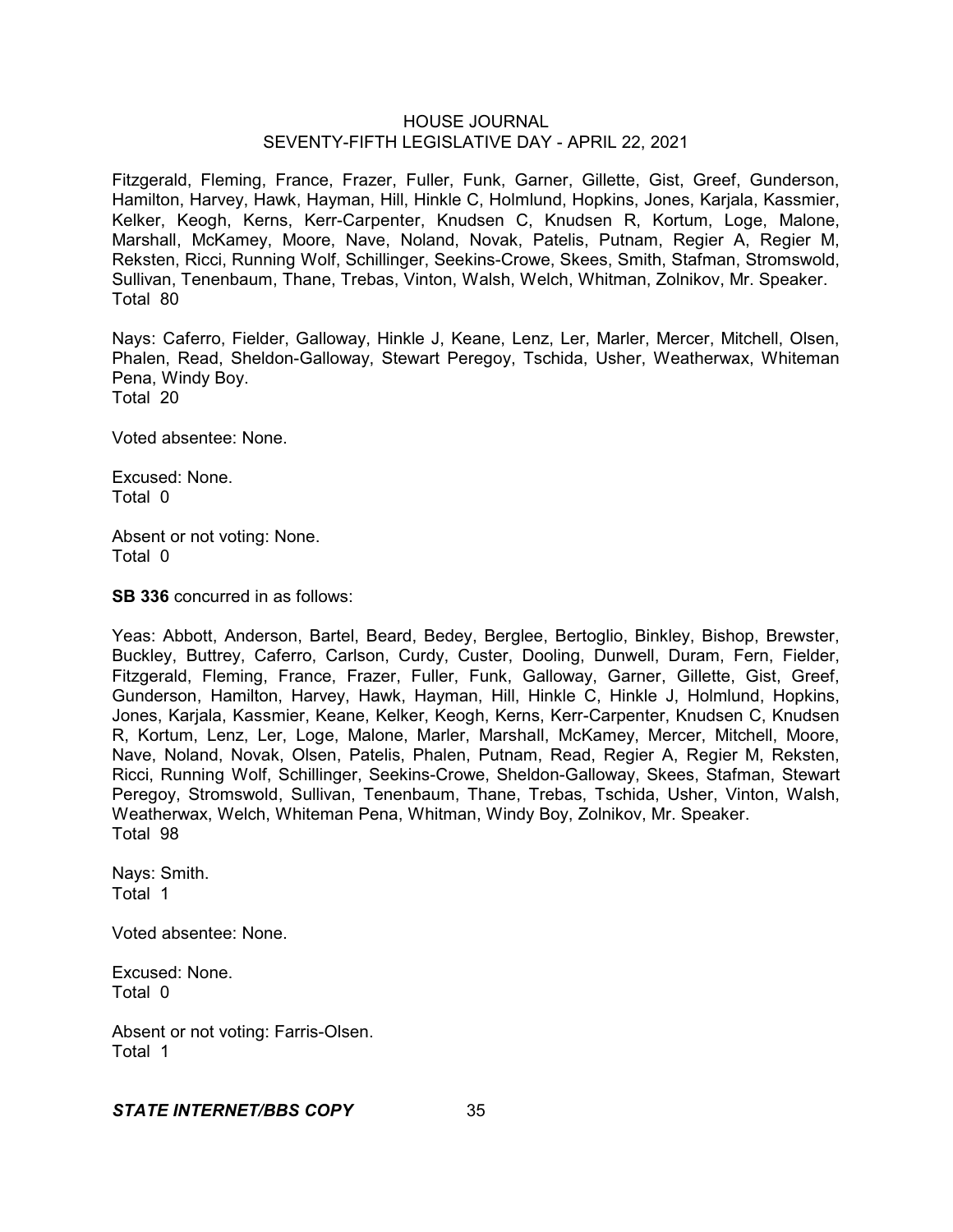**SB 374** concurred in as follows:

Yeas: Abbott, Anderson, Bartel, Beard, Bedey, Berglee, Bertoglio, Binkley, Bishop, Brewster, Buttrey, Carlson, Custer, Dooling, Duram, Fern, Fielder, Fitzgerald, Fleming, France, Frazer, Fuller, Funk, Galloway, Garner, Gillette, Gist, Greef, Gunderson, Harvey, Hawk, Hill, Hinkle C, Hinkle J, Holmlund, Hopkins, Jones, Karjala, Kelker, Keogh, Kerns, Kerr-Carpenter, Knudsen C, Knudsen R, Kortum, Lenz, Ler, Loge, Malone, Marler, Marshall, McKamey, Mercer, Mitchell, Moore, Nave, Noland, Novak, Patelis, Phalen, Putnam, Read, Regier A, Regier M, Reksten, Ricci, Schillinger, Seekins-Crowe, Sheldon-Galloway, Skees, Smith, Stafman, Stromswold, Sullivan, Tenenbaum, Thane, Trebas, Tschida, Usher, Vinton, Walsh, Welch, Whitman, Zolnikov, Mr. Speaker. Total 85

Nays: Caferro, Curdy, Dunwell, Farris-Olsen, Hamilton, Hayman, Keane, Olsen, Running Wolf, Stewart Peregoy, Weatherwax, Whiteman Pena, Windy Boy. Total 13

Voted absentee: None.

Excused: None. Total 0

Absent or not voting: Buckley, Kassmier. Total 2

**SB 376** concurred in as follows:

Yeas: Anderson, Bartel, Beard, Bedey, Berglee, Bertoglio, Binkley, Bishop, Brewster, Buckley, Buttrey, Carlson, Curdy, Custer, Dooling, Dunwell, Duram, Fern, Fielder, Fitzgerald, Fleming, Frazer, Fuller, Funk, Galloway, Garner, Gillette, Gist, Greef, Gunderson, Hamilton, Harvey, Hawk, Hill, Hinkle C, Hinkle J, Holmlund, Hopkins, Jones, Kassmier, Keane, Keogh, Kerns, Kerr-Carpenter, Knudsen C, Knudsen R, Kortum, Lenz, Ler, Loge, Malone, Marshall, McKamey, Mercer, Mitchell, Moore, Nave, Noland, Novak, Patelis, Phalen, Putnam, Read, Regier A, Regier M, Reksten, Ricci, Schillinger, Seekins-Crowe, Sheldon-Galloway, Skees, Smith, Stafman, Stromswold, Sullivan, Thane, Trebas, Tschida, Usher, Vinton, Walsh, Weatherwax, Welch, Whitman, Zolnikov, Mr. Speaker. Total 86

Nays: Abbott, Caferro, Farris-Olsen, France, Hayman, Karjala, Kelker, Marler, Olsen, Running Wolf, Stewart Peregoy, Tenenbaum, Whiteman Pena, Windy Boy. Total 14

Voted absentee: None.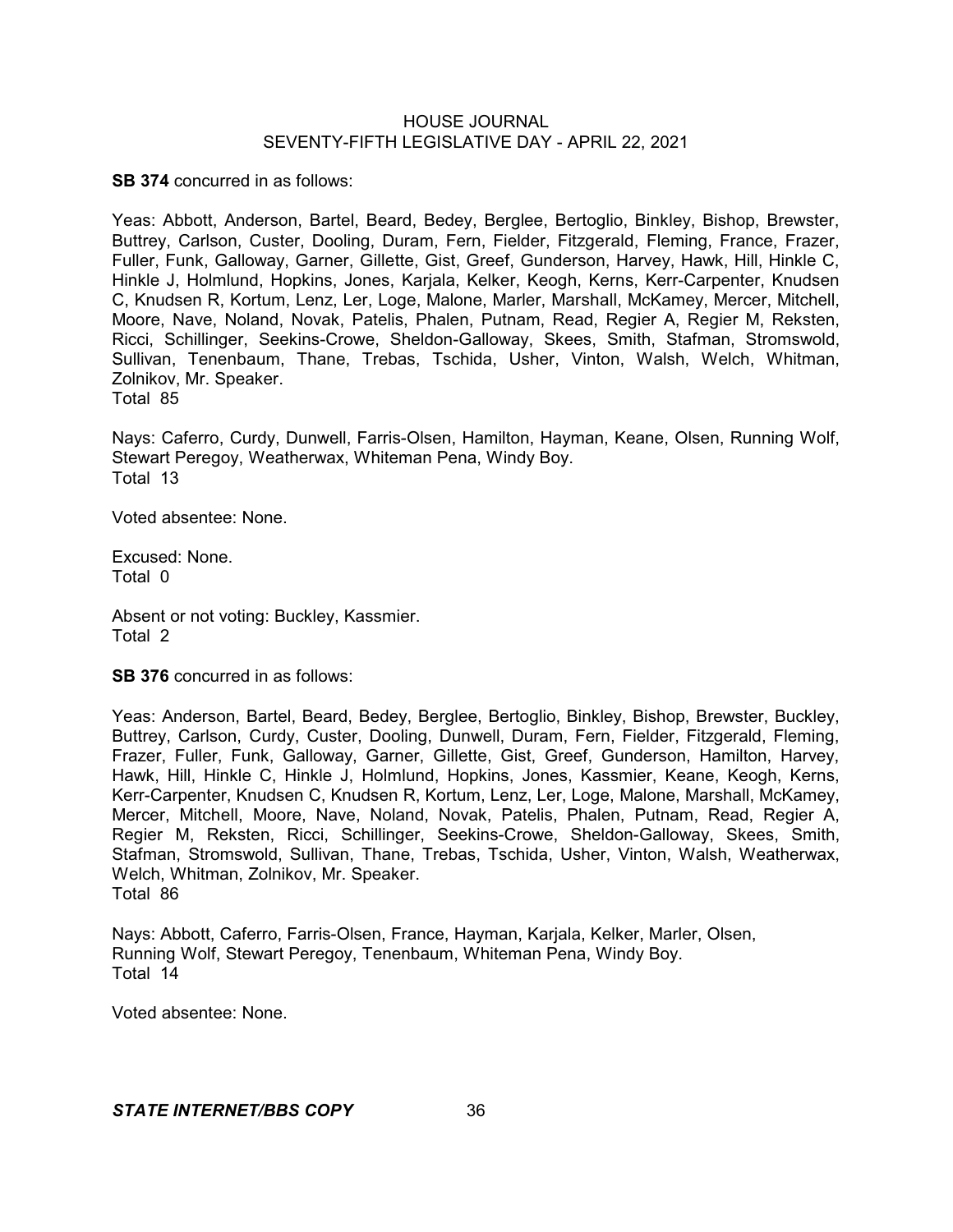Excused: None. Total 0

Absent or not voting: None. Total 0

**SB 378** concurred in as follows:

Yeas: Abbott, Anderson, Bartel, Beard, Bedey, Berglee, Bertoglio, Binkley, Bishop, Brewster, Buckley, Buttrey, Carlson, Curdy, Custer, Dooling, Dunwell, Duram, Farris-Olsen, Fern, Fielder, Fitzgerald, Fleming, France, Frazer, Fuller, Funk, Galloway, Garner, Gillette, Gist, Greef, Gunderson, Harvey, Hawk, Hinkle C, Hinkle J, Holmlund, Hopkins, Jones, Karjala, Kassmier, Keane, Kelker, Keogh, Kerns, Kerr-Carpenter, Knudsen C, Knudsen R, Ler, Loge, Malone, Marshall, McKamey, Mercer, Mitchell, Moore, Nave, Noland, Novak, Patelis, Putnam, Read, Regier A, Regier M, Reksten, Ricci, Running Wolf, Schillinger, Seekins-Crowe, Skees, Stewart Peregoy, Stromswold, Sullivan, Tenenbaum, Thane, Trebas, Tschida, Usher, Vinton, Walsh, Weatherwax, Welch, Whitman, Windy Boy, Zolnikov, Mr. Speaker. Total 87

Nays: Caferro, Hamilton, Hayman, Hill, Kortum, Lenz, Marler, Olsen, Phalen, Sheldon-Galloway, Smith, Stafman, Whiteman Pena. Total 13

Voted absentee: None.

Excused: None. Total 0

Absent or not voting: None. Total 0

**SB 392** concurred in as follows:

Yeas: Abbott, Anderson, Bartel, Beard, Bedey, Berglee, Bertoglio, Binkley, Bishop, Brewster, Buckley, Buttrey, Caferro, Carlson, Curdy, Custer, Dooling, Dunwell, Duram, Farris-Olsen, Fern, Fielder, Fitzgerald, Fleming, France, Frazer, Fuller, Funk, Galloway, Garner, Gillette, Gist, Greef, Gunderson, Hamilton, Harvey, Hawk, Hayman, Hill, Hinkle C, Hinkle J, Holmlund, Hopkins, Jones, Karjala, Kassmier, Keane, Kelker, Keogh, Kerns, Kerr-Carpenter, Knudsen C, Knudsen R, Kortum, Lenz, Ler, Loge, Malone, Marler, Marshall, McKamey, Mercer, Mitchell, Moore, Nave, Noland, Novak, Olsen, Patelis, Phalen, Putnam, Read, Regier A, Regier M, Reksten, Ricci, Running Wolf, Schillinger, Seekins-Crowe, Sheldon-Galloway, Skees, Smith, Stafman, Stewart Peregoy, Stromswold, Sullivan, Tenenbaum, Thane, Trebas, Tschida, Usher, Vinton, Walsh, Weatherwax, Welch, Whiteman Pena, Whitman, Windy Boy, Zolnikov, Mr. Speaker. Total 100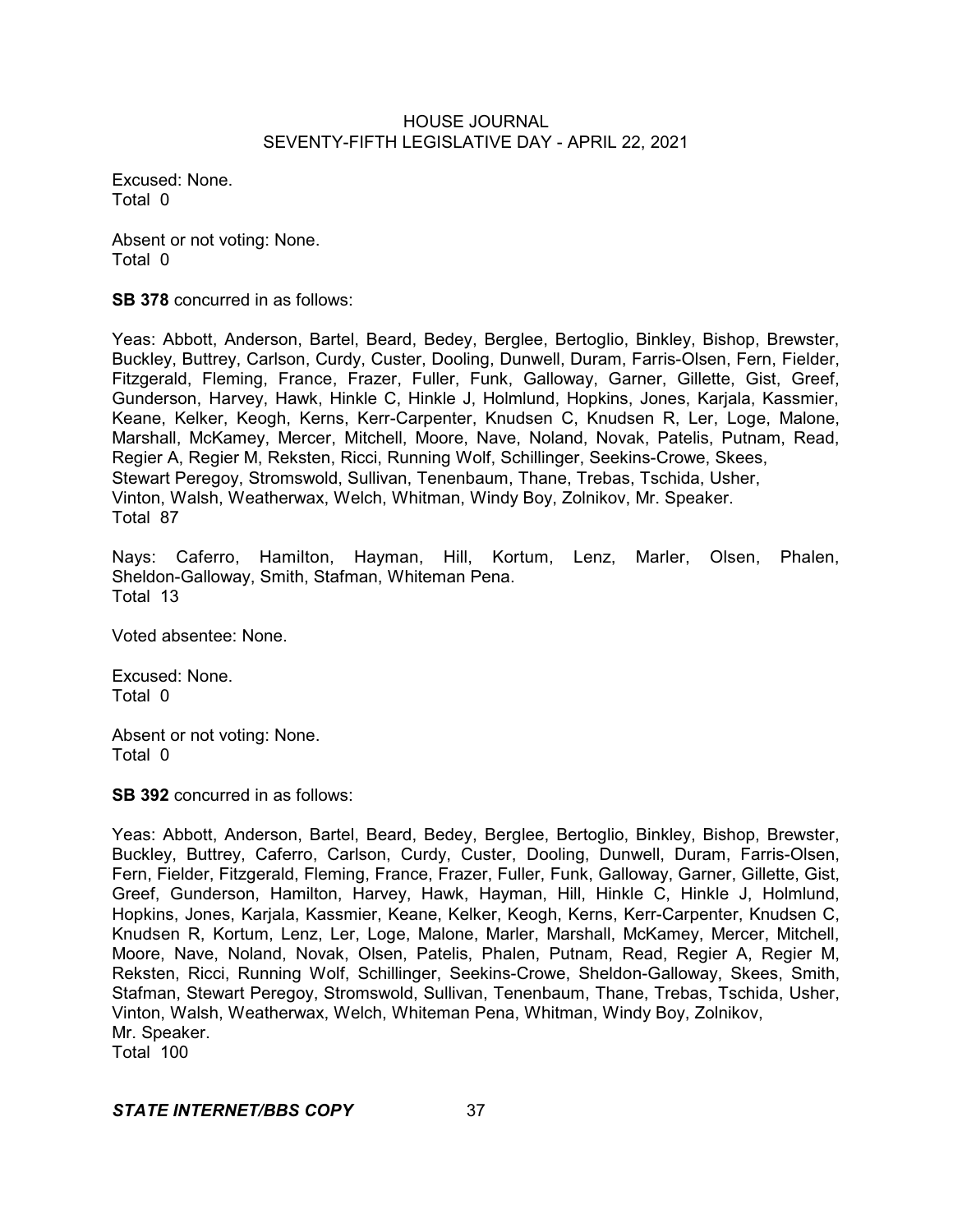Nays: None. Total 0

Voted absentee: None.

Excused: None. Total 0

Absent or not voting: None. Total 0

**SB 395** concurred in as follows:

Yeas: Abbott, Anderson, Bartel, Beard, Bedey, Berglee, Bertoglio, Binkley, Bishop, Brewster, Buckley, Buttrey, Caferro, Carlson, Curdy, Custer, Dooling, Dunwell, Duram, Farris-Olsen, Fern, Fielder, Fitzgerald, Fleming, France, Frazer, Fuller, Funk, Galloway, Garner, Gillette, Gist, Greef, Gunderson, Hamilton, Harvey, Hawk, Hayman, Hill, Hinkle C, Hinkle J, Holmlund, Hopkins, Jones, Karjala, Kassmier, Keane, Kelker, Keogh, Kerns, Kerr-Carpenter, Knudsen C, Knudsen R, Kortum, Lenz, Ler, Loge, Malone, Marler, Marshall, McKamey, Mercer, Mitchell, Moore, Nave, Noland, Novak, Olsen, Patelis, Phalen, Putnam, Read, Regier A, Regier M, Reksten, Ricci, Running Wolf, Schillinger, Seekins-Crowe, Sheldon-Galloway, Skees, Smith, Stafman, Stewart Peregoy, Stromswold, Sullivan, Tenenbaum, Thane, Trebas, Tschida, Usher, Vinton, Walsh, Weatherwax, Welch, Whitman, Zolnikov, Mr. Speaker. Total 98

Nays: Whiteman Pena, Windy Boy. Total 2

Voted absentee: None.

Excused: None. Total 0

Absent or not voting: None. Total 0

**SB 396** concurred in as follows:

Yeas: Abbott, Anderson, Bartel, Beard, Bedey, Berglee, Bertoglio, Binkley, Bishop, Brewster, Buckley, Buttrey, Caferro, Carlson, Curdy, Custer, Dooling, Dunwell, Duram, Farris-Olsen, Fern, Fielder, Fitzgerald, Fleming, France, Frazer, Funk, Galloway, Garner, Gillette, Gist, Greef, Gunderson, Hamilton, Harvey, Hawk, Hayman, Hinkle C, Hinkle J, Holmlund, Hopkins, Jones, Karjala, Kassmier, Keane, Kelker, Keogh, Kerns, Kerr-Carpenter, Knudsen C, Knudsen R, Kortum, Lenz, Ler, Loge, Malone, Marler, Marshall, McKamey, Mercer, Mitchell, Moore, Nave,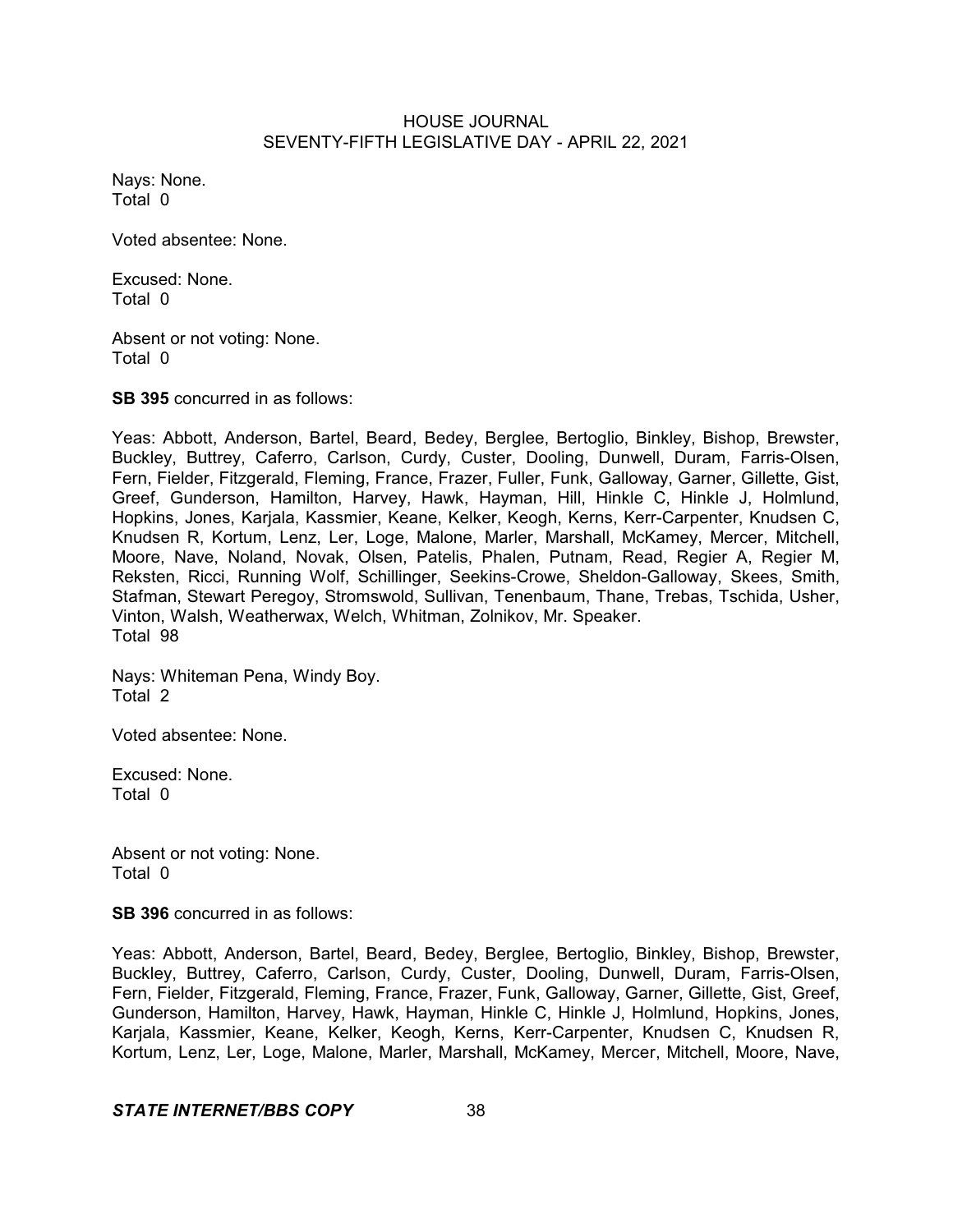Noland, Novak, Olsen, Patelis, Phalen, Read, Regier A, Regier M, Reksten, Ricci, Running Wolf, Schillinger, Seekins-Crowe, Sheldon-Galloway, Skees, Smith, Stafman, Stewart Peregoy, Stromswold, Sullivan, Tenenbaum, Thane, Trebas, Tschida, Usher, Vinton, Walsh, Weatherwax, Welch, Whiteman Pena, Whitman, Windy Boy, Zolnikov, Mr. Speaker. Total 97

Nays: Fuller, Hill, Putnam. Total 3

Voted absentee: None.

Excused: None. Total 0

Absent or not voting: None. Total 0

#### **MOTIONS**

Majority Leader Vinton moved to re-refer **SB 159** to the Appropriations Committee. Without objection, so ordered.

Majority Leader Vinton moved to re-refer **SB 297** to the Appropriations Committee. Without objection, so ordered.

Majority Leader Vinton moved to re-refer **SB 399** to the Appropriations Committee. Without objection, so ordered.

Majority Leader Vinton moved to re-refer **SB 384** to the Appropriations Committee. Without objection, so ordered.

Majority Leader Vinton moved to re-refer **SB 388** to the Appropriations Committee. Without objection, so ordered.

Majority Leader Vinton moved the Speaker be authorized to appoint a Free Conference Committee to meet with a like committee from the Senate to confer on Senate Amendments to **HB 230** and request the Senate to appoint a like committee. Without objection, Speaker Galt appointed:

Representative A. Regier Representative Whitman Representative Funk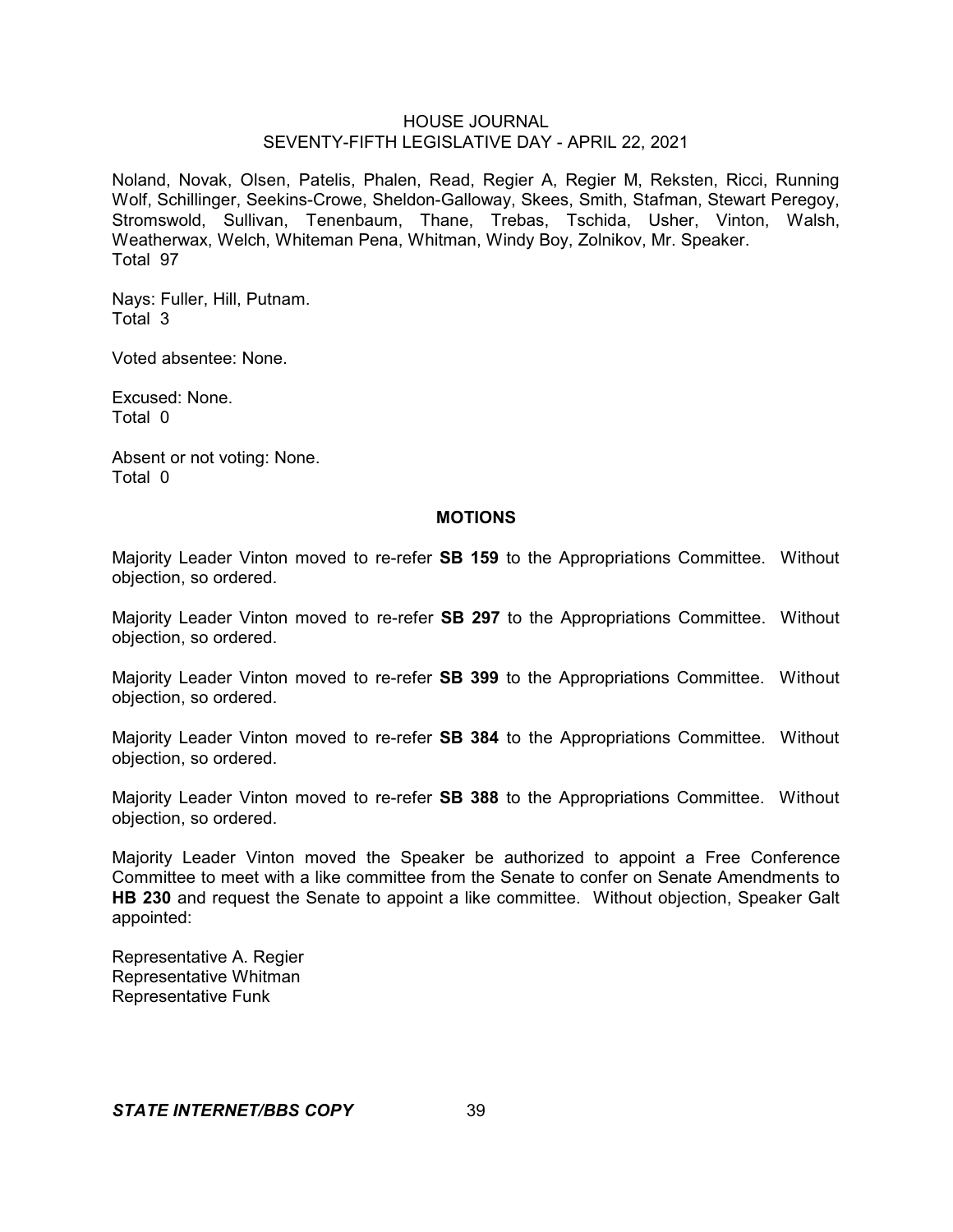Majority Leader Vinton moved the Speaker be authorized to dissolve the Free Conference Committee for **HB 483** and appoint a Free Conference Committee to meet with a like committee from the Senate to confer on Senate Amendments to **HB 483** and request the Senate to appoint a like committee. Without objection, Speaker Galt appointed:

Speaker Pro Tempore Knudsen Representative Garner Representative Harvey

Majority Leader Vinton moved the Speaker be authorized to appoint a Free Conference Committee to meet with a like committee from the Senate to confer on Senate Amendments to **HB 632** and request the Senate to appoint a like committee. Without objection, Speaker Galt appointed:

Representative Garner Representative Bartel Representative Keane

Majority Leader Vinton moved the Speaker accede to the request of the Senate and be authorized to appoint a Conference Committee to meet with a like committee from the Senate to confer on House Amendments to **SB 40**. Without objection, Speaker Galt appointed:

Representative R. Knudsen Representative Fielder Representative Curdy

Majority Leader Vinton moved the Speaker accede to the request of the Senate and be authorized to appoint a Conference Committee to meet with a like committee from the Senate to confer on House Amendments to **SB 231**. Without objection, Speaker Galt appointed:

Representative Malone Representative Walsh Representative Harvey

Majority Leader Vinton moved the Speaker accede to the request of the Senate and be authorized to appoint a Free Conference Committee to meet with a like committee from the Senate to confer on House Amendments to **SB 278**. Without objection, Speaker Galt appointed:

Representative Buttrey Representative Berglee Representative Farris-Olsen